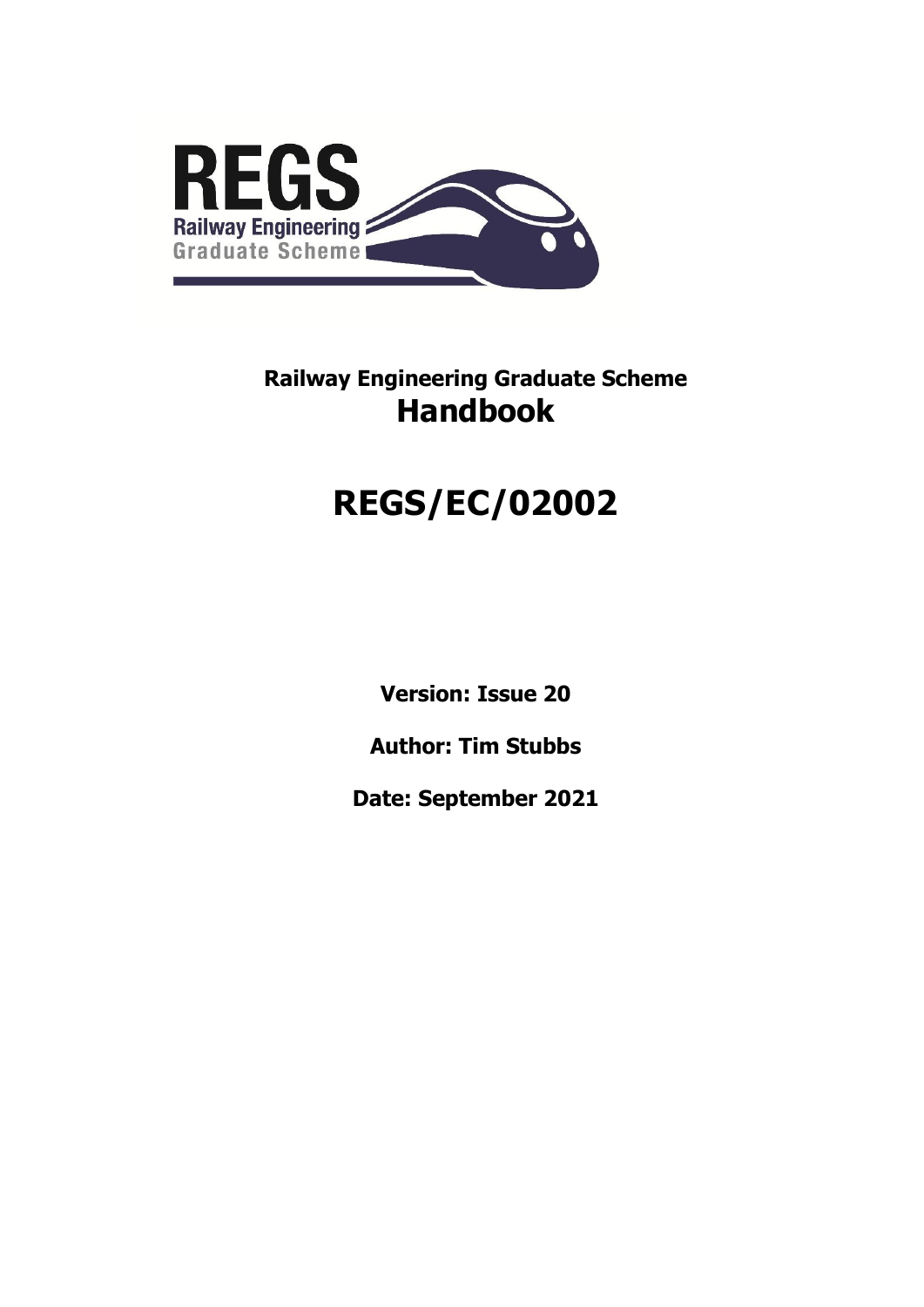### **What's new in this edition?**

| <b>Section</b> | <b>Title</b>                        | <b>Changes</b>                                                                         | Page      |
|----------------|-------------------------------------|----------------------------------------------------------------------------------------|-----------|
| $\mathbf{1}$   | <b>Introduction</b>                 | Link to RDG REGS Sharepoint                                                            | 5         |
| 11             | <b>Initial Meeting Arrangements</b> | Wording revised                                                                        | 13        |
| 16             | <b>MPDS</b>                         | Changes to text to notify the<br>requirement for submitting<br>evidence                | 17        |
| 17             | UK SEC Ver 4                        | Introduction to UK SPEC and<br>competency development<br>included                      | 21        |
| Appx E1        | <b>Training Programme</b>           | Revised details and durations                                                          | 31        |
| Appx F         | Generic Competence Record<br>Forms  | Revised to incorporate content<br>from UK SPEC Issue 4 effective<br>from December 2021 | $34 - 35$ |
| Appx G         | <b>IMechE MPDS Guidance</b>         | <b>Extracts from IMechE website</b>                                                    | 37        |
| Appx K         | Competency scoring                  | Sample checksheet                                                                      | 41        |
| Appx M         | Sample Training Objectives          | Revised content                                                                        | $53 - 58$ |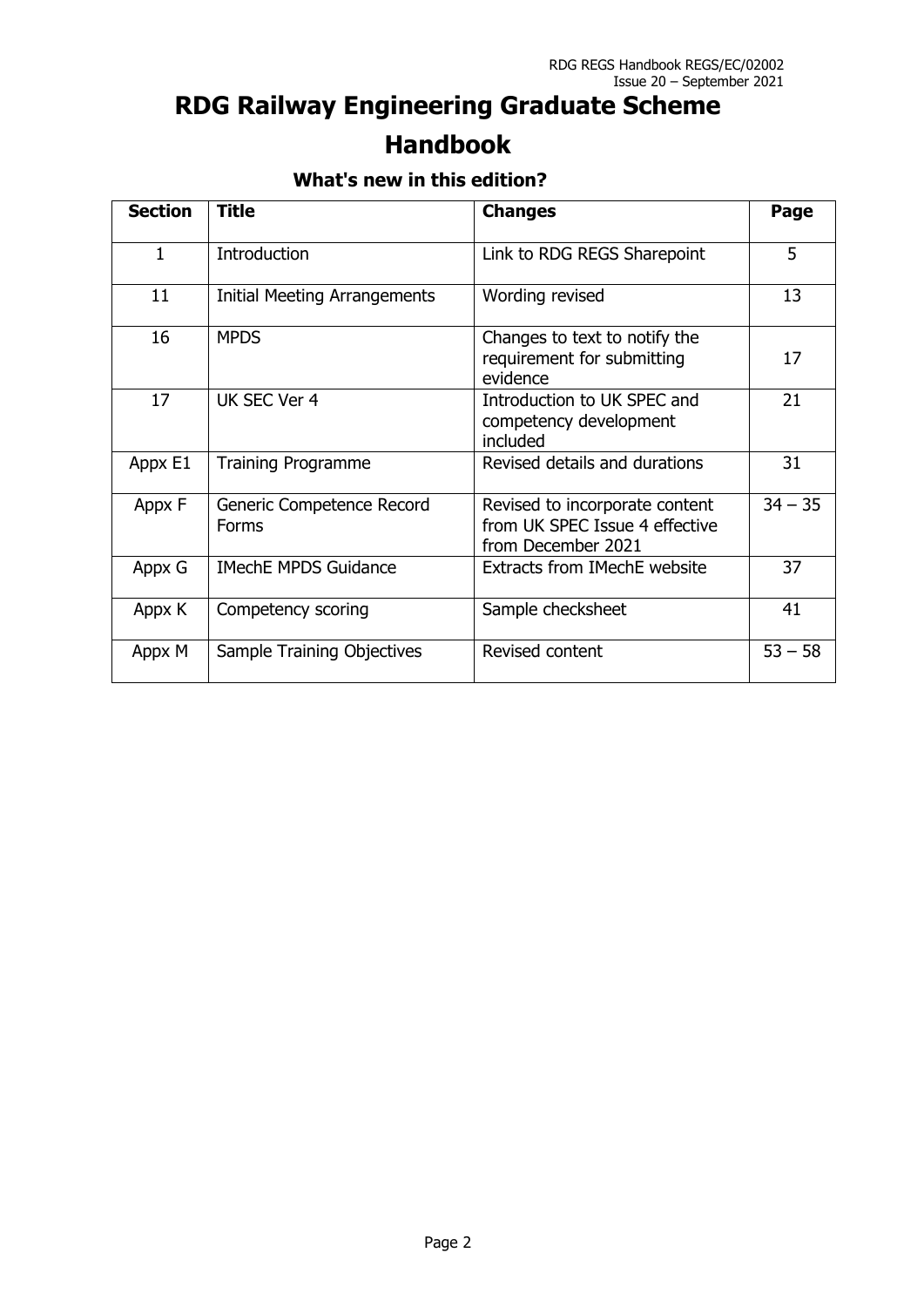### **Table of Contents**

| Appendix A: Organisation Application to participate in RDG Railway Engineering    |
|-----------------------------------------------------------------------------------|
|                                                                                   |
| Appendix B: Application for an individual trainee to join RDG Railway Engineering |
|                                                                                   |
|                                                                                   |
|                                                                                   |
| Appendix D2: RDG Railway Engineering Graduate Scheme Line Manager Report - to be  |
|                                                                                   |
| Appendix E1: Training Programme Minimum Requirements - Mandatory 32               |
| Appendix E2: Training Programme Minimum Requirements - Optional 33                |
|                                                                                   |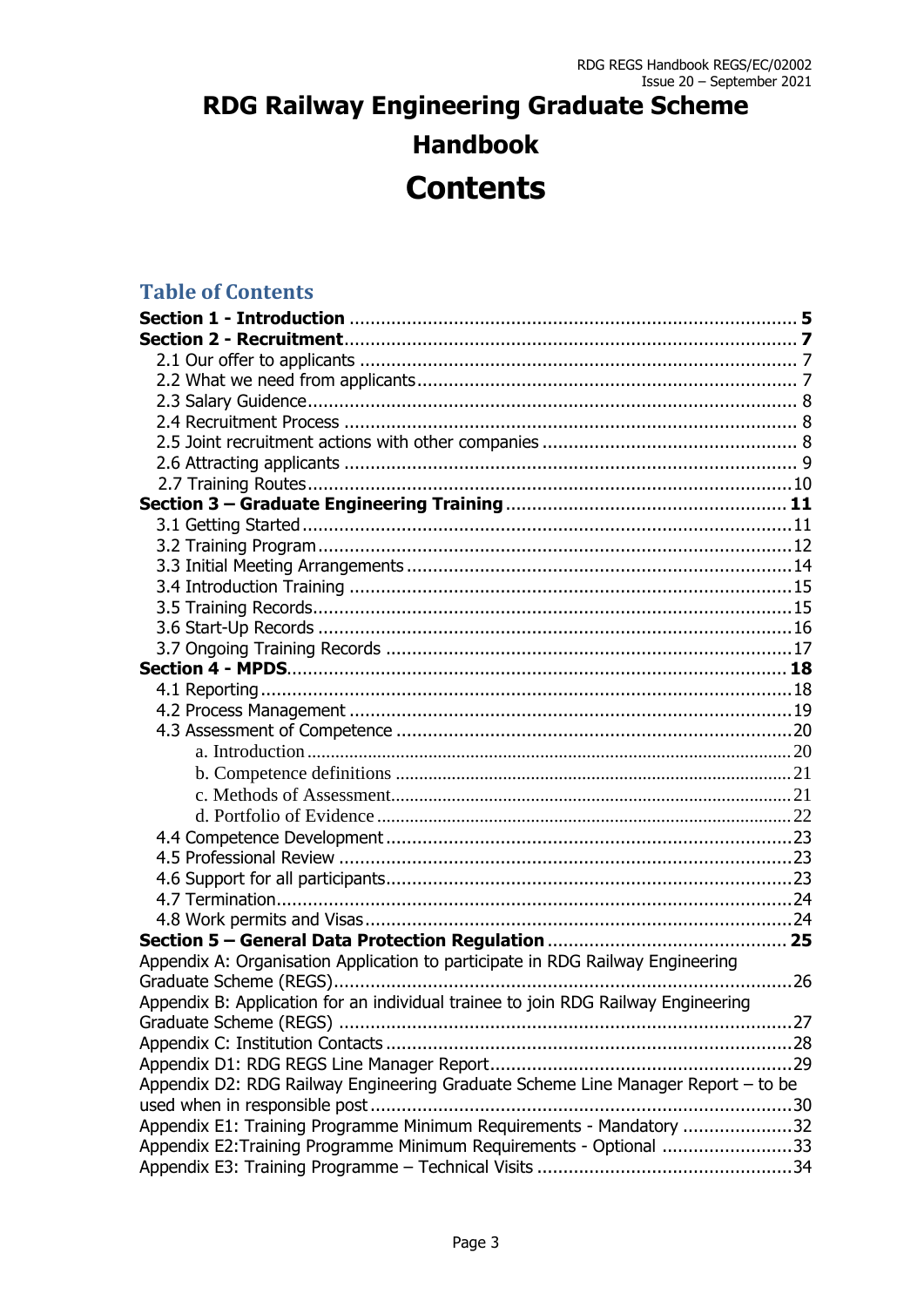| Appendix F (3): Competence Level Definitions to be used in the RDG Railway |  |
|----------------------------------------------------------------------------|--|
|                                                                            |  |
|                                                                            |  |
|                                                                            |  |
|                                                                            |  |
|                                                                            |  |
| Appendix K: Sample Check Sheet for recording evidence Scores  42           |  |
|                                                                            |  |
|                                                                            |  |
|                                                                            |  |
|                                                                            |  |
|                                                                            |  |
|                                                                            |  |
|                                                                            |  |
|                                                                            |  |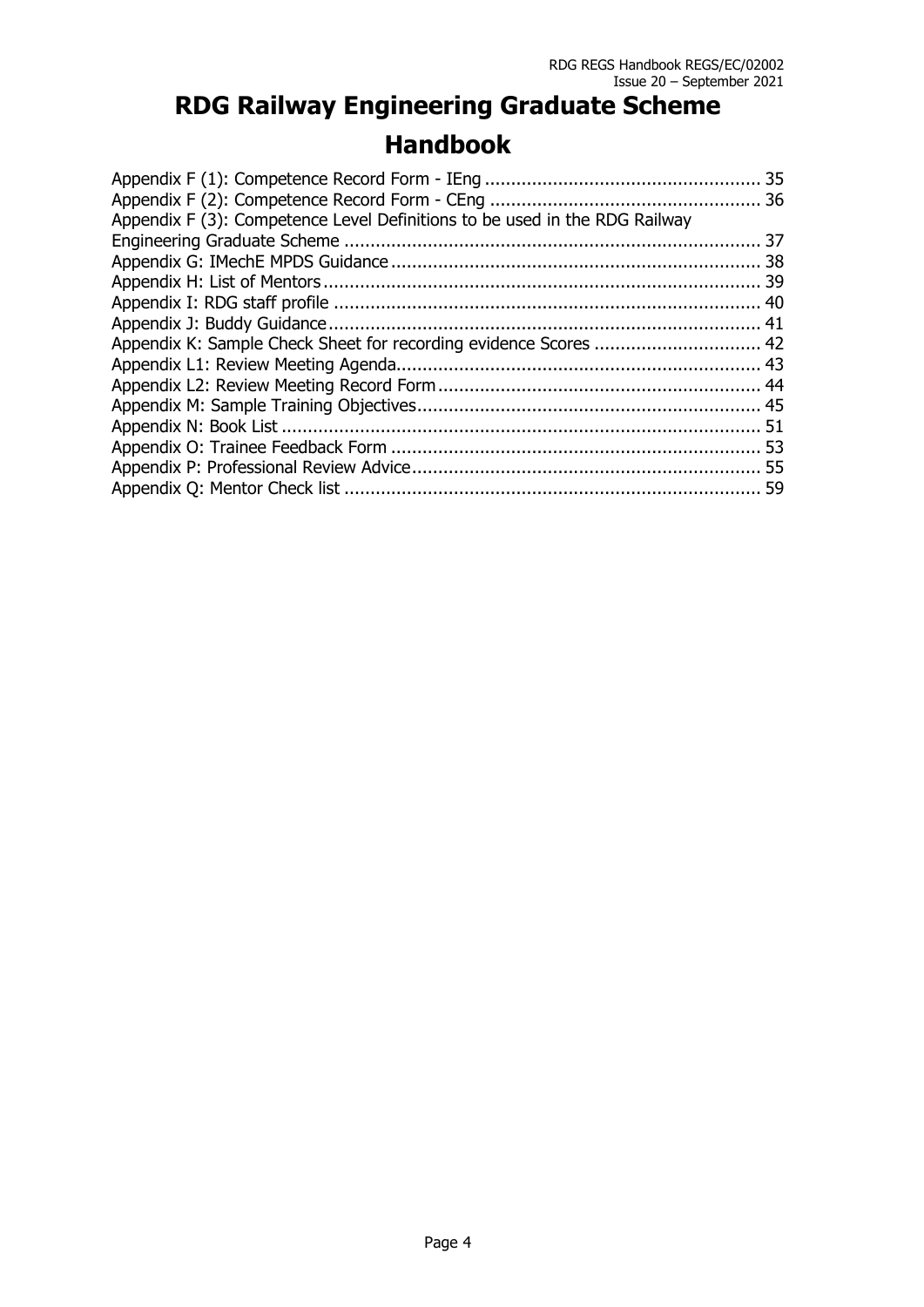### Section 1 - Introduction

Welcome to the RDG REGS Handbook. This document gives guidance to Candidates, Mentors, Line Managers, Training Managers and others involved with the delivery of training to Graduate Engineers under the Rail Delivery Group (RDG) Railway Engineering Graduate Scheme (REGS). The Handbook is essentially a reference document and is only 20 pages long but is supplemented by a range of appendices which give much useful advice. Electronic recording of candidates' progress using the MPDS system continues to be the norm and this applies to both electrical and mechanical engineers. Compliance with this Handbook is a requirement for those participating in REGS and monitoring by RDG is built into the process.

Train Operating Companies and other member organisations using REGS benefit by being able to offer graduate engineer recruits the ability to obtain training on a professional development scheme carrying the approval of the Engineering Institutions. The training on offer is relevant to graduate engineers seeking a career in the industry and will enable them to become competent in the field of Traction and Rolling Stock engineering, maintenance, operation, specification, procurement and related project work. In addition, the competences developed will enable them to register with the Engineering Council, as either a Chartered or Incorporated Engineer. Training placements in various parts of the industry will be facilitated.

The RDG Railway Engineering Graduate Scheme Committee oversees the operation of the Scheme. This Handbook gives the information needed to operate the scheme and also offers practical guidance to those involved.

This Handbook is divided into a number of sections, enabling it to be used as a reference document. The Handbook is available electronically, enabling ease of use of the various sections, and will be subject to updating and re-issue as new information comes to hand.

Section 2 deals with recruitment advice. Whilst individual Train Operating Companies will be well accustomed to recruiting staff, not all will have been involved with the recruitment of Graduate Engineers. This section of the document is intended to offer advice relevant to engineering graduate recruitment and the section includes guidance for recruiters.

Section 3 offers information on the operation of the scheme, once the engineering graduates or undergraduates have joined a Train Operating Company or other participating organisation such as Network Rail. A section 'Getting Started' explains the basic steps in operation of the scheme.

Section 4 deals with the use of the IMechE MPDS online record keeping, this section explains the use of the scheme, its advantages and how REGS users should use MPDS to record their Continuing Professional Development (CPD).

The Appendices give copies of the forms needed when using the scheme, and also furnish a range of other useful information.

Comments on the content of the Handbook are welcomed and should be addressed to the author via the RDG address in London.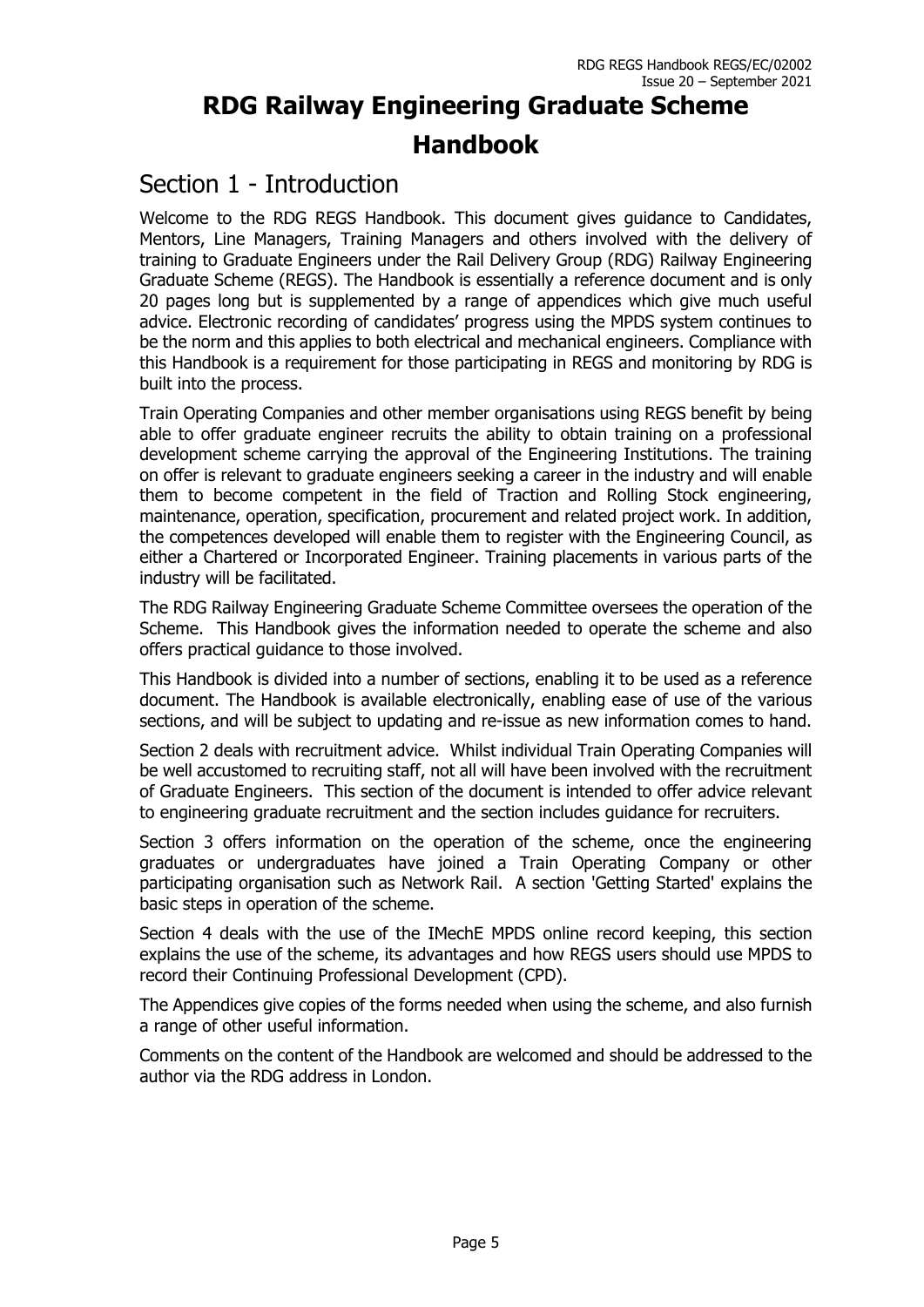RDG is developing an online portal to provide additional access to resources, information, webinars and REGS News.

Documents, guidelines and presentation material can be accessed and contributions from REGS members would be welcomed.

Requests to Upload to the REGS Sharepoint should be addressed to the REGS Manager Email [ione.ojanguren@raideliverygroup.com](mailto:ione.ojanguren@raideliverygroup.com) 

The RDG REGS Sharepoint can be accessed by following the link below:

[Railway Engineering Graduate Scheme \(sharepoint.com\)](https://atoc.sharepoint.com/sites/PlanEngOpsExt/REGS/SitePages/Railway-Engineering-Graduate-Scheme.aspx?e=1:666209a384224e018bc054628ea44371) 

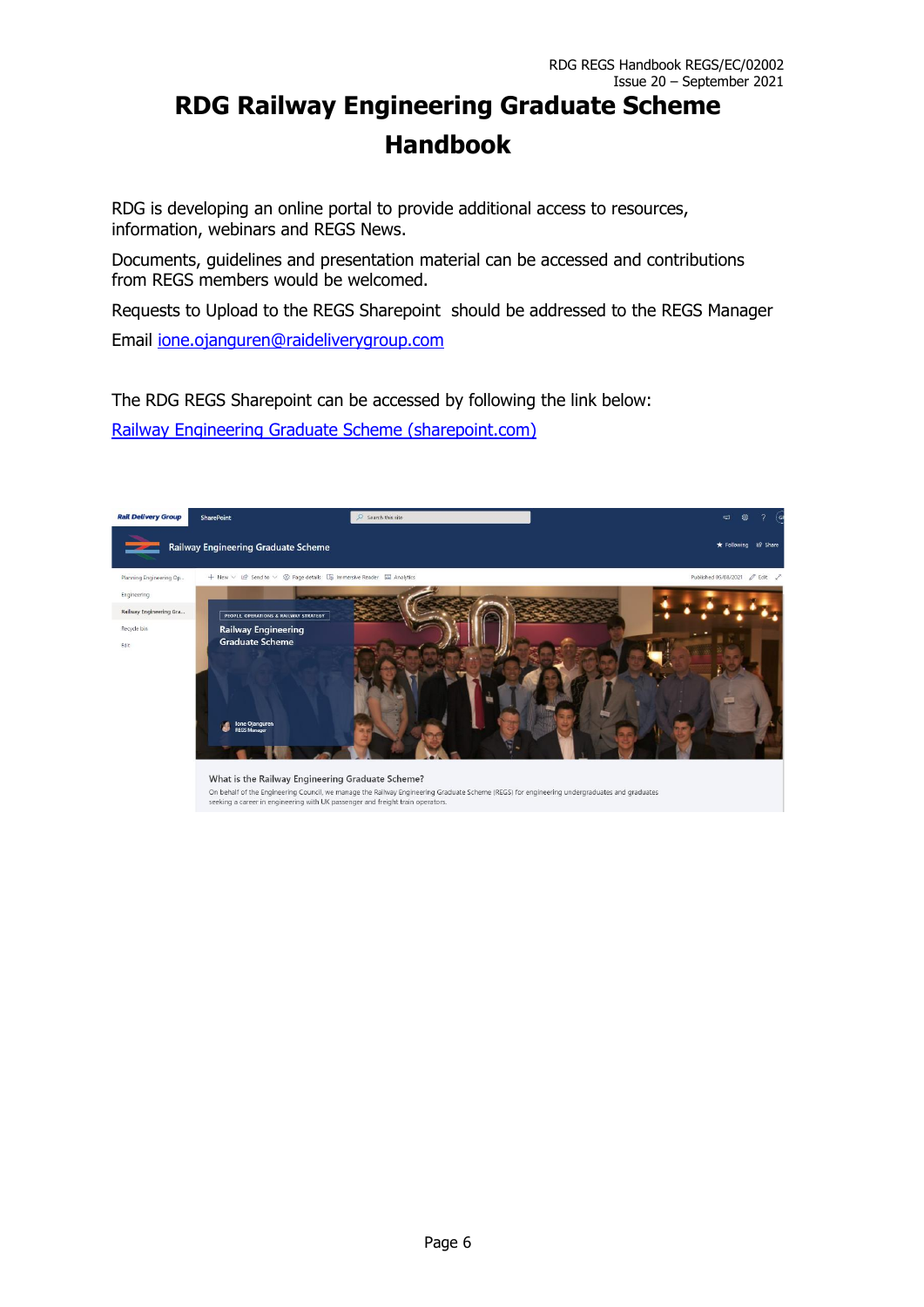### Section 2 - Recruitment

### **2.1 Our offer to applicants**

Train Operating Companies are accustomed to recruiting staff. However they may be less familiar with the recruitment of Graduate Engineers and this section offers some relevant advice.

The Railway Industry has a lot to offer to Graduate Engineers. We are able to provide an interesting and challenging career to the right person. On joining, successful candidates are able to participate in the RDG Railway Engineering Graduate Scheme. This is accredited by the appropriate Professional Engineering Institutions and thus offers a quality route to achieving Chartered Engineer or Incorporated Engineer registration with the Engineering Council.

Each trainee will be allocated a mentor, a senior engineer in the industry, who will monitor their progress and be able to offer them counselling and advice. The mentor will also carry out periodic assessments of the competence development of individual candidates. Under the REG Scheme, training is generally in the field of Traction and Rolling Stock engineering although in some circumstances it can be adapted to suit other fields, eg. Infrastructure engineering. Trainees will be involved in all the varied engineering aspects of the fleets, including design and construction as well as the comprehensive technical and maintenance aspects with which Train Operators are directly involved.

Some Train Operators may decide to take on Undergraduates, who can be offered a year of railway industry experience. Such students can also be offered a place on REGS, giving them a head start towards their professional development once their degree is complete. As with Graduates, the candidates must be studying for an appropriate degree. The 'Year In Industry' scheme is one way of contacting such applicants although direct applications from students are not unknown.

#### **2.2 What we need from applicants**

The academic qualification requirements are most important. In order to get the best from applicants, their degree in Mechanical or Electrical Engineering must be accredited by either the IET (Institution of Engineering and Technology) or the IMechE (Institution of Mechanical Engineers). BEng and MEng degrees are both acceptable. Candidates with accredited BEng degrees are likely to be eligible for development to IEng (Incorporated Engineer) registration. Should such applicants be considered suitable to progress to Chartered Engineer registration, additional academic work in the form of recognised 'Further Learning' will be needed. RDG has information on the availability of suitable academic programmes. These courses attract a fee which may be be borne by the employing organisation. Candidates with accredited MEng degrees will generally be able to progress to Chartered Engineer registration without further academic study.

Engineering degrees sometimes include study of a foreign language and some TOCs may be interested in students with this ability. There is no problem with this, providing the degree is accredited. Most applicants will know whether their degree is accredited or not. However, it is as well to check and it is good practice to ensure degree certificates are obtained for verification. Information on accredited degrees can be obtained direct from the Engineering Institutions.

For undergraduates joining for a year of industrial experience under REGS must also be undertaking degrees which carry accreditation by an Engineering Institution.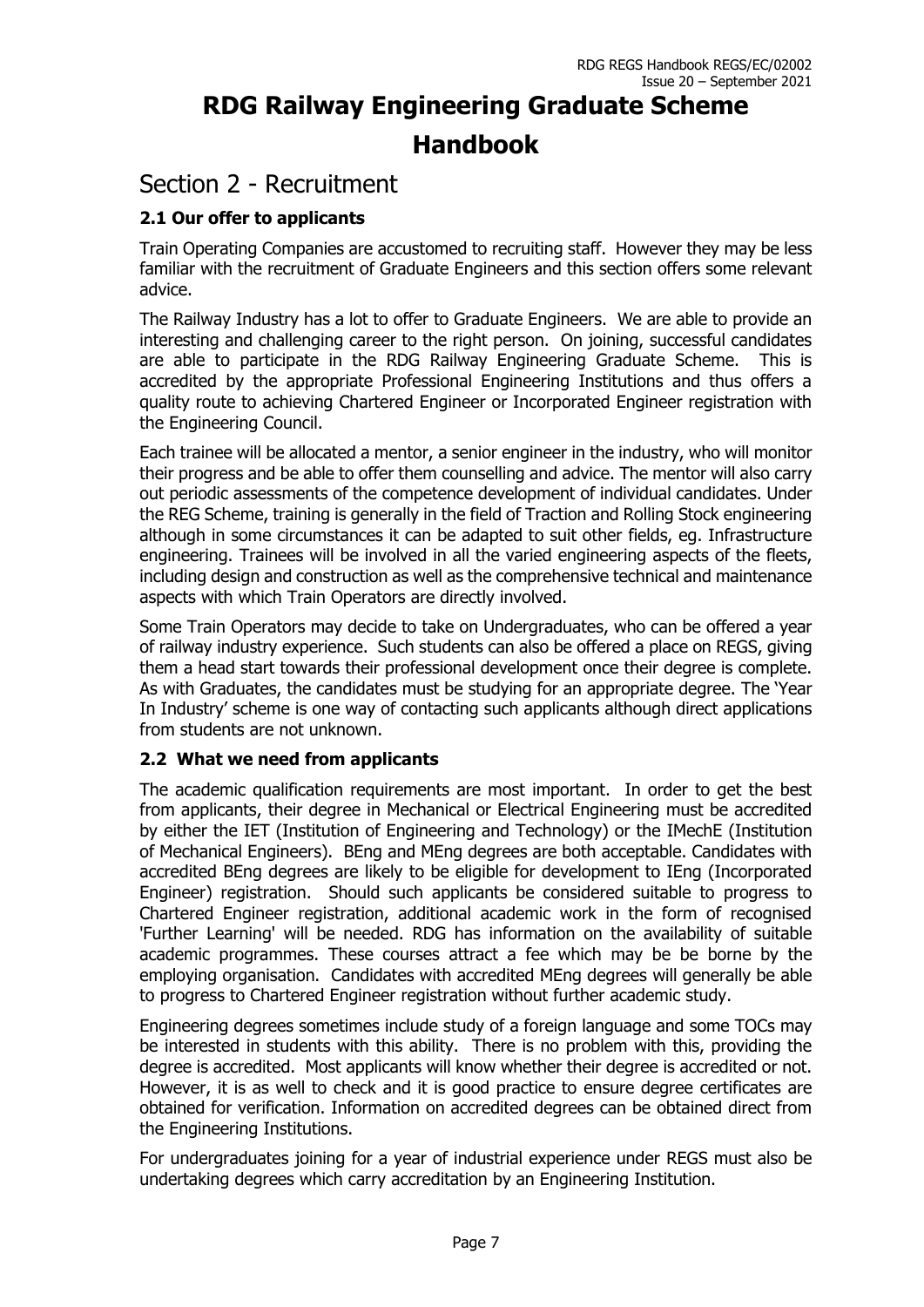Prior knowledge of the railway industry is not a pre-requisite, as the training fully covers the appreciation needed. What is essential is a good understanding of Electrical or Mechanical engineering fundamentals. Without this, the candidate will not be able to assimilate the issues involved and will not readily achieve registration as a Chartered or Incorporated Engineer.

Other qualities sought are self-motivation, ability to innovate and, for our purposes, the ability to work well in teams. We do not require back-room academics, but do require candidates with the ability to apply their engineering knowledge in an intensely practical engineering environment.

#### **2.3 Salary Guidance**

Guidance on current graduate and trainee salaries may be obtained from RDG by contacting the REGS manager, Ione Ojanguren, who can be contacted by email at [ione.ojanguren@raildeliverygroup.com](mailto:ione.ojanguren@raildeliverygroup.com)

#### **2.4 Recruitment Process**

Normal good recruitment practices which incorporate checks on qualifications (including obtaining degree certificates), taking up references, using ability tests and profiling exercises are all relevant in the case of Graduate Engineers.

It is often the practice to use a two-stage selection process. The design of this will, of course, be the prerogative of individual Train Operators. In the case of Graduate Engineers, it can be helpful to cover detailed technical competence and the ability to apply their engineering knowledge in the first round. The second stage of selection can then concentrate on matters of motivation, team fit and presentation skills. It goes without saying that adequate resources must be made available if the recruitment and selection process is to be effective. This includes the involvement of both engineering and HR professionals.

In conducting the interviews and other selection methods, it is important to note that the industry requires engineers with the ability to apply their engineering knowledge in a practical environment. The challenge for interviewers is to tease out this aptitude. Pure academics may not be ideal for the TOC engineering role.

#### **2.5 Joint recruitment actions with other companies**

It is recognised that Train Operating Companies with a small requirement for Graduate Engineer recruitment may have difficulty in resourcing a comprehensive recruitment process. To help with this situation, there is considered to be merit in companies combining resources in their recruitment effort.

The potential benefits of this approach are:-

- (a) Reduced staff resource when conducting the selection process,
- (b) Greater range of openings presented to candidates thus attracting greater interest in the scheme,
- (c) Presents a professional image to the Graduate candidates,
- (d) Acts as a precursor to subsequent exchanges of engineers during the training period.

RDG will provide a clearing role for companies seeking partners and can provide further information of the operation of such an arrangement.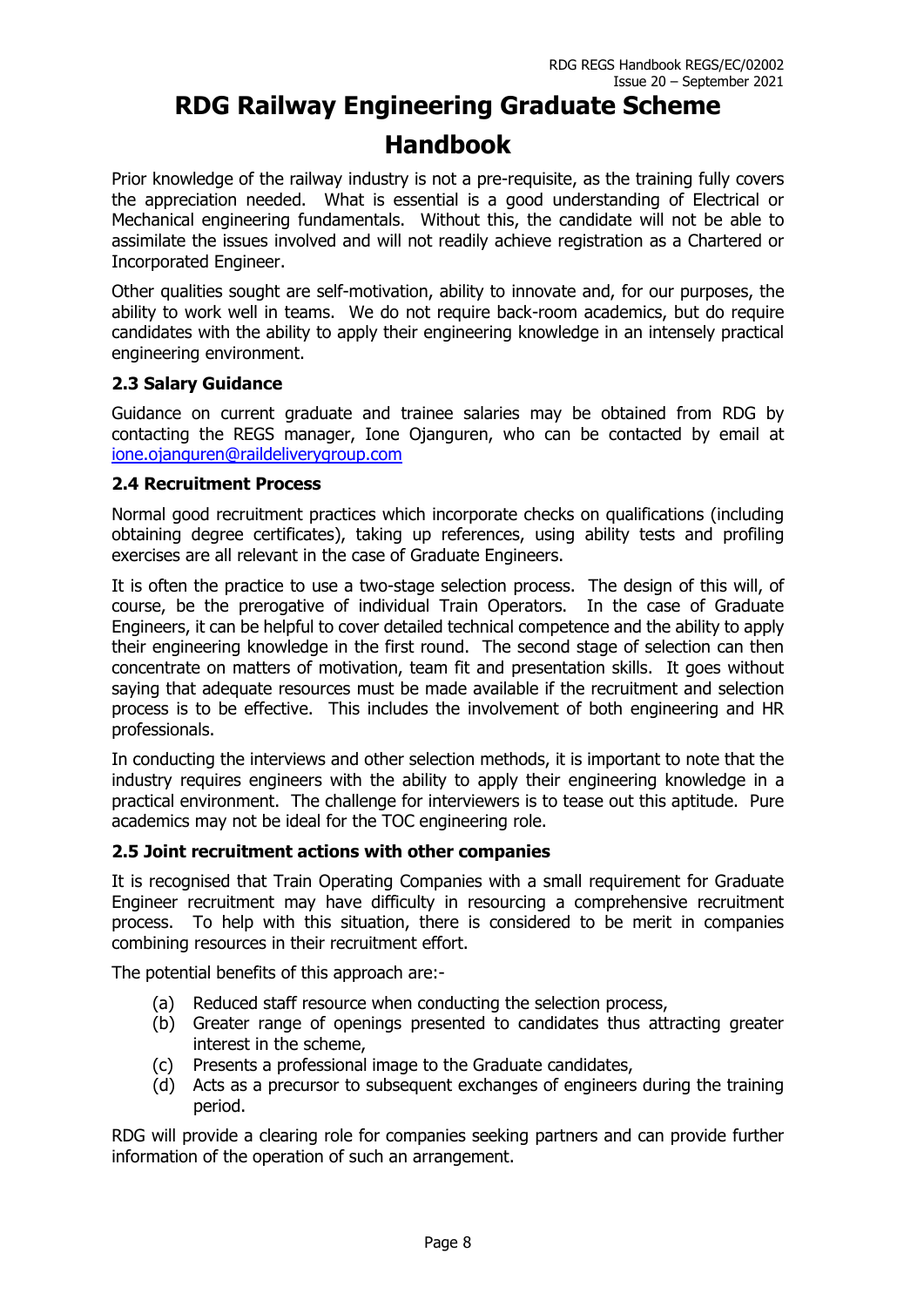#### **2.6 Attracting applicants**

To make potential trainees aware of the challenges and opportunities in the industry, Train Operators should make direct contact with Universities. There are opportunities for presentations, 'drop-in' sessions and interviewing. In addition, direct contact with the University Engineering departments can be beneficial. It is expected that the current graduate trainees will take part in Outreach Activities. This will include each candidate indentifying one school, one college and one Universtity (usually the University where they themselves studied) and maintaining contact with them to make the location aware of railway engineering opportunities in the railway industry. Some Universities can arrange free advertising of career opportunities on their electronic student notice boards.

Word of mouth can be a valuable means of communicating and for those TOCs already employing graduate or undergraduate engineers, it is suggested the candidates make contact with their former universities to help promote the scheme.

RDG will act as a clearing house for applications received via their web site. Information is available on the RDG Graduate web site. Those candidates applying to RDG are given a short questionnaire to complete. RDG perform a short filter on the questionnaire and appropriate applications are forwarded to the TOCs. It is then for the TOC to contact the candidate themselves if they wish to take the application further.

A further source of future recruits is the Year In Industry (YINI) organisation, and some RDG members have recruited students with high potential from this source. The students join the industry for a year prior to starting or during their degree course. The training we offer is almost exactly the same as that for Graduates and is recognised by the Engineering Institutions as credit towards MPDS training. The trick is to present an attractive future so that trainees are minded to return to the industry after their degrees are complete. As with Graduate entry, it is equally important to ensure that the degree to be taken by the YINI student is one which is accredited by the Engineering Institution.

The table on the next page gives a diagrammatic representation of routes which may be followed through the scheme. Whether candidates are Year in Industry students, undergraduates seeking a year in industry, or graduates with either BEng or MEng degrees, or those eventually seeking further learning, there is a route through the scheme. In the event that any particular TOC finds itself with a surfeit of good candidates, RDG will be able to perform a clearing role in advising other TOCs of the situation.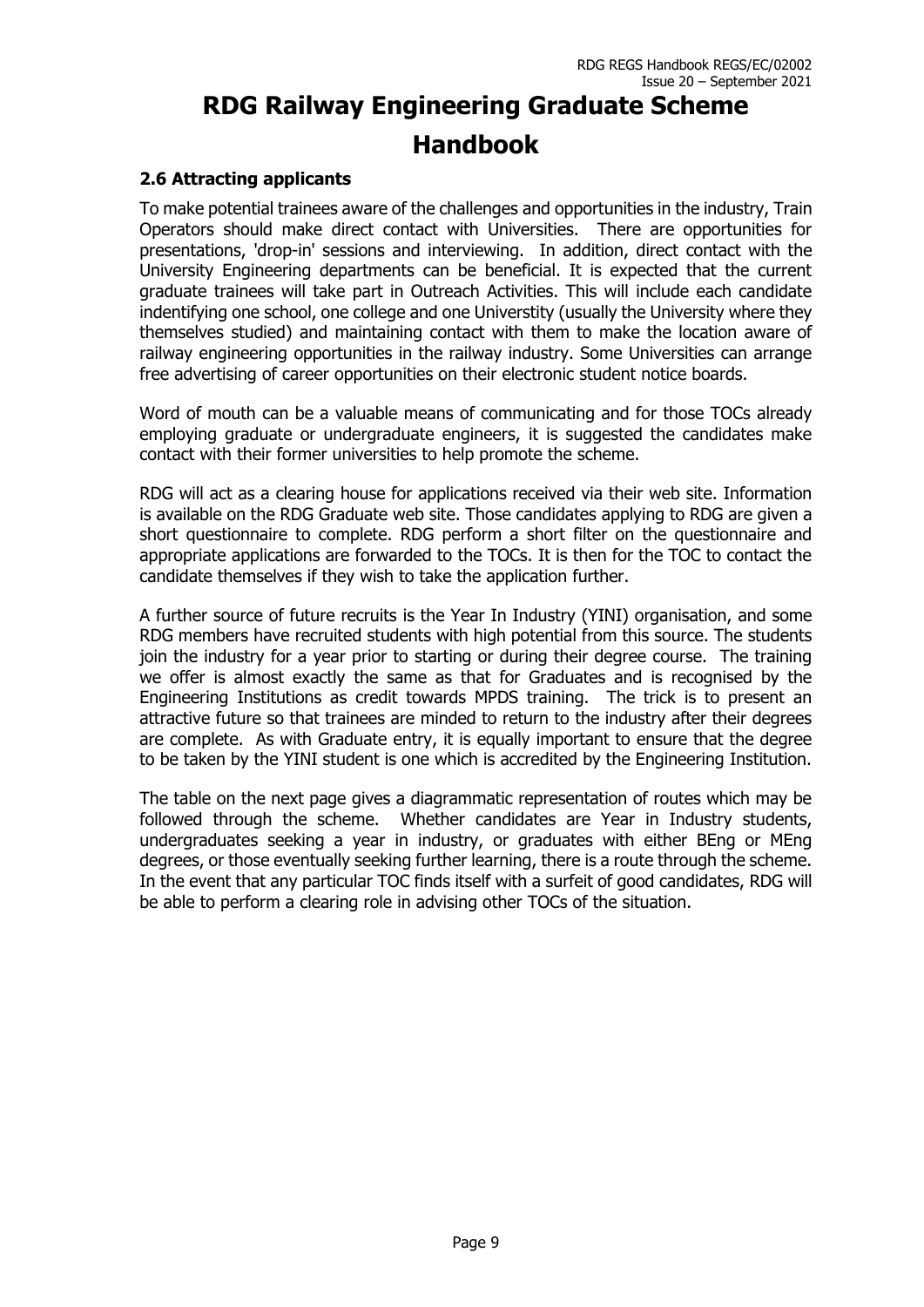### **2.7 Training Routes**

Please note that he charts represent the minimum period at which IEng or CEng may be achieved. In many cases, additional time is desirable to generate sufficient competences.

| <b>IEng</b>                                     |               |                   |        |                   | <b>IEng</b>       |  |  |  |
|-------------------------------------------------|---------------|-------------------|--------|-------------------|-------------------|--|--|--|
| 3-year BEng Degree leading to IEng Registration |               |                   |        |                   |                   |  |  |  |
| Year 1                                          | Year 2        | Year 3            | Year 4 | Year 5            | Year 6            |  |  |  |
| <b>Degree</b>                                   | <b>Degree</b> | <b>Degree</b>     | Grad   | <b>Experience</b> | <b>Experience</b> |  |  |  |
| Year 1                                          | Year 2        | Year <sub>3</sub> |        |                   |                   |  |  |  |

#### **3-year BEng Degree with Placement year, leading to IEng Registration**

| Year.         | Year          | Year 3            | Year 4        | Year 5 | Year 6     |
|---------------|---------------|-------------------|---------------|--------|------------|
| <b>Degree</b> | <b>Degree</b> | YearOut           | <b>Degree</b> | Grad   | Experience |
| Year          | <b>TYear</b>  | <u>YINI</u><br>nr | Year          | Tra    |            |

#### **Year-In-Industry then 3-year BEng Degree leading to IEng Registration**

| Year | Year.                 | Year .         | Year 4                | Year 5       | Year 6    |
|------|-----------------------|----------------|-----------------------|--------------|-----------|
| YINI | <b>Degree</b><br>Year | Degree<br>Year | <b>Degree</b><br>Year | Grad<br>l ra | xperience |

| <b>CEng</b>                                     |                         |                         |                         |             |                   |                   | <b>CEng</b>       |
|-------------------------------------------------|-------------------------|-------------------------|-------------------------|-------------|-------------------|-------------------|-------------------|
| 4-year MEng Degree leading to CEng Registration |                         |                         |                         |             |                   |                   |                   |
| Year 1                                          | Year 2                  | Year 3                  | Year 4                  | Year 5      | Year 6            | Year 7            | Year 8            |
| <b>Degree</b><br>Year                           | <b>Degree</b><br>Year 2 | <b>Degree</b><br>Year ! | <b>Degree</b><br>Year 4 | Grad<br>Tra | <b>Experience</b> | <b>Experience</b> | <b>Experience</b> |

#### **4-year MEng Degree with Placement year leading to CEng Registration**

| Year          | Year.         | Year.         | Year 4  | Year 5        | Year 6      | Year              | Year 8     |
|---------------|---------------|---------------|---------|---------------|-------------|-------------------|------------|
| <b>Degree</b> | <b>Degree</b> | <b>Degree</b> | YearOut | <b>Degree</b> | <b>Grad</b> | <b>Experience</b> | Experience |
| Year          | Year:         | Year 1        | or YINI | Year 4        | l ra        |                   |            |

#### **3-year BEng Degree plus Further Learning leading to CEng Registration**

| Year 1        | Year 2 | Year 3                   | Year       | Year 5                                                   | Year 6 | Year 7                                  | Year 8 |
|---------------|--------|--------------------------|------------|----------------------------------------------------------|--------|-----------------------------------------|--------|
|               |        |                          |            |                                                          |        |                                         |        |
| <b>Degree</b> | Degree | Degree                   |            | Grad   Experience   Experience   Experience   Experience |        |                                         |        |
| Year 1        | Year 2 | <b>Near</b> <sup>2</sup> | <b>Tra</b> |                                                          |        |                                         |        |
|               |        |                          |            |                                                          |        | <b>F/Learning F/Learning F/Learning</b> |        |

#### **3-year BEng Degree with Placement year plus Further Learning leading to CEng Registration**

| Year 1                  | Year 2                  | Year 3                  | Year 4                             | Year<br>5               | Year 6                                                    | Year 7            | Year 8            |
|-------------------------|-------------------------|-------------------------|------------------------------------|-------------------------|-----------------------------------------------------------|-------------------|-------------------|
| <b>Degree</b><br>Year 1 | <b>Degree</b><br>Year 2 | YearOut<br>or YINI      | <b>Degree</b><br>Year 3            | Grad<br>Trg             | <b>Experience</b>                                         | <b>Experience</b> | <b>Experience</b> |
|                         |                         |                         |                                    |                         | <b>F/Learning</b>                                         | <b>F/Learning</b> | <b>F/Learning</b> |
|                         |                         |                         |                                    |                         | YINI then 4-year MEng Degree leading to CEng Registration |                   |                   |
| Year 1                  | Year 2                  | Year 3                  | Year 4                             | Year 5                  | Year 6                                                    |                   |                   |
| YINI                    | <b>Degree</b><br>Year 1 | <b>Degree</b><br>Year 2 | <b>Degree</b><br>Year <sub>3</sub> | <b>Degree</b><br>Year 4 | Grad<br>Trq                                               | <b>Experience</b> | <b>Experience</b> |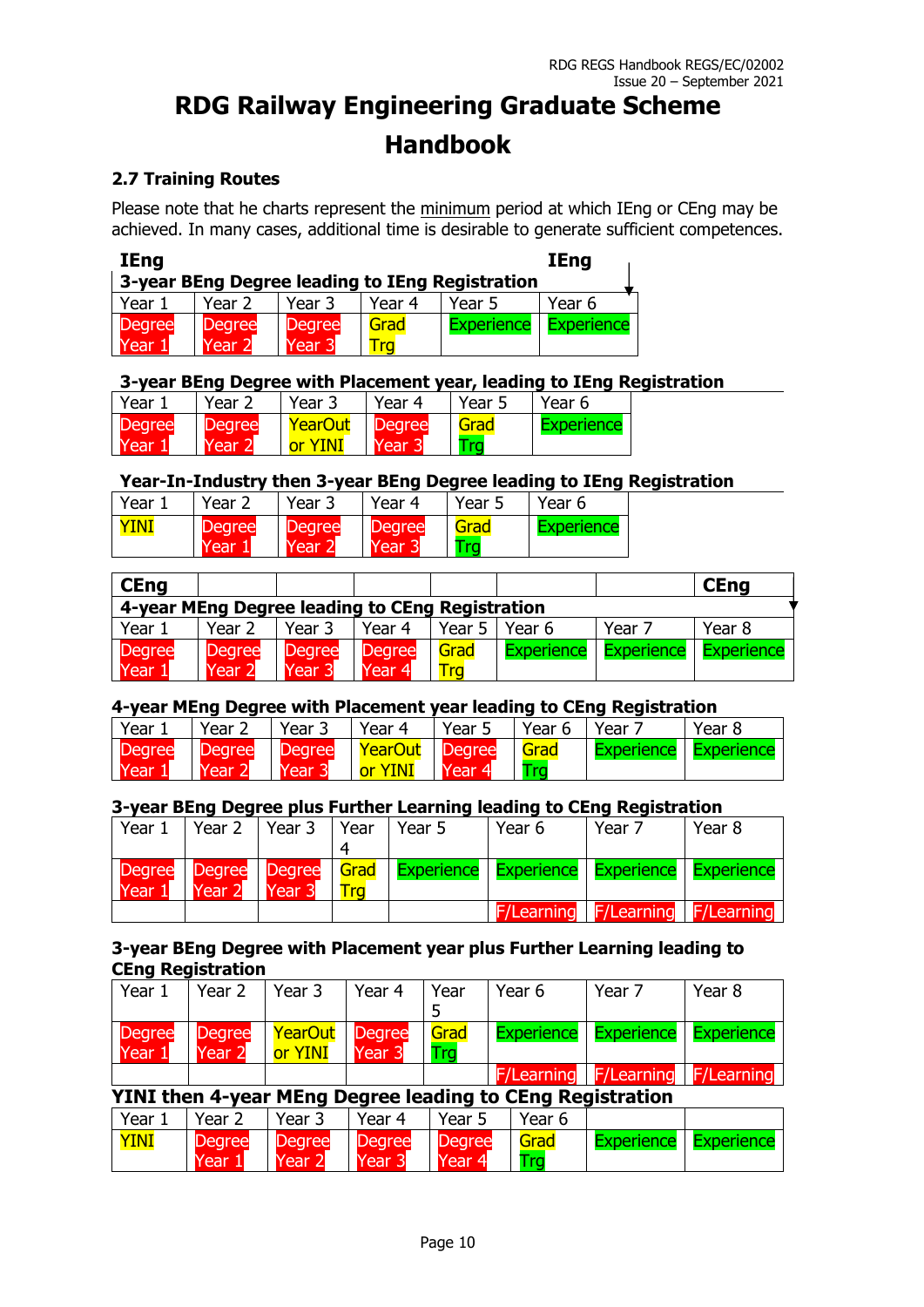### Section 3 - Graduate Engineer Training

### **3.1 Getting Started**

Steps needed to register a candidate onto the scheme are:

- 1. Set up company registration with the RDG programme use Appendix A
- 2. Agree an appropriate training programme within your organisation to meet your needs and the RDG minimum requirements – see section 10 below
- 3. Register the individual candidate with RDG use Appendix B
- 4. Select a suitable experienced engineer as Mentor RDG can help with this
- 5. Set up a liaison meeting with the RDG Scheme Advisor
- 6. Arrange the graduate's release for RDG induction
- 7. Register the trainee with the relevant Engineering Institution. Mechanical engineering candidates must be IMechE members. Electrical engineering candidates must be IET members.
- 8. All candidates, irrespective of discipline, will use MPDS for their training records to facilitate consistency. For this purpose, members of the IET need to become Affiliate members of the IMechE (for which no fee is required). Extracts from MPDS reports may be imported into the professional registration application form, whether applying for registration with the IMechE or the IET.
- 9. Members of the IET should refer to the use of the IMechE MPDS training records on their personal IET Career Manager. On MPDS it is necessary to select either IEng or CEng competence data so the decision on which to use should be considered at this stage.
- 10. Progress the programme for candidate's training with reviews as agreed with the RDG Scheme Advisor – see section 17.

Mentor allocation may be undertaken by the TOC or RDG. The latter maintain a list of available Mentors and may be consulted for advice. It is important that the Mentor is separate from the Candidate's Line Management function and this can often be achieved by selecting a Mentor from a different company in the railway industry. Mentors are senior engineers from within the industry and must be CEng or IEng. They must also undergo training for the role and suitable courses for this are run by the Engineering Institutions and, from time to time, by RDG. Mentors are required to undertake a training or refresher course every 3 years and RDG will maintain a record of training to ensure appropriate refreshers are arranged.

The diagram which follows shows the various stages and roles. In addition a simplified diagram showing the 'Steps to Registration' is shown in Appendix P. RDG will be pleased to offer advice at any stage of the process. Requests for this should be directed to the REGSManager [graduates@raildeliverygroup.com](mailto:graduates@raildeliverygroup.com) on telephone number 020 7841 8134.

RDG also monitor and validate the operation of the Scheme to the standards specified, thus obtaining and maintaining the approval of the Engineering Institutions. The use of key performance indicators will be a part of this process.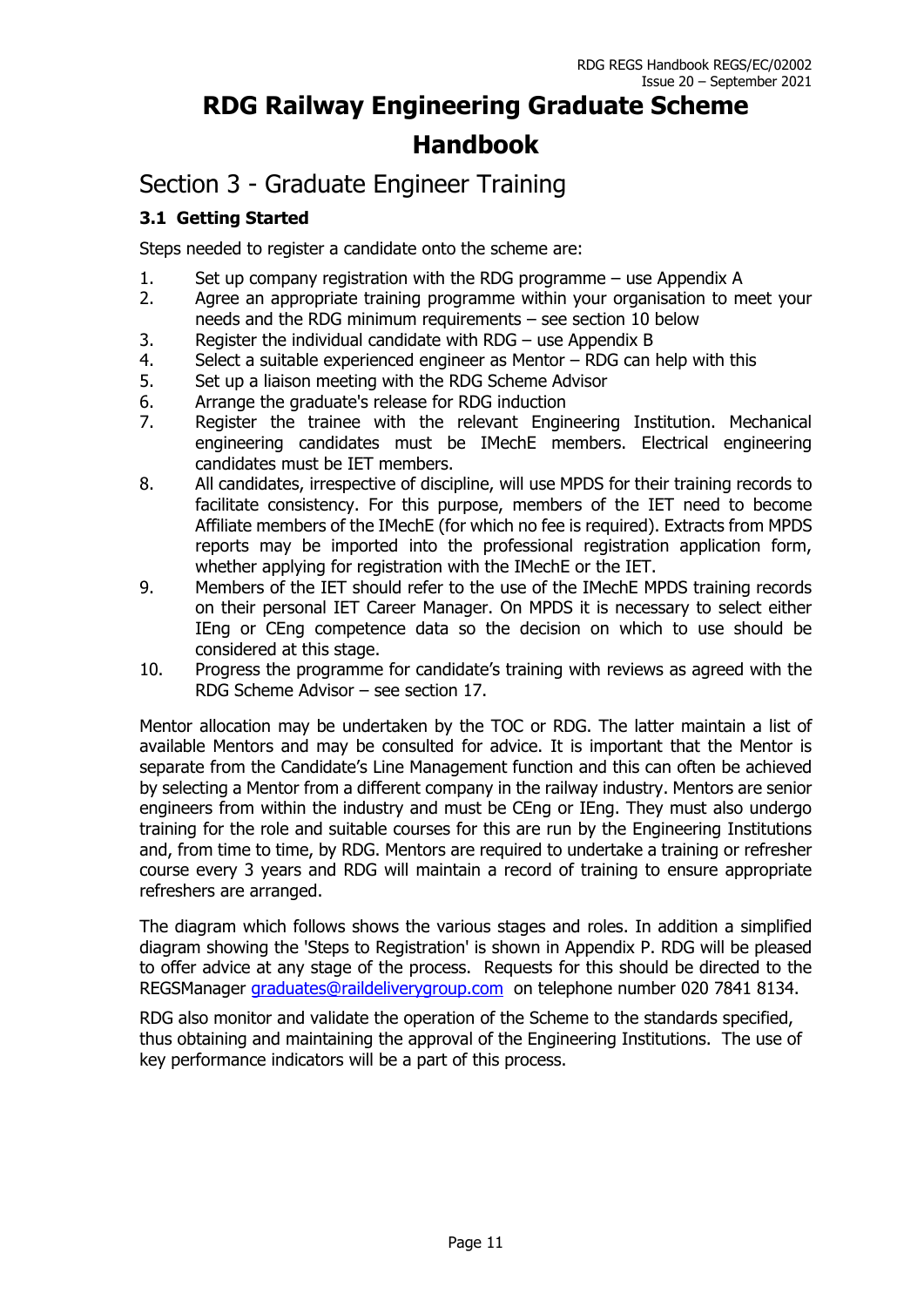### **3.2 Training Programme**

Each candidate must undertake a programme of formal training placements and this must be of at least 12 months duration. This programme should be prepared and available for discussion at the start-up meeting with RDG. Guidance on the content of the programme is given in Appendices E1-E3 and this is divided into E1, mandatory elements, with optional parts being shown in E2 and guidance on Technical Visits shown in E3. Outline objectives for each training placement are listed in Appendix M. It is intended that the programme is applied flexibly so as to exploit any experiences or opportunities on offer and dates and periods should be varied to suit individual needs as they arise.

It is desirable for the elements concerned with shop floor practical experience to be undertaken at an early stage in the programme. The experience should include working with shop floor staff, following their shift pattern and carrying out actual maintenance or repair work where possible. At least two thirds of the period should be undertaken at the same depot and consideration should be given to making up the balance at another depot, if possible one maintaining different type(s) of vehicle.

Once the shop floor experience is complete, the other placements can be implemented and the candidate will benefit from being more readily able to contribute to productive work once basic knowledge has been assimilated. Another important placement is that of engineering design. For undergraduates this is best undertaken after completion of the degree. Even with those joining the industry as graduates, the design experience should be towards the end of the programme.

The mandatory programme includes a number of formal Training Courses and details are included in the list in Appendix E1. Some of the mandatory courses must be undertaken during the candidate's first year on the Scheme, this being particularly important in the case of the Traction Systems Course which is timed to provide basic knowledge of vehicle system at an opportune time for those starting in September.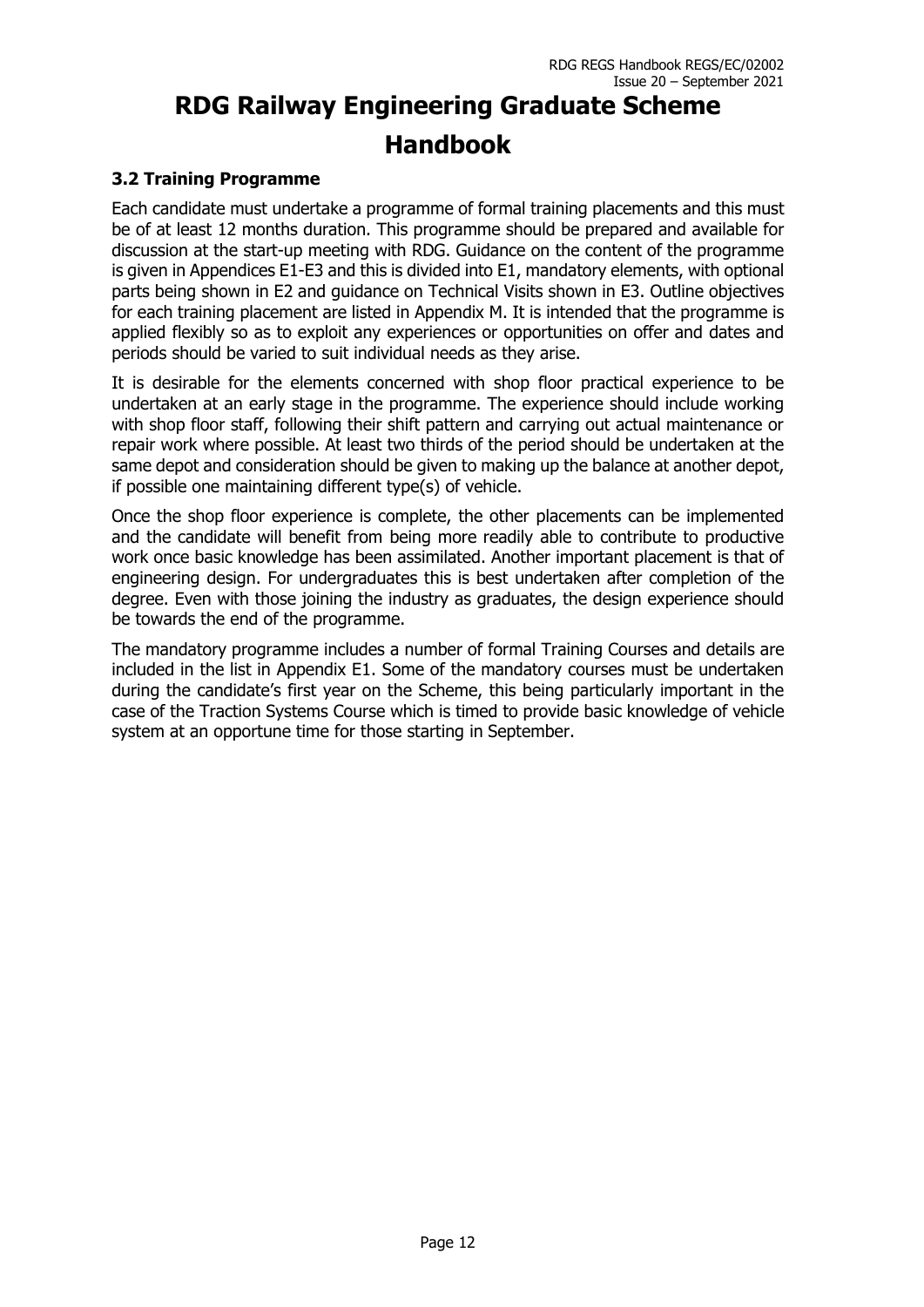**Basic chart of scheme operation**

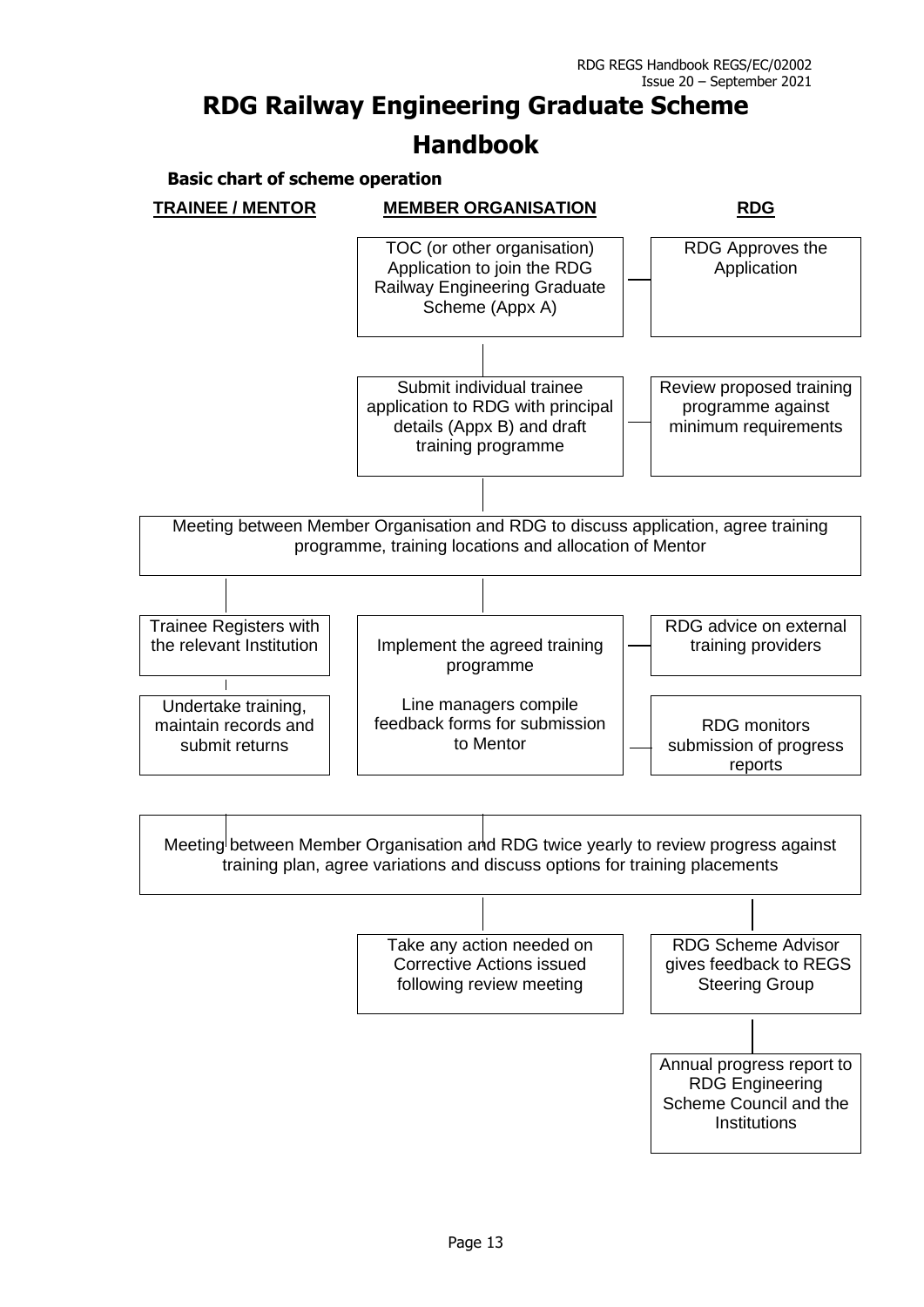#### **3.3 Initial Meeting Arrangements**

For each trainee, or group of trainees in a TOC, candidates will be invited to participate in a meeting to set up the training arrangements. This will take place at the commencement of training and will be used to discuss and agree the arrangements for any placements needed. The arrangements will include the introductions between the candidate and their mentor. Reporting arrangements will be set up and contacts established for ongoing monitoring and advice. As well as the candidate developing engineer, attendees will include a RDG Scheme Advisor, TOC Engineer responsible for the scheme, Mentor and appropriate Line Managers.

Mentor allocation for each candidate is a matter for agreement between the TOC and RDG. Mentors must be separate from the line management function of the trainee, and will be registered either CEng or IEng. It is the target that once allocated a candidate, the Mentor will remain linked with the candidate until they themselves become registered as a Professional Engineer. New Mentors will require appropriate training and from time to time will be in receipt of refresher training, currently required by the engineering institutions 3 yearly.

In constructing the training programme, notice must be taken of the minimum requirements of the scheme. These are specified in Appendix E1. Optional elements are shown in Appendix E2. It is likely that some of the training experiences will be gained in companies other than that employing the trainee. Advice is available from RDG on possible sources of experience needed. RDG maintains a list of placements and can also offer advice on this aspect. Please contact theREGS Manager for details. Technical Visits are arranged from time to time. These are usually of 1-day duration and there is further information in Appendix E3.

#### **Typical agenda for the initial meeting**

- 1. Introductions
- 2. Features of the RDG REG Scheme
- 3. Degree Accreditation
- 4. Institution Requirements and Registration
- 5. Credit for Previous Experience
- 6. Training Programme
- 7. Engineering Design
- 8. Further Learning
- 9. Choice of Mentor and Mentor Roles
- 10. Introduction to MPDS
- 11. Competence monitoring and records
- 12. Induction Arrangements
- 13. External Placements
- 14. Any other matters
- 15. Future meeting dates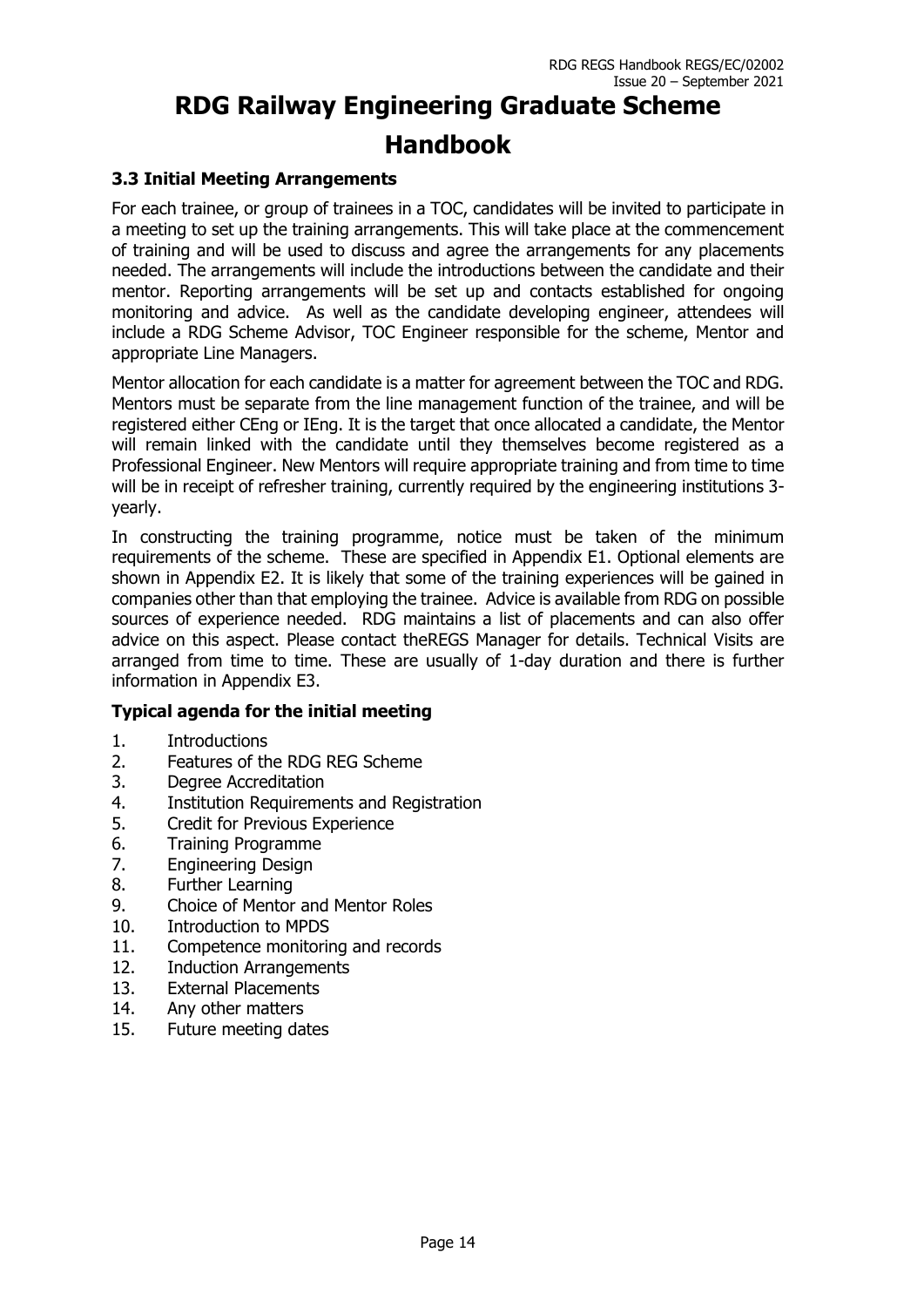#### **3.4 Induction training**

Induction training is mainly the responsibility of the employing organisation. This will include all the relevant safety training, commercial awareness about the company and its aims and organisational appreciation of direct relevance to the trainee.

Personal Track Safety (PTS) training is a requirement for all graduates and consideration should be given to arranging for 'Sentinel' registration, as this will enable the candidates to exploit any opportunities or placements which may become available. The REGSManager can advise on suitable PTS courses if needed.

RDG will supplement this company induction by delivering a short concentrated block relating specifically to the requirements of the REG Scheme and cross-industry matters. The arrangements will be designed to bring all trainees together.

#### **The RDG Induction programme will include:**

- 1. The Railway Network as a System
- 2. Who does What in the Railway Industry
- 3. An introduction to how trains work
- 4. Why the industry needs Chartered and Incorporated Engineers
- 5. Regulation in the Industry
- 6. Managing a safe railway
- 7. REG Scheme Features
- 8. Engineering Institution Requirements
- 9. Use of MPDS
- 10. Mentor Roles
- 11. Trainee Responsibilities
- 12. The Training Network

A list of books relating to mechanical and electrical engineering and some relevant volumes on railways and management have been identified as being helpful to trainees. These are listed in Appendix N. A number of the books are available in the IMechE library at 1 Birdcage Walk, London. The list will be updated from time to time as additional recommendations are made. Trainees or mentors discovering additional reading are asked to contact RDG so that the information may be shared.

#### **3.5 Training Records**

The REG Scheme uses the IMechE MPDS record system - which is internet based - as the standard process for all trainees to record their evidence and competence development. With this, mandatory records are submitted in electronic format. Candidates are encouraged to make appropriate arrangements to back-up their records and may regard retention of some paper records better suited to their own personal needs. Experience indicates that confusion can exist as to which records need to be completed.

The importance of prompt submission of reports cannot be over-emphasised. All Quarterly reports must be completed and signed off within one month of the end of the quarter. In the case of Annual assessments, these must be concluded within two months of the yearend. It will in fact be easier to do this whilst the information recorded is fresh in the writer's mind, and exhibits a professional approach to monitoring progress. Candidates whose records become seriously overdue will be removed from the scheme.

Note that 'Line Manager' reports are a mandatory element and two versions are shown in Appendix D. The first of these is for use during training placements and the other, more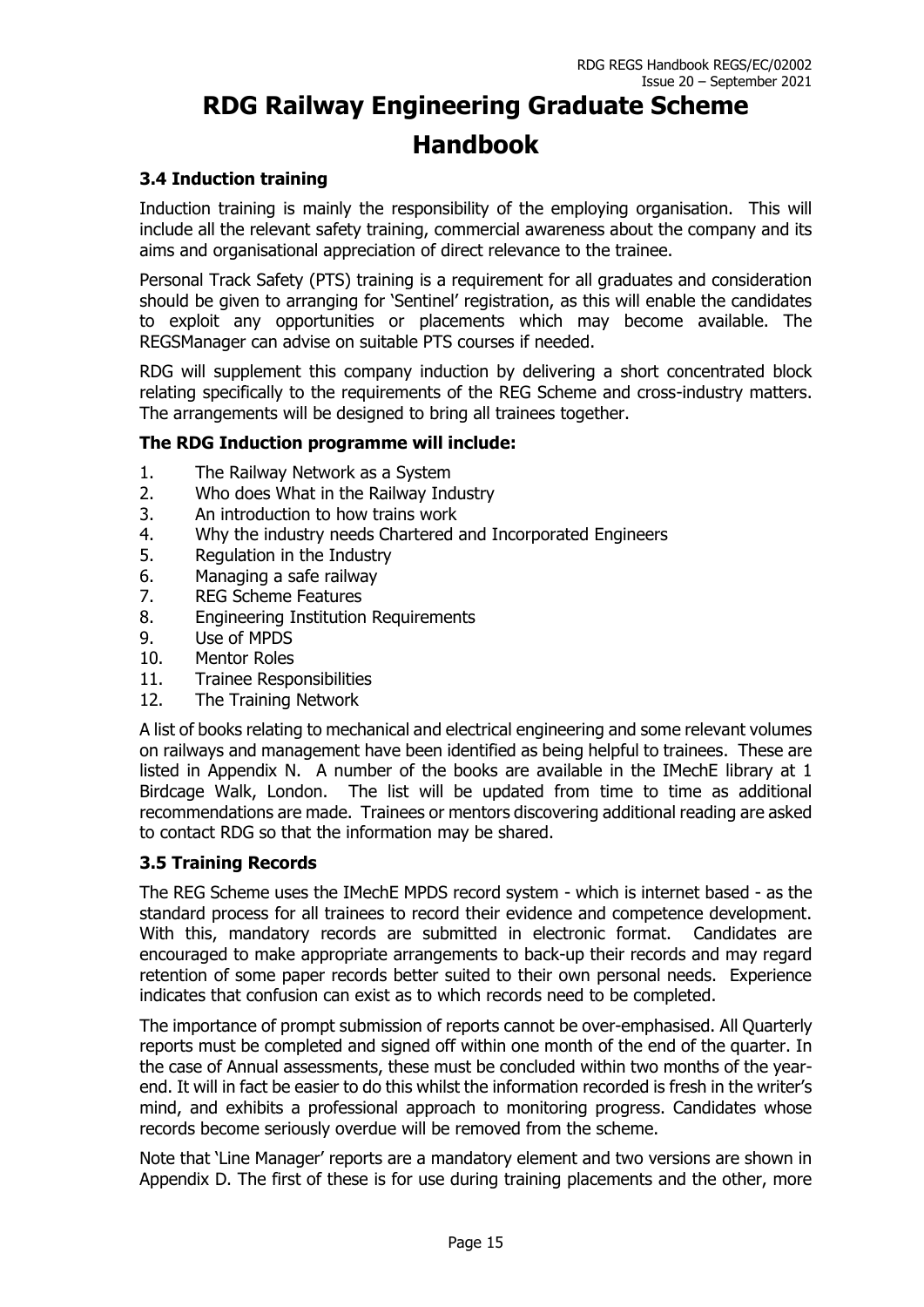comprehensive format is for use by candidates who are in a post of responsibility. The latter require completion and submission to mentor once per quarter.

#### **3.6 Start-Up Records**

| <b>Record / Form</b>                            | <b>Complete by</b>           | <b>Purpose</b>                             | <b>Submit to</b> | Paper/<br><b>Electronic</b> |
|-------------------------------------------------|------------------------------|--------------------------------------------|------------------|-----------------------------|
| Organisation Application to<br>join REGS Appx A | TOC or other<br>organisation | To register with RDG                       | <b>RDG</b>       | either                      |
| Application for Individual<br>Trainee Appx B    | TOC or other<br>organisation | To register Trainee on   RDG<br>the scheme |                  | either                      |
| <b>Training Plan</b>                            | TOC and<br>Trainee           | To record planned<br>programme             | <b>RDG</b>       | either                      |

#### **Mechanical Engineering Trainees**

| <b>IMechE MPDS Mentor</b>        | Mentor      | To register as a | <b>IMechE</b> | paper |
|----------------------------------|-------------|------------------|---------------|-------|
| Registration Form *              |             | Mentor           |               |       |
| <b>MPDS Trainee Registration</b> | Trainee and | To register as a | IMechE (fee   | paper |
|                                  | Mentor      | Trainee          | required)     |       |

#### **Electrical Engineering Trainees**

| IET Form RPD to Register         | Trainee,       | To register Trainee | <b>IET</b>    | paper |
|----------------------------------|----------------|---------------------|---------------|-------|
| with IET                         | Mentor and     | with IET            |               |       |
|                                  | <b>RDG</b>     |                     |               |       |
| Application to IMechE for        | <b>Trainee</b> | To permit use of    | IMechE (no    | paper |
| affiliate membership *           |                | MPDS system         | fee required) |       |
| <b>MPDS Trainee Registration</b> | Trainee        | To register as a    | IMechE (fee   | paper |
| $\ast$                           |                | Trainee             | required)     |       |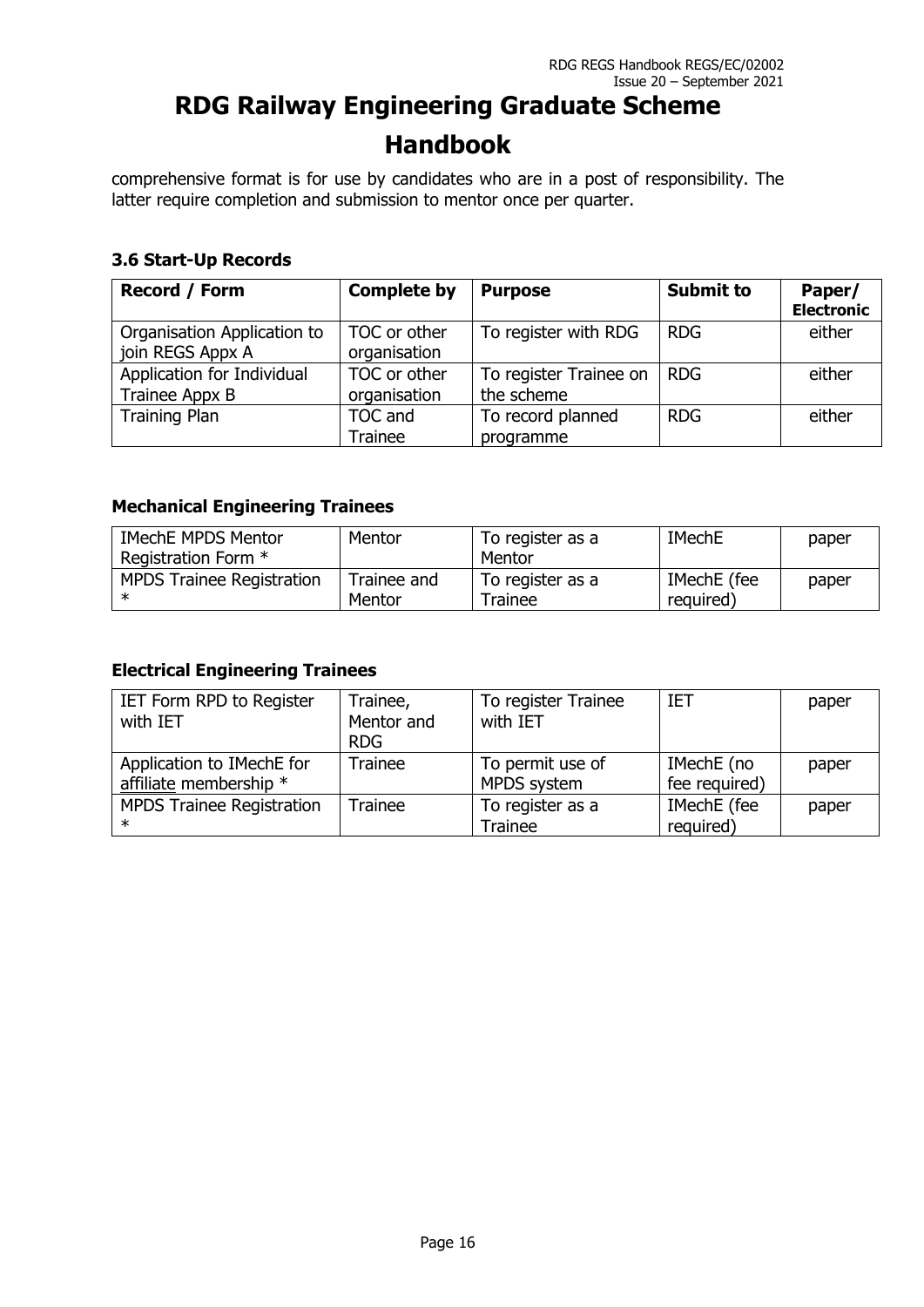#### **3.7 Ongoing Training Records**

| Record / Form                               | <b>Complete by</b>    | When                                                         | <b>Submit to</b>                                | Paper/<br><b>Electronic</b>                      |
|---------------------------------------------|-----------------------|--------------------------------------------------------------|-------------------------------------------------|--------------------------------------------------|
| Daily Activity Record (the<br>'Tome')       | <b>Trainee</b>        | Continuously                                                 | $\overline{a}$                                  | either                                           |
| Line Managers Report Appx<br>D <sub>1</sub> | Line Manager          | During<br>training, one<br>or two per<br>placement.          | Mentor and as<br>submitted evidence<br>in MPDS. | either                                           |
| Line Managers Report Appx<br>D <sub>2</sub> | Line Manager          | Once in post, 1<br>report per<br>quarter.                    | Mentor and as<br>submitted evidence<br>in MPDS. | either                                           |
| MPDS Quarterly Report +                     | Trainee and<br>Mentor | 3-monthly                                                    | <b>MPDS</b>                                     | electronic                                       |
| Competence Record Form<br>Appx F            | Trainee and<br>Mentor | 6-monthly                                                    | As evidence in<br><b>MPDS</b>                   | either                                           |
| MPDS annual report +                        | Mentor                | 12-monthly                                                   | <b>MPDS</b>                                     | electronic                                       |
| <b>Submitted Evidence</b>                   | <b>Trainee</b>        | As appropriate,<br>typically $2 - 3$<br>items per<br>quarter | <b>MPDS</b>                                     | Electronic<br>with<br>appropriate<br>attachments |

Note that all candidates must be members of either the IMechE or IET and must maintain this membership to continue on the REG scheme.

\* These forms should be obtained from the IMechE MPDS web site, [www.imeche.org](http://www.thempds.org.uk/)

+ Mandatory items on MPDS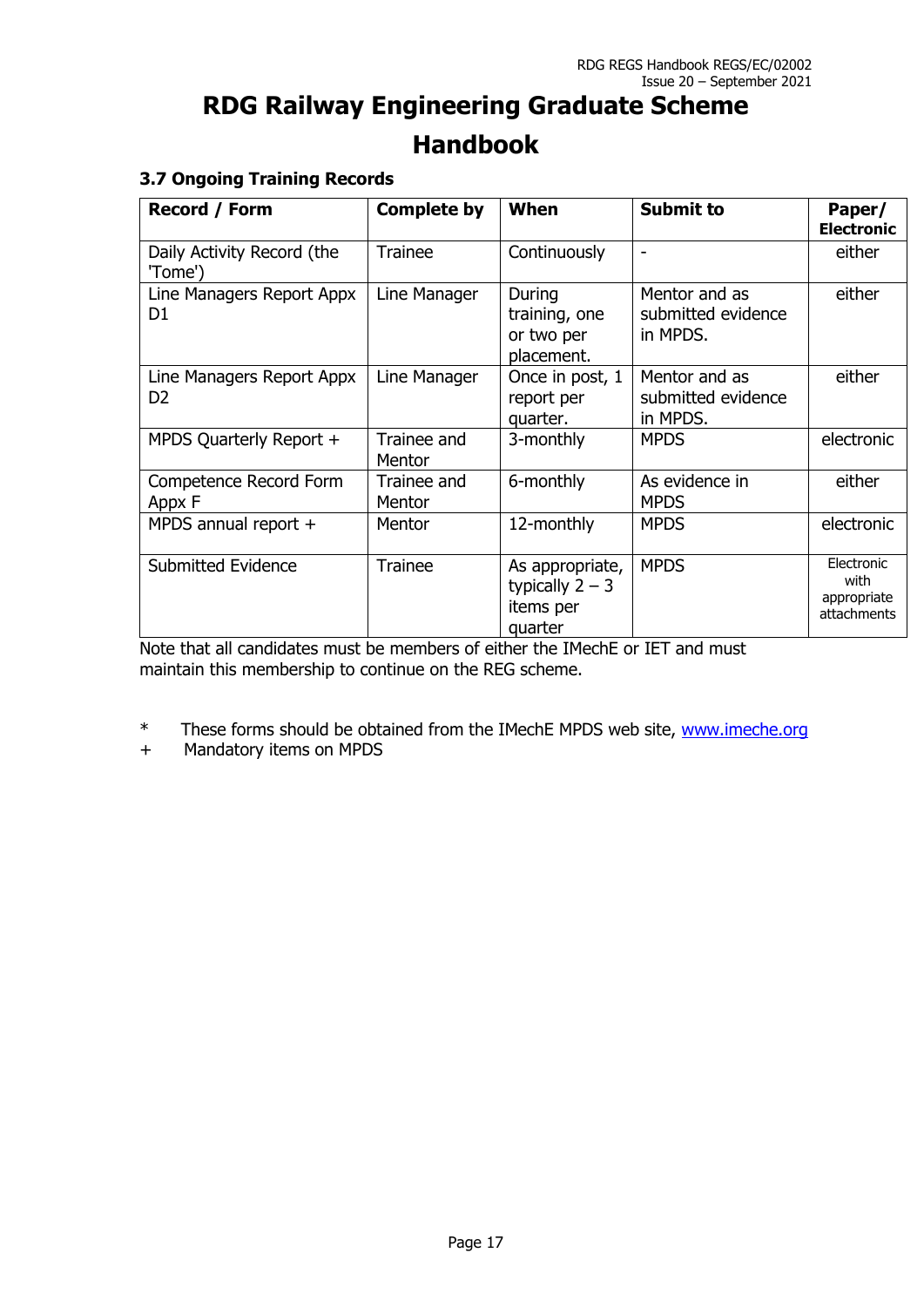### Section 4 MPDS

MPDS is a web-based record system that guides and helps engineering trainees through to potential eligibility for registration as a professional Chartered or Incorporated Engineer. MPDS is a 'real-time' system and requires a disciplined reporting framework to ensure that experience and development of competence is planned and recorded. The system facilitates this process and itself imposes a discipline on the reporting arrangements.

Guidance on MPDS can readily be obtained from the IMechE website, the Developing Engineer MPDS toolkit and Mentor Toolkit help pages are accessible via the links below.

[mpds\\_toolkit\\_developing\\_engineers\\_apr2021.pdf \(imeche.org\)](https://www.imeche.org/docs/default-source/1-oscar/membership/mpds_toolkit_developing_engineers_apr2021.pdf?sfvrsn=2)

[mpds\\_toolkit\\_mentor\\_apr2021.pdf \(imeche.org\)](https://www.imeche.org/docs/default-source/1-oscar/membership/mpds_toolkit_mentor_apr2021.pdf?sfvrsn=2)

Extracts from the toolkits are illustrated in Appendix G

Access to the IMechE MPDS facility is gained via the IMechE homepage [www.imeche.org](http://www.imeche.org.uk/) Mentors who are members of Institutions other than the IMechE will be allocated an access password, obtainable from the IMechE helpline 0845 226 9191. The MPDS system includes competence profiles specific to CEng and IEng and candidates should check that their registration category is correct.

#### **4.1 Reporting**

The MPDS system incorporates a number of mandatory elements and some very useful optional facilities. For each period of three months, candidates must prepare a 'Quarterly Report' and this is done, in liaison with the Mentor, on the MPDS system. Reports must record the principal activities undertaken in the quarter and should incorporate achievements, competences gained and work which has made a contribution to the business. The suggested length of each report is 400 words and there is an imposed limit of 750. Competences covered during the period should be listed and need to be ratified by the Mentor. This will assist competence 'scoring', which will take place at Trainee/Mentor meetings at six-monthly intervals.

Another mandatory element is the Annual assessments. This requires competences to be submitted formally onto the MPDS system. Note that it is very important that quarterly and annual reports are completed promptly since the promptness is used by the Engineering Institutions as a measure of the effectiveness of REGS. At the time when Mentor and Candidate agree that competences are sufficient to attain professional registration, the final annual report must be submitted with competences signed off by the Mentor. Application for registration as a Chartered or Incorporated Engineer must then be made within six months.

Whilst some aspects of the MPDS system are optional, including the facility to enter 'Submitted Evidence' each quarter, it is a requirement of REGS for Graduates to submit evidence of work or projects undertaken during a quarter on MPDS.

As training or experience develops, evidence submitted via MPDS shall include Line Managers reports and the 2 or 3 most relevant pieces of work for assessment by their Mentor. MPDS is developing a system which summarises the entries into a 'Checksheet'. Until this additional facility is introduced the Graduate and mentor should record competency growth off line to enable an instant overview of competence development.

A sample Checksheet for recording competence scoring is shown in Appendix K.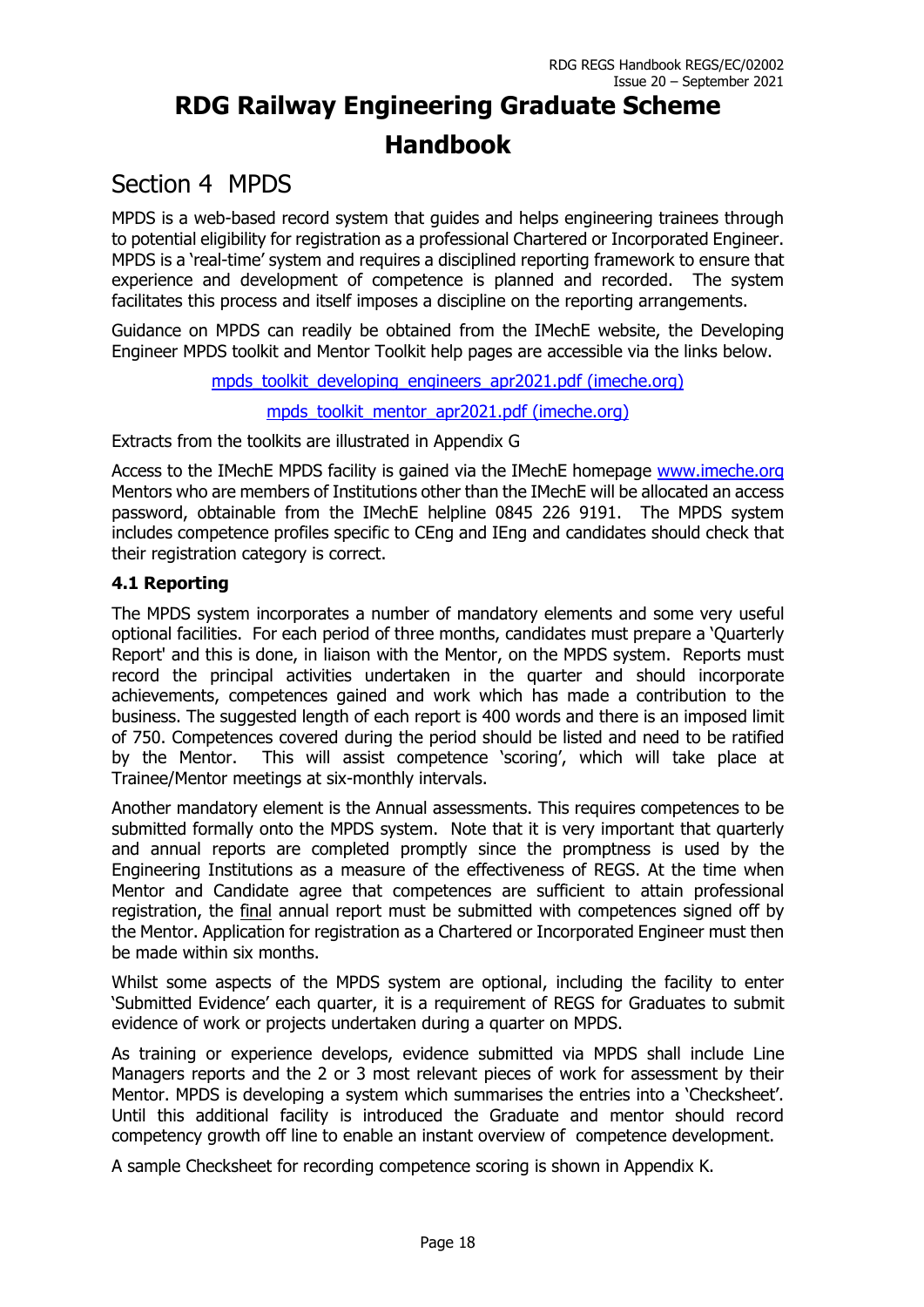MPDS also provides an optional feature for planning. These plans can specify the competences which will be targeted and drafts may be circulated until finalised by agreement between candidate and mentor. Use of a planning tool is encouraged as it helps both Graduate and Mentor to progress the training and set targets to achieve. Help is available, if needed, at any stage of the process. Contact the REGS Scheme Manager initially, who will be able to direct questions to the appropriate advisor.

#### **4.2 Progress Management**

A requirement of the REG Scheme, and one which is needed to meet the requirements of the Engineering Institutions, is to review the progress of each candidate every six months. These Review meetings will usually be arranged on a TOC by TOC basis and the purpose is to assess the progress of individual candidates, to monitor the operation of the training arrangements and to offer any assistance which may be required. A review of the currency of MPDS and paper records will be undertaken as well as a review of training opportunities, check on progress with the individual's generic competence development and quality of experiences gained.

Meetings will be chaired by the RDG Scheme Advisor, and mentor(s), trainee(s) and, where possible, the Line Managers will be present. At the review meetings, the trainee will be required to make a formal presentation of their progress in the scheme and there will be a discussion on any changed requirements which may be needed. The formal meeting programme does not preclude the setting up of additional meetings if thought desirable, or of discussing progress and any additional offers of assistance as may be needed.

Topics which should be covered in the meeting include:-

- 1. Review of Training Progress
- 2. Trainee Reports and records
- 3. Mentors Report
- 4. Line Managers Report
- 5. A recent Highlight from the Candidates experience
- 6. Competence monitoring and records
- 7. External Placements
- 8. Further Learning
- 9. Further Meeting Dates

The agenda to be followed is shown in Appendix L1.

KPIs are to be used to monitor the training arrangements. These will be compiled and reported to the REGS Committee. This will give this group a measure of progress of the scheme as a whole and enable them to ensure that the Scheme delivery is in accordance with the requirements of the Engineering Institutions.

One KPI will record and monitor any corrective action requests arising from the progress meetings. The form for recording checks made at progress meetings is shown in Appendix L2. Results are expressed in percentage overall performance. By analysing the corrective action returns, a pattern of any areas of concern can be identified.

A second KPI will measure the success rate of candidates when they complete their training and make their application to be a Chartered or Incorporated Engineer.

Additional subjective feedback is collected from candidates as to the quality of their training and development experiences. A form is provided in Appendix O. The results are submitted to the REGS Committee on a regular basis.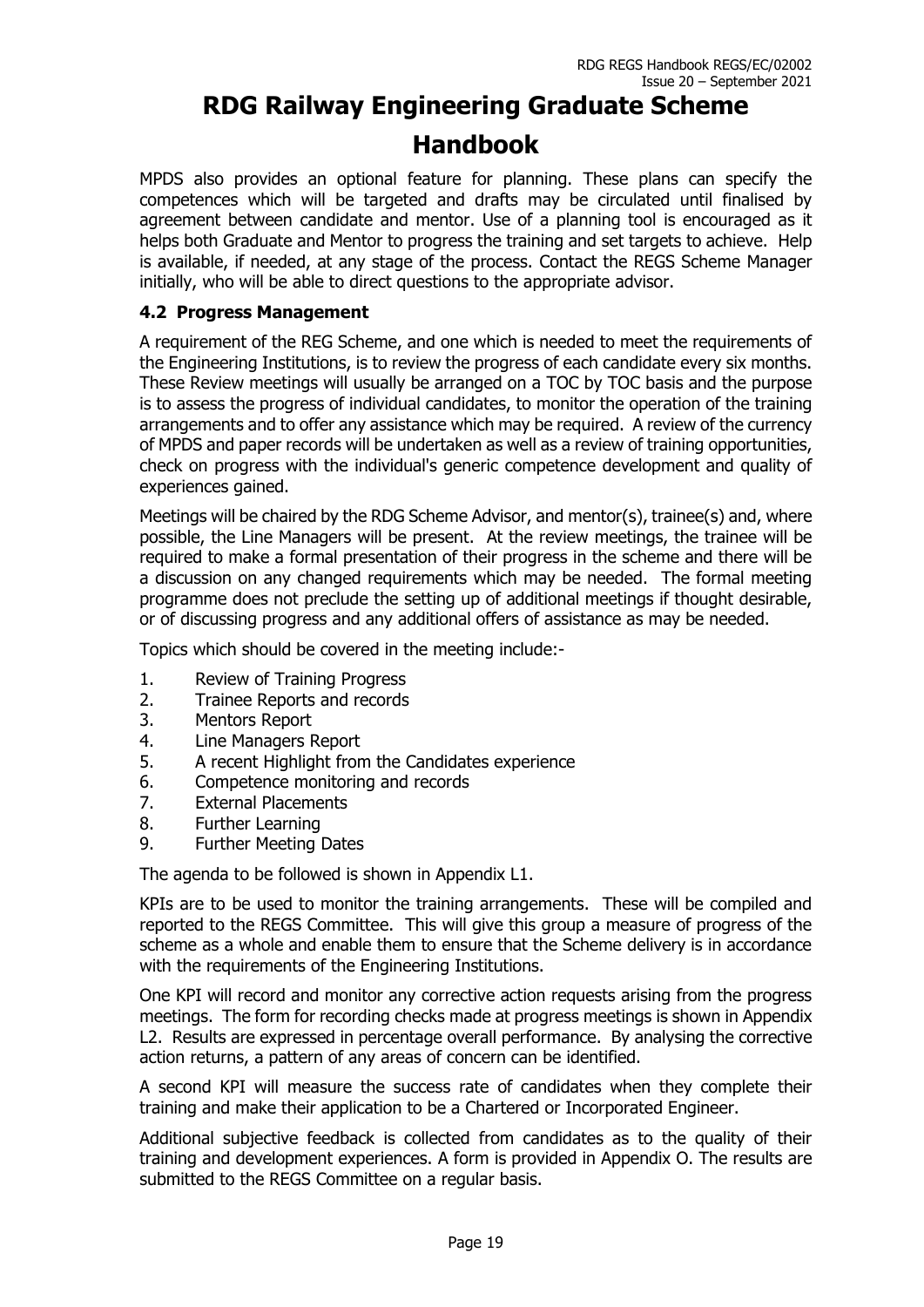#### **4.3 Assessment of Competence**

#### **a. Introduction**

The objective of the RDG Railway Engineering Graduate Scheme is to develop Engineering Graduates to be able to operate effectively as engineering managers in the field of railway Traction and Rolling Stock engineering, maintenance, operation, specification, procurement and related project work. The scheme is designed to deliver industry experience during the formal period of placements of 12-months to 18-months duration and, following this, the opportunity to further develop their engineering competences during the subsequent working experience.

### What is engineering competence?<sup>1</sup>

"Competence is defined as a professional's ability to carry out engineering tasks successfully and safely within their field of practice. This includes having the individual skills, knowledge and understanding, personal behaviour and approach, to be able to work collaboratively with others to achieve the intended outcomes. Competence includes the ability to make professional judgments and an awareness of the limits of one's own ability and knowledge in order to seek assistance when required"

The Engineering Council sets out the requirements for the development of competency for both Incorporated Engineers and Chartered Engineers in the Engineering Council document The UK Standard for Professional Engineering Competence and Commitment (UK-SPEC) and is currently at version 4. A copy of which can be found at Engineering Council Website:- <https://www.engc.org.uk/media/3417/uk-spec-fourth-edition.pdf>

REGS is designed to map the requirements of the UK SPEC. Every candidate under the scheme is allocated a Mentor to advise, assist with the training and monitor the performance of the candidate. This activity is carried out essentially on behalf of the Institution. The Mentor will assess the progress of the candidate against the Engineering Council generic competences, using those specified for IEng or CEng as appropriate. Recording of this progress is carried out using the IMechE MPDS facility.

The nature of engineering work in the field of train operation is such that professional engineers work in small numbers in diverse locations and departments. In view of this, the Mentor is regarded as the person best placed to assess generic competence development of the individual trainee.

A full list of active mentors and those industry engineers willing to offer their time to mentor developing engineers can be obtained from the REGS Manager on request by email to [Ione.Ojanguren@raildeliverygroup.com](mailto:Ione.Ojanguren@raildeliverygroup.com)

In making preparations for candidates to be accepted for Incorporated Engineer or Chartered Engineer registration, the portfolio of evidence needs to be supplemented by regular recording of competence development. This section of the Handbook describes

<sup>&</sup>lt;sup>1</sup> Extract from Engineering Council UK SPEC Ver 4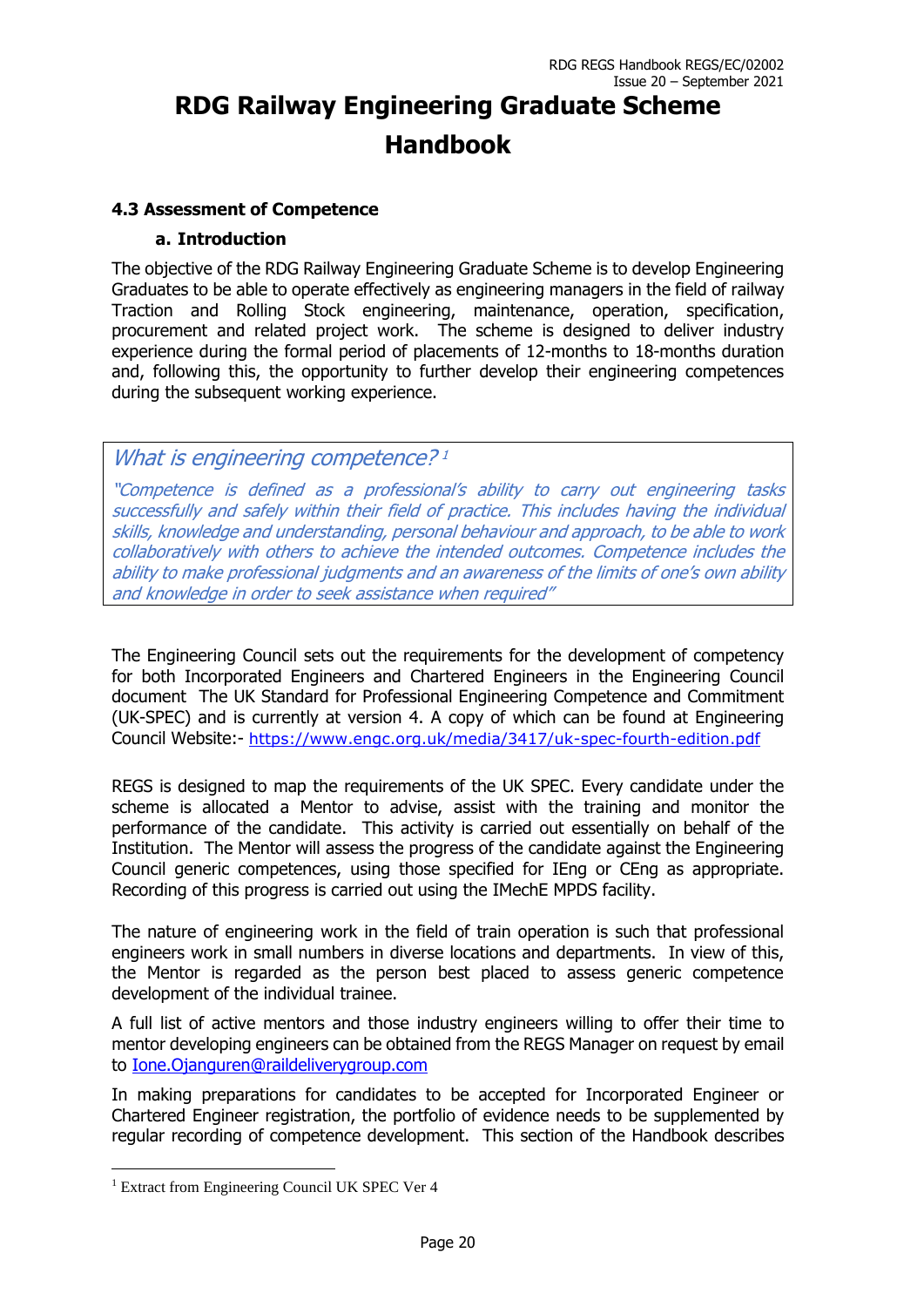the means by which this will be carried out, using MPDS as the recording method to be used.

#### **b. Competence definitions**

The IEng and CEng competences are used by the Institutions as a basis for assessing candidates at the time of their Professional Review. The same generic competences are to be used to monitoring progress of individual engineers engaged on the RDG scheme. These are listed in Appendix F.

Assessors must, of course, be themselves competent in the areas to be judged. Mentors are, by definition, all either Chartered or Incorporated Engineers working in the field of Ttaction & Rolling Stock (T&RS) engineering management and are thus able to carry out assessment under the scheme. Mentors will have meetings at three-monthly intervals with their candidate and at these meetings the development of generic competence is to be reviewed. Formal 'scoring' of competence development may be carried out by assessing 'Submitted Evidence' and it is a requirement to input formal scoring as part of the Annual Assessment MPDS return.

#### **c. Methods of Assessment**

The table which follows lists some of the main areas of competence relevant to the role of Traction and Rolling Stock Engineers and relates these to the IEng and CEng definitions. Assessment will be against these and the table may assist in the task. Assessment will be by means of discussion on relevant topics, questioning experiences gained in the working environment and reviewing the Developing Engineer's portfolio of evidence. This evidence will be wide ranging dependent on the topics being covered. In addition, the Mentor will review Line Managers reports and seek verbal advice from Line Managers as needed. This should occur whether or not the field of activity is within or outwith the field of direct experience of the Mentor. Mentors are also encouraged to visit the candidate in their place of work, enabling direct observation of activities.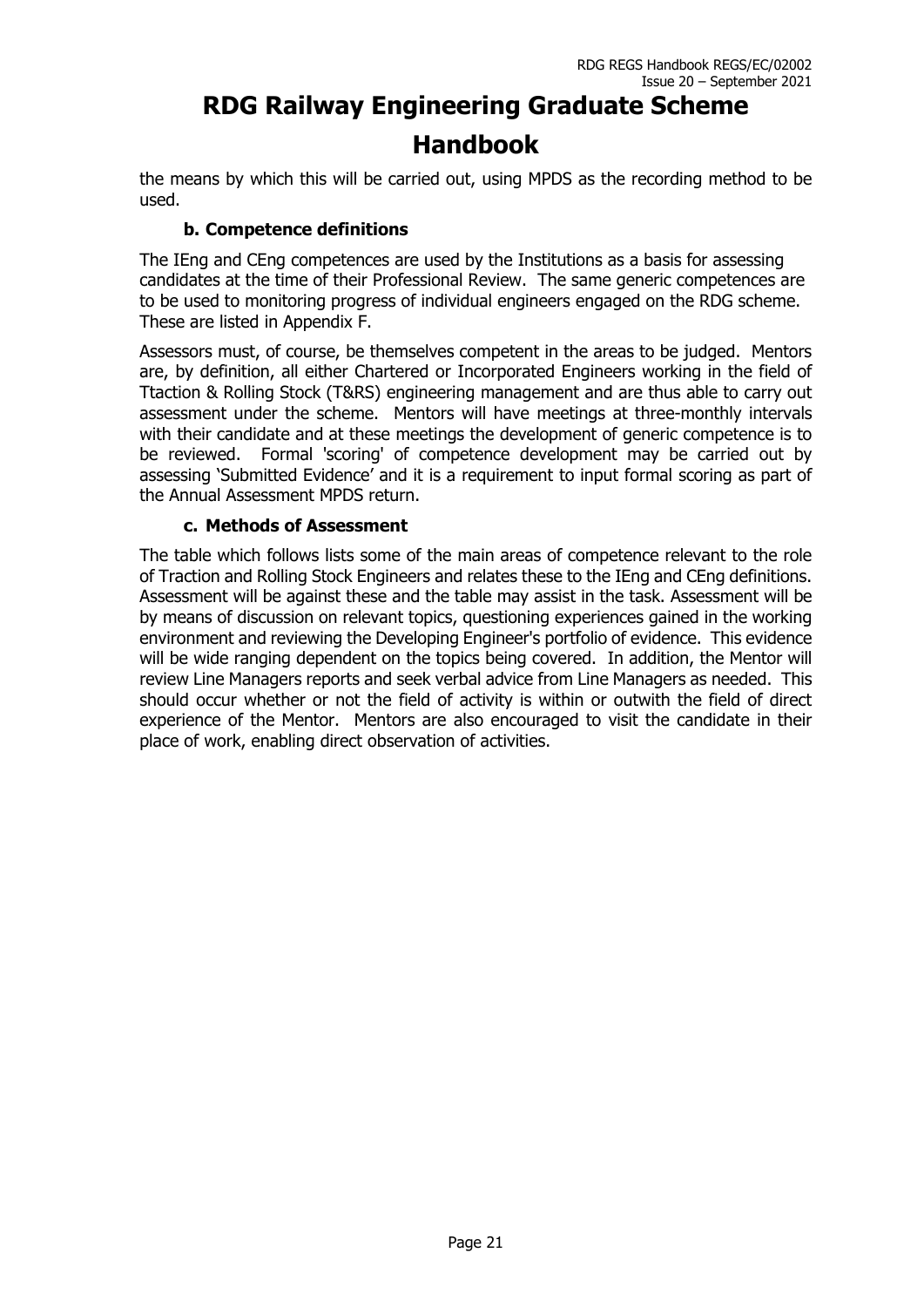#### **Examples of Generic Competence needed by Traction and Rolling Stock Engineers**

| <b>Competence Area</b>                                               | <b>Possible</b>                                                            |
|----------------------------------------------------------------------|----------------------------------------------------------------------------|
|                                                                      | <b>Competence</b>                                                          |
|                                                                      | <b>Categories</b>                                                          |
| Use of engineering judgement to deliver the safe operation of trains | A1 B2 B3 C1 E1                                                             |
|                                                                      | E <sub>2</sub> E <sub>3</sub> E <sub>5</sub>                               |
| Ability to apply engineering theory to practical problems with       | A1 A2 B2 B3 C2                                                             |
| equipment                                                            | F <sub>2</sub>                                                             |
| Negotiation skills related to contracts                              | D1 D3 E2 E3 E5                                                             |
|                                                                      |                                                                            |
| Commercial awareness in business context                             | B <sub>3</sub> C <sub>2</sub> C <sub>4</sub> D <sub>4</sub> E <sub>5</sub> |
|                                                                      |                                                                            |
| Negotiation skills related to management of staff                    | C1 C2 D1 D3 E5                                                             |
|                                                                      |                                                                            |
| People skills Management                                             | C <sub>4</sub> D <sub>2</sub> D <sub>3</sub> E <sub>2</sub> E <sub>5</sub> |
|                                                                      |                                                                            |
| Ability to achieve cost effective engineering solutions              | A1 B1 C1                                                                   |
|                                                                      |                                                                            |
| Ability to exploit technical improvements to train maintenance /     | A1 A2 B3                                                                   |
| operation                                                            |                                                                            |
| Presentation of complex technical matters to non-technical staff     | A1 D1 D3                                                                   |
|                                                                      |                                                                            |
| Presentation of complex technical matters to engineering             | A1 A2 B2 B3 C3                                                             |
| professionals                                                        | D1 D2 E5                                                                   |
| Ability to represent the profession in a public forum                | A1 B1 C4 D1 D3                                                             |
|                                                                      | E <sub>2</sub> E <sub>3</sub>                                              |

The IMechE web site includes other examples of competence profiles, including those for Railway Engineering.

#### **d. Portfolio of Evidence**

The portfolio of evidence will include personal notes of achievements, project reports, engineering designs, observed exercises or activities, records of course attendance, performance appraisals, line manager reports and responses to specific requests for evidence. Recording is to be carried out using MPDS, which has formal records of Development Plans, generic competence Records and Quarterly Reports. In addition MPDS is able to accept any other relevant evidence and there is great benefit in this being submitted as attached files in electronic format using the Submitted Evidence facility. To facilitate an easy overview of the individual's competence profile, a off-line checksheet should be maintained by the Graduate with a list of evidence submitted and scores given. (This facility is expected to be introduced to MPDS as part of a system update, until such time this is included an off-line record is required).

A sample Checksheet is illustrated as Appendix K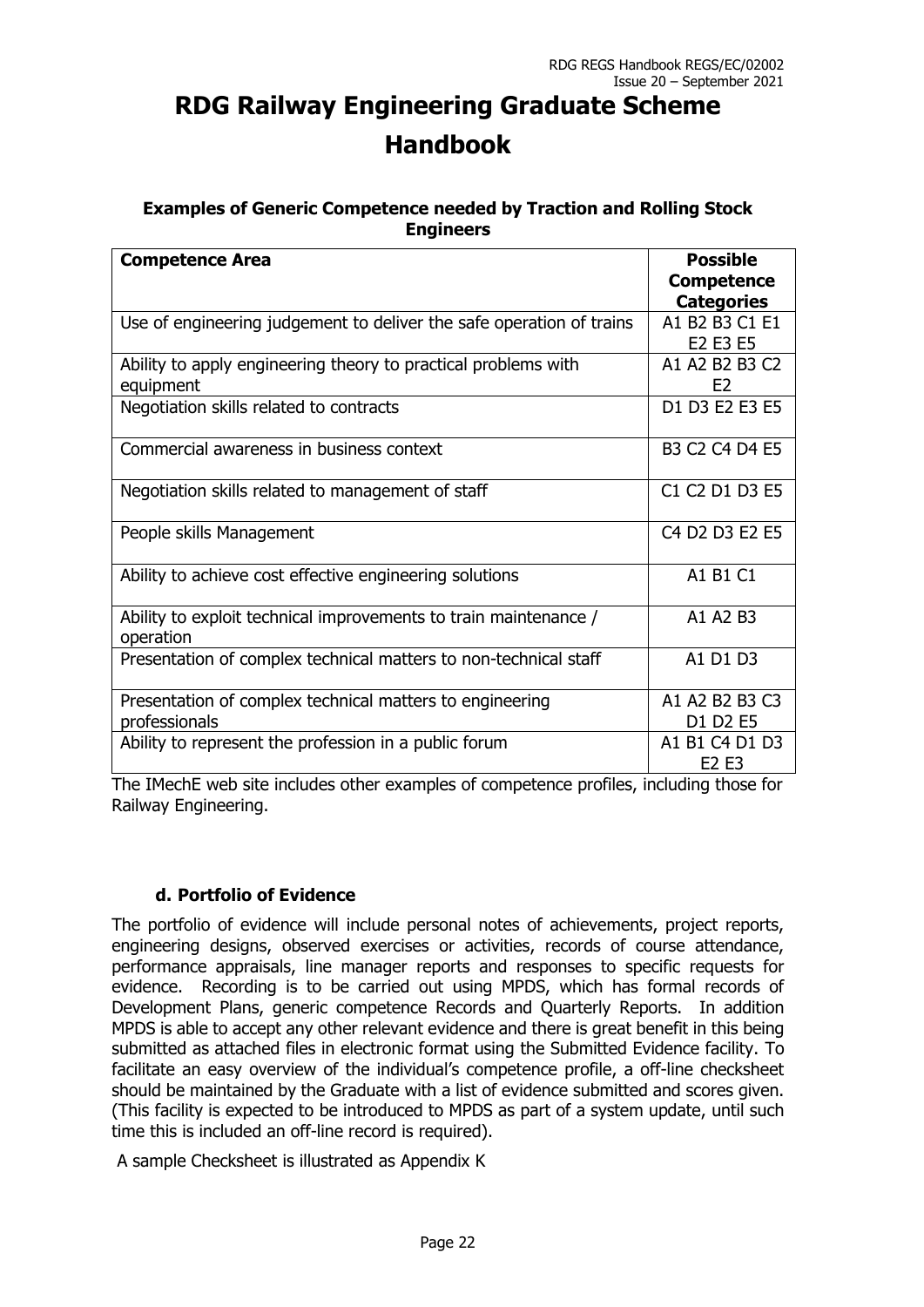#### **4.4 Competence Development**

This regular review of competence will reveal areas where specific further development is needed. The Mentor and Developing Engineer will jointly judge the extent to which planned employment will provide the potential for the relevant competence development. If the intended role fails to offer development opportunities, the first action will be for the Mentor and/or Developing Engineer to approach the Line Manager to review the matter. If this approach fails to result in the necessary opportunities arising, the matter may be discussed at the RDG progress review meeting. In appropriate cases, the REGS Committee Chairman will approach the Professional Head of the TOC employing the Candidate.

#### **4.5 Professional Review**

The ultimate goal of candidates is to participate in the Professional Review process and thus achieve their target of registration as a Professional Engineer. Guidance on preparations for the review has been obtained from the Engineering institutions and this is reproduced in Appendix P. Candidates are strongly advised to take note of this advice as they prepare for their interview and seek advice from the RDG Scheme Advisor as needed.

At the conclusion of the MPDS scheme, and after completion of the final Annual Assessment, candidates are recommended to submit their application for Professional Review within six months. The application process requires a form to be completed and details can be found on the IMechE and IET web sites. After completing the application, arrangements can be may be made for the candidate to experience a 'Mock' Professional Review Interview, on request.

#### **4.6 Support for all participants**

Although formal help will be offered to all participants by those involved at RDG, there is also a 'training network'. This is an informal group comprising all those involved in any way in using, operating or managing the RDG REG Scheme. This includes managers, mentors, members of the REGS Committee and, of course, trainees and former trainees. Former trainees from earlier schemes are also welcome, and liaison with candidates from other years or employed by other companies is encouraged.

The object of this informal 'network' is to provide mutual assistance to all concerned and to exploit and encourage best practice in the training arrangements. It is intended that responsibility for communication about the network its activities and knowledge is vested in the current trainees themselves.

Companies involved in the training arrangements are expected to encourage and foster the network. RDG, for their part, commission an annual scheme conference in March / April each year. All candidates, mentors, training managers and others involved in any with the scheme are invited. Topics included at the conference are any relevant and topical at the time.

New candidates starting on the REG Scheme, are encouraged to form contact with a more senior Graduate who can act as a 'Buddy'. In many cases, there will be such a person in the candidate's own company and it may be appropriate to contact them. A description of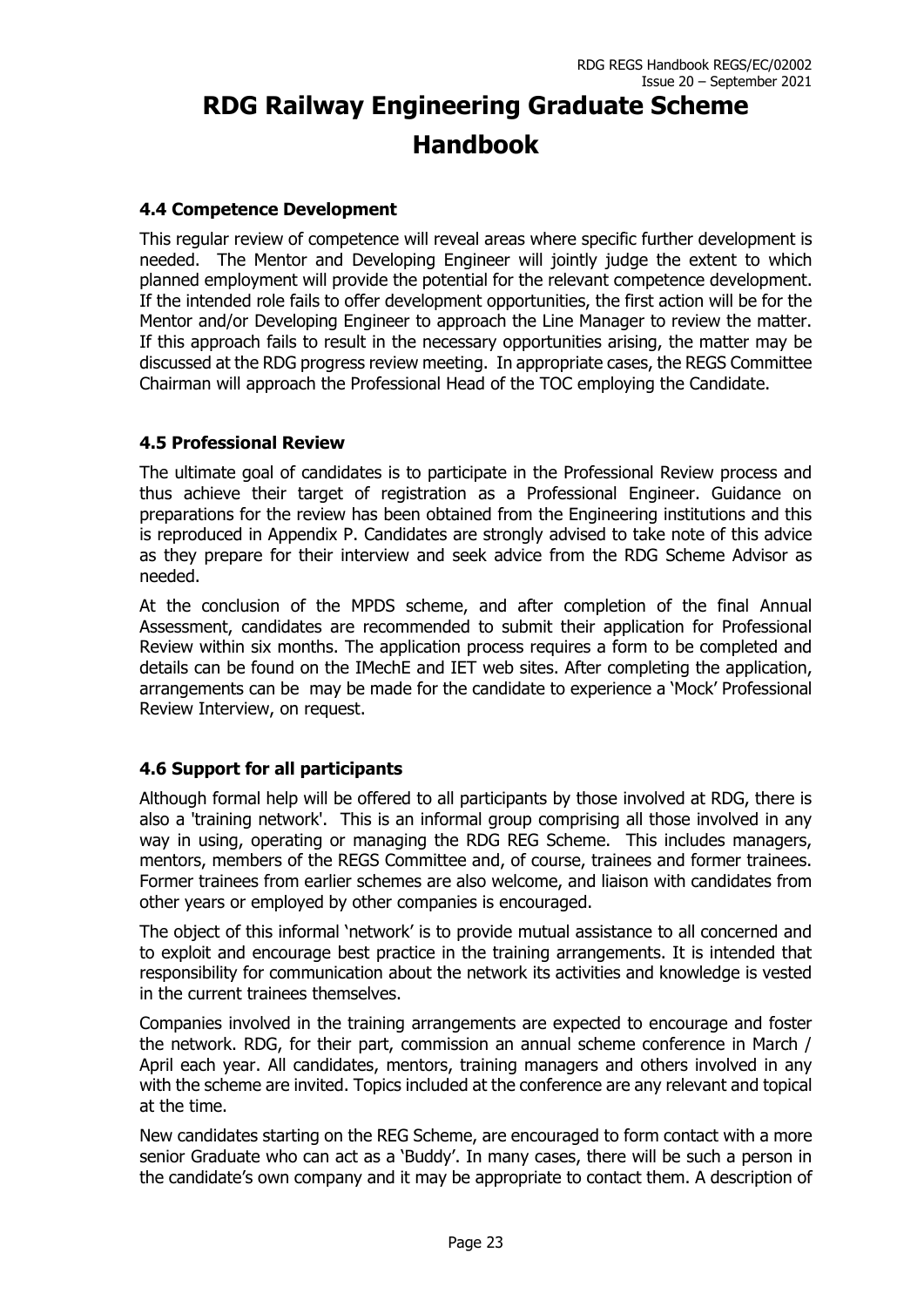the activities is given in Appendix J. It has been found that informal contact with a potential 'Buddy' is the most effective. However, should a candidate require advice on who may be a potential 'Buddy', they are encouraged to contact the REG Scheme organisers who will discuss potentially suitable individuals.

### **4.7 Termination**

Termination on REGS for an individual candidate will normally occur when they receive advice from the Institution that they have successfully registered as IEng or CEng with the Engineering Council.

In cases where an individual candidate fails to make satisfactory progress under the scheme, RDG reserves the right to review the situation and, if necessary terminate the support of REGS for that individual. This action may be necessary to protect the integrity of the scheme as a whole. Prior to taking this action, RDG will specify improvement actions necessary at two successive 6-monthly review meetings.

This will include a review of the promptness of submitting and gaining approval for MPDS Quarterly Reports and Annual Assessments. The target is to complete these tasks within 3 months of the end of the specified period. In the event of a delay taking place, there will be a discussion at the 6-monthly Review Meeting. If the lateness of reporting is 9 months or more, the Scheme Adviser will issue a 'yellow card' to the candidate. This will specify the date of the next review and should the matter not be corrected by that date, a report will be made by the Scheme Adviser to the REGS Steering Committee at its next meeting.

Should satisfactory progress fail to be made at this point, the Chairman of the REGS Steering Committee will carry out a case review if appropriate will suspend the candidate from the REG Scheme. His/her decision will be final. The review will include consultation with the candidate's mentor and employing company representative and is without prejudice to the contract of employment between the candidate and their employing organisation.

#### **4.8 Work permits and Visas**

Candidates from overseas may be able to obtain help with application for a Work Permit and/or Visa from certain Train Operating companies (TOCs). It should be noted that this assistance is not obtainable from all TOCs and even those than can assist, may only have a limited allocation. Availability at any particular time will depend upon the take-up by other applicants.

Note that the paperwork and application process are quite onerous and candidates are responsible for completing and delivering all the required documents (using personal handdelivery if required) in connection with their Work permits and Visas. Particular care must be taken with expiry dates, ensuring that replacement permits, where obtainable, are issued in time.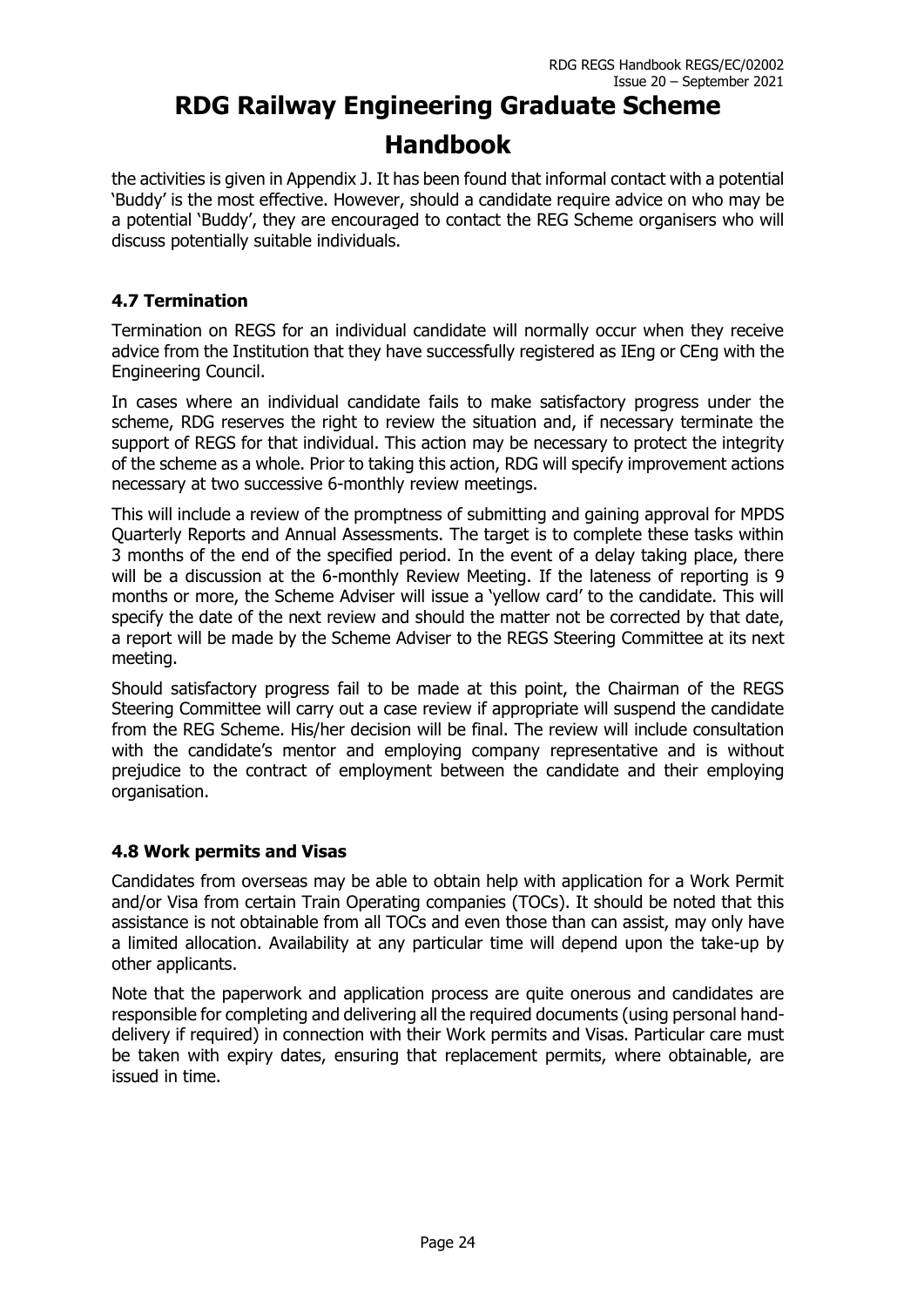### Section 5 General Data Protection Regulation

#### **What is GDPR?**

The EU General Data Protection Regulation (GDPR) replaces the Data Protection Directive 95/46/EC and was designed to harmonize data privacy laws across Europe, to protect and empower all EU citizens data privacy and to reshape the way organizations across the region approach data privacy.

GRPR is designed to protect personal data which is any information related to a natural person or 'Data Subject', that can be used to directly or indirectly identify the person. It can be anything from a name, a photo, an email address, bank details, posts on social networking websites, medical information, or a computer IP address. More information can be found at <https://www.eugdpr.org/>

#### **What data do we collect and process?**

Under the REGS scheme we need access to personal data in order to communicate with you and monitor your progress on REGS. The personal data we hold is contractually required in order to fulfil our audit requirements under the IET and the IMechE and remain an accredited training provider and so fulfil our requirements in providing a service to our customers the TOCs and our graduate trainees. We will collect personal data on your degree, your address and IMechE membership. We will also have access to your information held and processed in MPDS and we use the data to help you register on MPDS. MPDS is a system run by the IMechE. For more information on GDPR in relation to MPDS please contact the IMechE.

#### **How long will we hold the data?**

We will only hold personal data long enough to fulfil our obligations to train and develop graduate engineers and support their mentors. Once you are chartered or leave the scheme for other reasons we will delete all your data after one year.

#### **Who can access my personal data?**

The Scheme Administrator, the Training Advisors and the RDG Head of Engineering can all access your personal data. Your mentor also has access to personal data related to your REGS progress on MPDS. For more queries on MPDS please contact the IMechE.

#### **Can I see what data you have?**

Subject Access Requests Under GDPR means data subjects will have the right to ask what information you hold on them. RDG will provide this information to you within one month for free. If the data subject finds that the data is inaccurate then they can insist that RDG correct it. If we receive a subject access request. We will contact the data subject and inform them their request has been received and provide a date for a full response. The GDPR lead will work with the GDPR team and IT to gather the personal data held in our files and check with the rest of RDG what information is held and respond to the data subject as per agreed timescales.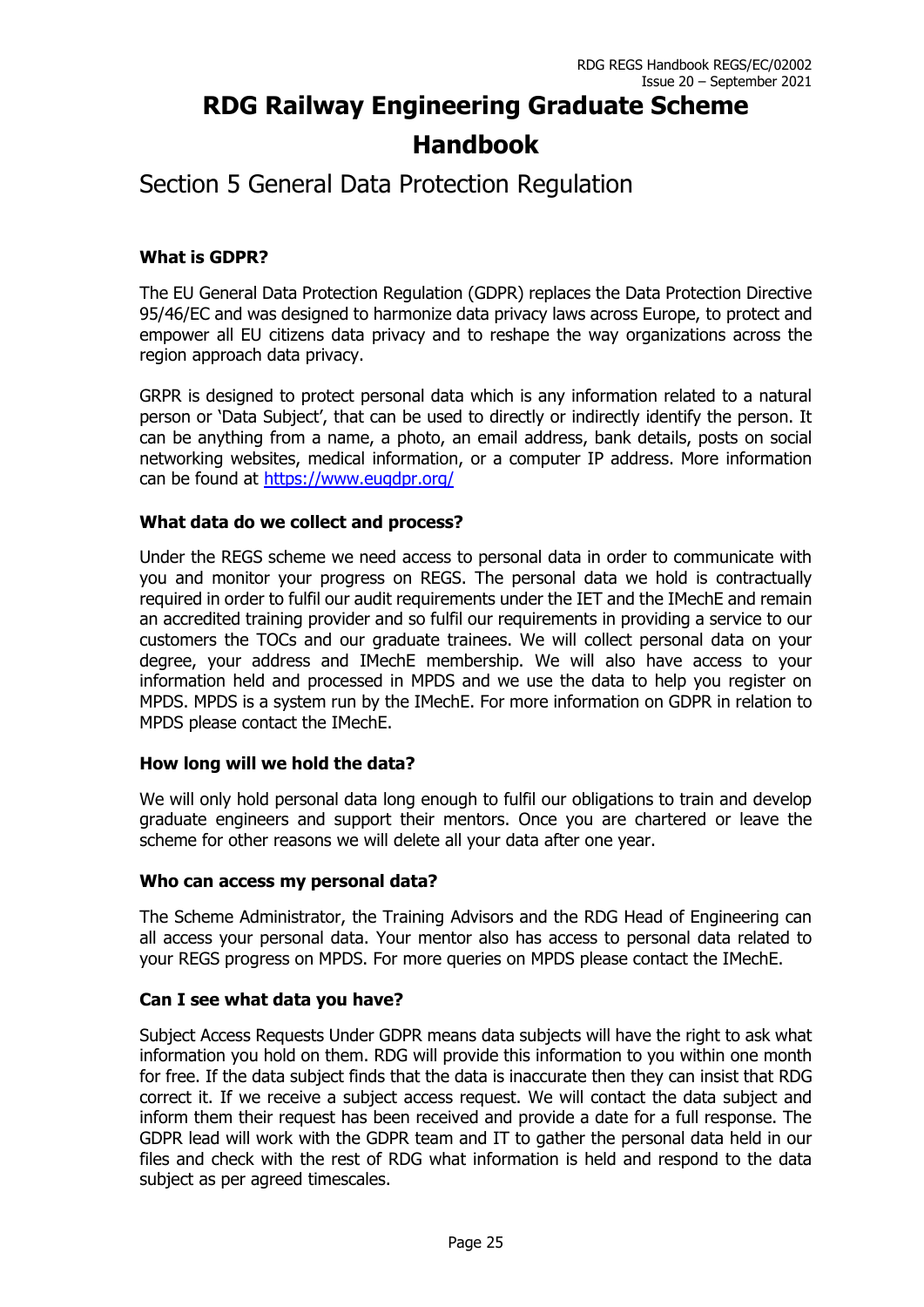For any more information on GDPR please contact the REGS Manager

### Appendix A: Organisation Application to participate in RDG Railway Engineering Graduate Scheme (REGS)

| Please complete all sections of this<br>form. Paper and electronic forms are<br>acceptable. | Send the completed form to:<br>RDG Railway Engineering Graduate Scheme,<br>2 <sup>nd</sup> Floor, 200 Aldersgate Street<br>LONDON, EC1V 4HD or Mail to:<br>graduates@raildeliverygroup.com |
|---------------------------------------------------------------------------------------------|--------------------------------------------------------------------------------------------------------------------------------------------------------------------------------------------|
| Name of Organisation                                                                        |                                                                                                                                                                                            |
| Name of Owning Group                                                                        |                                                                                                                                                                                            |
| Address for correspondence                                                                  |                                                                                                                                                                                            |
| Name of senior engineer with overall<br>responsibility for training                         |                                                                                                                                                                                            |
| Position in organisation                                                                    |                                                                                                                                                                                            |
| Office telephone number                                                                     |                                                                                                                                                                                            |
| Mobile telephone number                                                                     |                                                                                                                                                                                            |
| Mail address                                                                                |                                                                                                                                                                                            |
| Person operating the development<br>scheme on a day to day basis                            |                                                                                                                                                                                            |
| Position in organisation                                                                    |                                                                                                                                                                                            |
| Office telephone number                                                                     |                                                                                                                                                                                            |
| Mobile telephone number                                                                     |                                                                                                                                                                                            |
| Mail address                                                                                |                                                                                                                                                                                            |

| We wish to be registered as users of the RDG Railway Engineering Graduate Scheme and<br>agree to operate the scheme in accordance with the scheme documentation. |  |  |
|------------------------------------------------------------------------------------------------------------------------------------------------------------------|--|--|
| Signature                                                                                                                                                        |  |  |
| <b>Print Name</b>                                                                                                                                                |  |  |
| Date                                                                                                                                                             |  |  |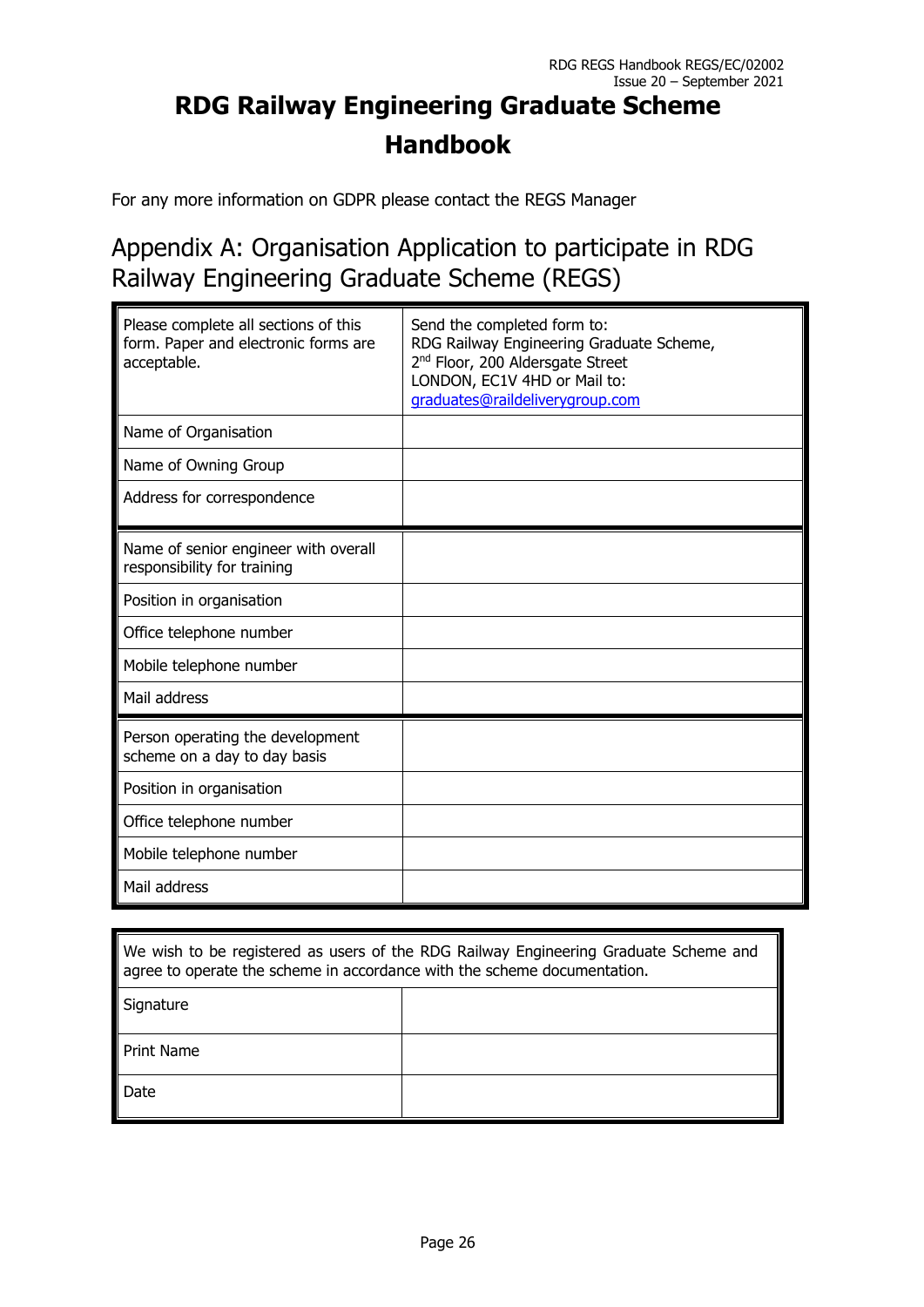Appendix B: Application for an individual trainee to join RDG Railway Engineering Graduate Scheme (REGS)

| Please complete all sections of this<br>form. Paper and electronic forms are<br>acceptable.                    | Send the completed form to:<br>RDG Railway Engineering Graduate Scheme,<br>2 <sup>nd</sup> Floor, 200 Aldersgate Street<br>LONDON, EC1V 4HD or Mail to:<br>graduates@raildeliverygroup.com |  |
|----------------------------------------------------------------------------------------------------------------|--------------------------------------------------------------------------------------------------------------------------------------------------------------------------------------------|--|
| Name of Organisation                                                                                           |                                                                                                                                                                                            |  |
| Full name of trainee                                                                                           |                                                                                                                                                                                            |  |
| Date of Birth                                                                                                  |                                                                                                                                                                                            |  |
| Institution Membership Number (if<br>issued)                                                                   |                                                                                                                                                                                            |  |
| Office telephone number                                                                                        |                                                                                                                                                                                            |  |
| Mobile telephone number                                                                                        |                                                                                                                                                                                            |  |
| Mail address                                                                                                   |                                                                                                                                                                                            |  |
| Graduate or Undergraduate                                                                                      |                                                                                                                                                                                            |  |
| <b>Engineering Discipline</b>                                                                                  |                                                                                                                                                                                            |  |
| Engineering Degree. (State whether<br><b>BEng or MEng, Grade Achieved</b><br>(or expected) name of University) |                                                                                                                                                                                            |  |
| Degree start and completion dates                                                                              |                                                                                                                                                                                            |  |
| Is degree accredited?                                                                                          | <b>YES</b><br><b>NO</b>                                                                                                                                                                    |  |
| Training start date                                                                                            |                                                                                                                                                                                            |  |
| Proposed Mentor                                                                                                |                                                                                                                                                                                            |  |

| We propose to include the above named trainee on the RDG Railway Engineering Graduate<br>Scheme and agree to operate the scheme in accordance with the scheme documentation. |  |  |
|------------------------------------------------------------------------------------------------------------------------------------------------------------------------------|--|--|
| Signature                                                                                                                                                                    |  |  |
| <b>Print Name</b>                                                                                                                                                            |  |  |
| Date                                                                                                                                                                         |  |  |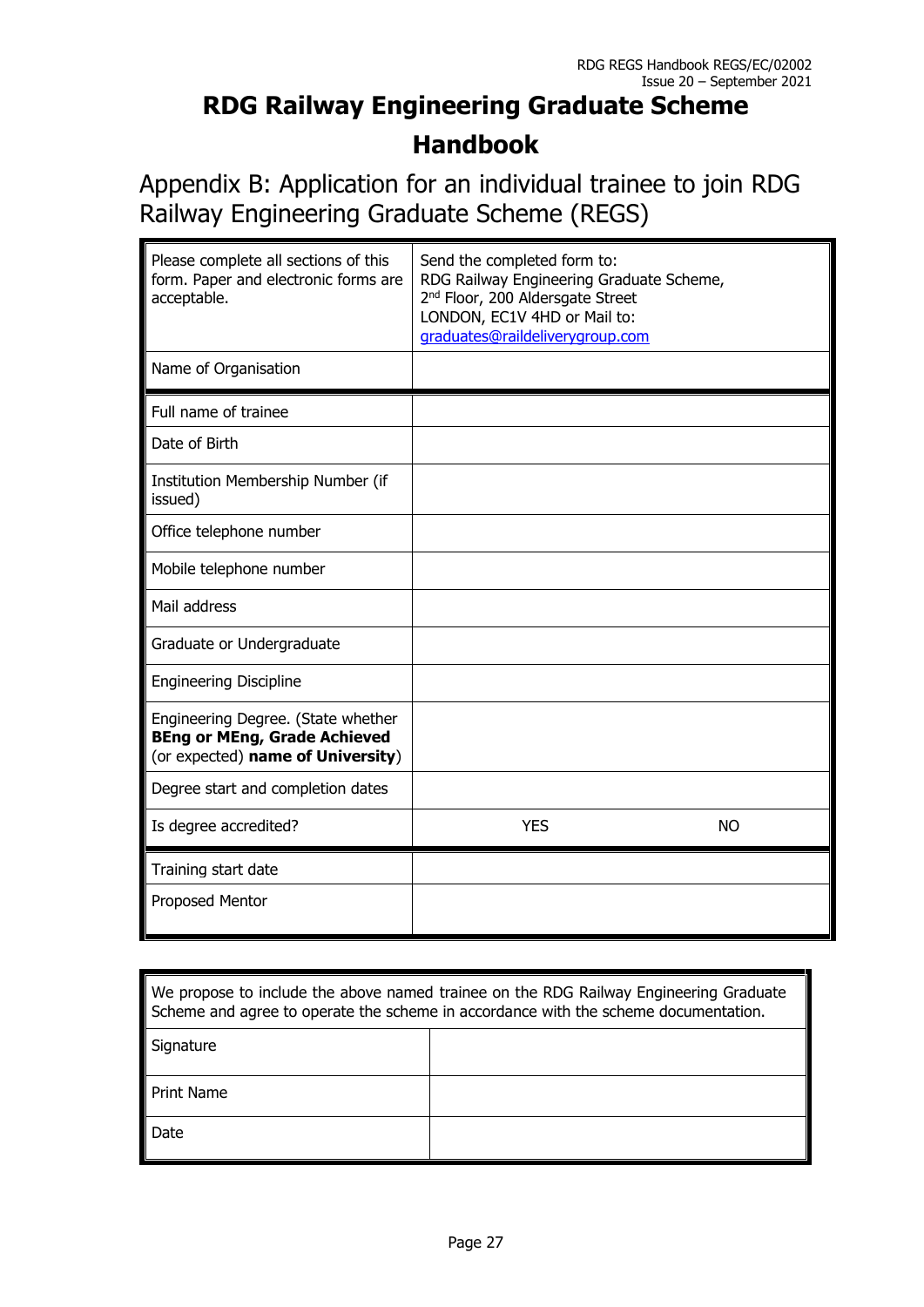Appendix C: Institution Contacts

| Institution of Engineering<br>and Technology                         | Savoy Place<br>London<br><b>WC2R OBL</b>                    | Tel: 020 7240 1871<br>Fax: 020 7497 3609<br>www.theiet.org                             |  |
|----------------------------------------------------------------------|-------------------------------------------------------------|----------------------------------------------------------------------------------------|--|
| Institution of<br><b>Mechanical Engineers</b>                        | 1 Birdcage Walk<br>Westminster<br>London<br><b>SW1H 9JJ</b> | Tel: 020 7222 7899<br>Help line: 0845 226 0211<br>Fax: 020 7233 1654<br>www.imeche.org |  |
| The IMechE registration number for the RDG Scheme is <b>PDS551</b> . |                                                             |                                                                                        |  |

The IET registration number for the RDG Scheme is **0755.17.PD**.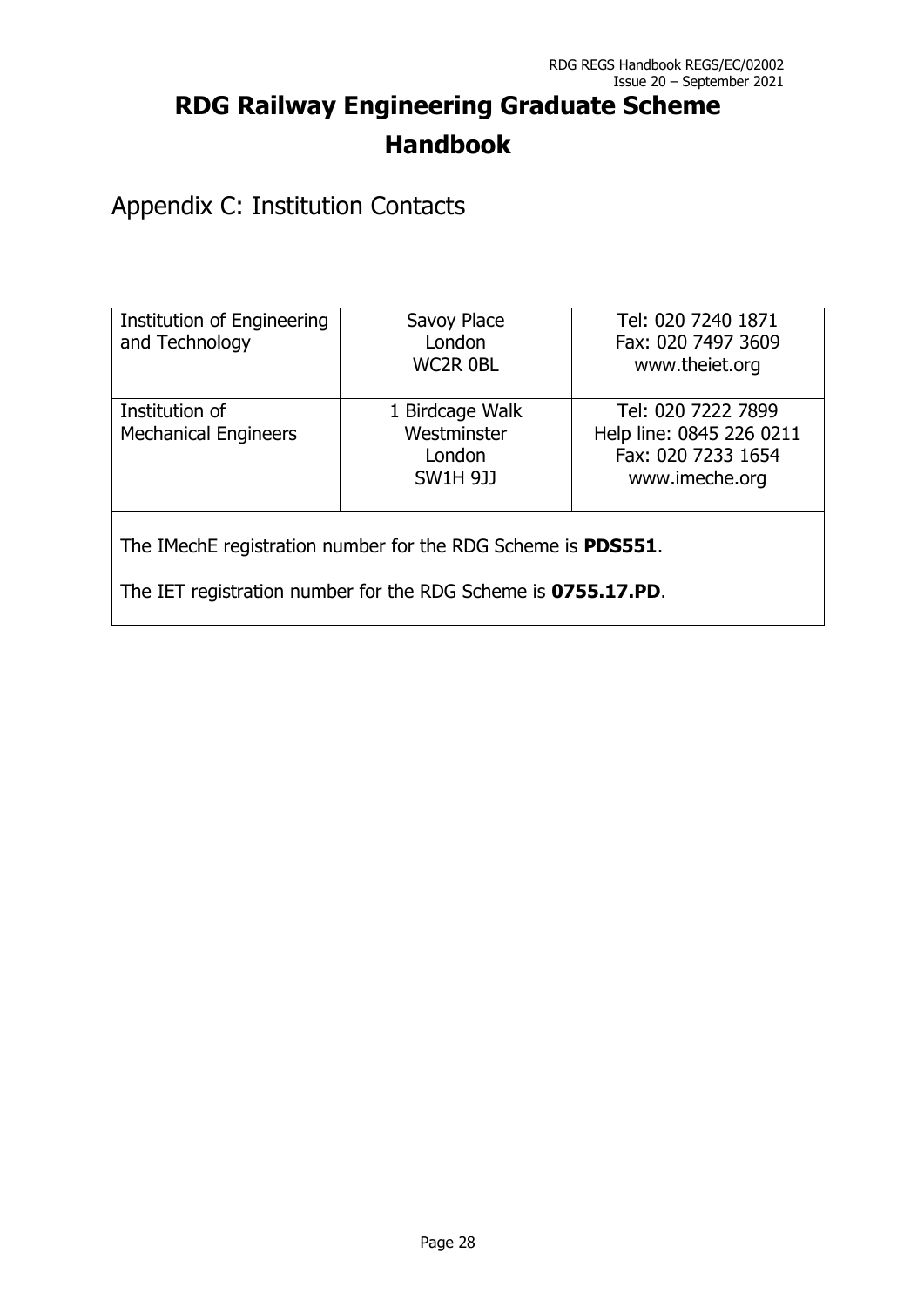### Appendix D1: RDG REGS Line Manager Report

| <b>Name of Grad Engineer</b> |  |
|------------------------------|--|
| <b>Dates of Activity</b>     |  |
| <b>Activity</b>              |  |
| <b>Location / Company</b>    |  |

#### **Line managers please mark a score - ALL BOXES TO BE COMPLETED**

|                                                                                 |                                                                 | <b>Marking key</b>                                                          |                         |  |  |
|---------------------------------------------------------------------------------|-----------------------------------------------------------------|-----------------------------------------------------------------------------|-------------------------|--|--|
| Performs exceptionally well and shows full personal autonomy and responsibility |                                                                 |                                                                             | 4                       |  |  |
| Good performance in complex contexts without supervision                        |                                                                 |                                                                             | 3                       |  |  |
|                                                                                 |                                                                 | Exhibits some individual responsibility requiring some supervision          | $\overline{\mathbf{2}}$ |  |  |
|                                                                                 |                                                                 | Requires significant supervision / performs only basic tasks                | $\mathbf{1}$            |  |  |
|                                                                                 | Unable to assess in this placement                              |                                                                             | n/a                     |  |  |
|                                                                                 |                                                                 | A - Knowledge and understanding of engineering principles                   |                         |  |  |
| 1                                                                               |                                                                 | Maintains a sound theoretical approach to engineering technology            |                         |  |  |
| $\overline{2}$                                                                  |                                                                 | Engages in creative and innovative development of technology                |                         |  |  |
|                                                                                 |                                                                 | B - Demonstrates practical application of appropriate engineering solutions |                         |  |  |
| 3                                                                               |                                                                 | Identifies opportunities and participates in development activities         |                         |  |  |
| $\overline{\mathbf{4}}$                                                         |                                                                 | Plans implements and evaluates engineering solutions                        |                         |  |  |
|                                                                                 |                                                                 | <b>C</b> - Technical and Commercial Leadership and Management               |                         |  |  |
| 5                                                                               |                                                                 | Effective planning and implementation of tasks, budgets & resources         |                         |  |  |
| 6                                                                               |                                                                 | Ability to lead teams and develops appropriate skills in others             |                         |  |  |
|                                                                                 |                                                                 | D - Demonstrate effective interpersonal skills                              |                         |  |  |
| $\overline{\mathbf{z}}$                                                         |                                                                 | Communicate in English with others at all levels                            |                         |  |  |
| 8                                                                               | Presentation of ideas and ability in personal and social skills |                                                                             |                         |  |  |
|                                                                                 |                                                                 | <b>E - Personal Commitment and Professional Conduct</b>                     |                         |  |  |
| 9                                                                               | Implementation of safe systems of work, legislation regulations |                                                                             |                         |  |  |
|                                                                                 | 10<br>Undertake engineering activities in a sustainable manner  |                                                                             |                         |  |  |
|                                                                                 | <b>Remarks on</b>                                               |                                                                             |                         |  |  |
| performance                                                                     |                                                                 |                                                                             |                         |  |  |
| during placement                                                                |                                                                 |                                                                             |                         |  |  |
|                                                                                 | <b>Manager name</b>                                             |                                                                             |                         |  |  |
|                                                                                 | <b>Signed - Line</b>                                            |                                                                             |                         |  |  |
| <b>Manager</b>                                                                  |                                                                 |                                                                             |                         |  |  |
|                                                                                 | <b>Company</b>                                                  |                                                                             |                         |  |  |
| <b>Contact phone No</b>                                                         |                                                                 |                                                                             |                         |  |  |
| <b>Date</b>                                                                     |                                                                 |                                                                             |                         |  |  |
|                                                                                 | <b>Graduate</b>                                                 |                                                                             |                         |  |  |
| <b>Engineers</b>                                                                |                                                                 |                                                                             |                         |  |  |
| comments on                                                                     |                                                                 |                                                                             |                         |  |  |
|                                                                                 | placement                                                       |                                                                             |                         |  |  |
|                                                                                 | <b>Signed - Graduate</b>                                        |                                                                             |                         |  |  |
| <b>Engineer</b>                                                                 |                                                                 |                                                                             |                         |  |  |

Copies of this form to be sent to: (1) Mentor, (2) TOC Training Dept and (3) RDG.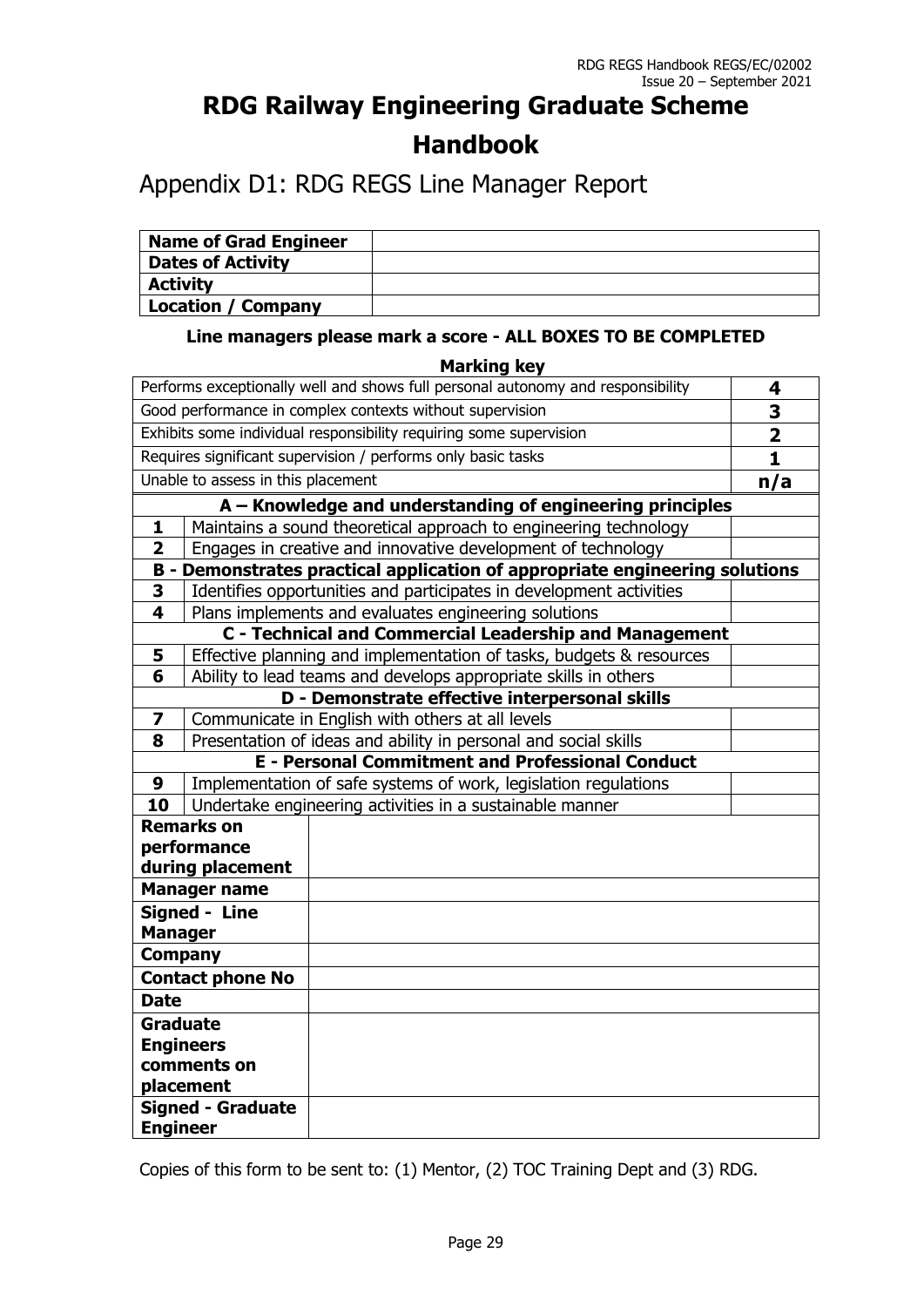Appendix D2: RDG Railway Engineering Graduate Scheme Line Manager Report – to be used when in responsible post

| <b>Name of Engineer</b>                                                |                                                                                      |
|------------------------------------------------------------------------|--------------------------------------------------------------------------------------|
| <b>Dates of Activity</b>                                               |                                                                                      |
| <b>Activity</b>                                                        |                                                                                      |
| <b>Location / Company</b>                                              |                                                                                      |
| Candidate to list objectives for this period:                          |                                                                                      |
|                                                                        |                                                                                      |
|                                                                        |                                                                                      |
|                                                                        | How well did the candidate accomplish their objectives during this period?           |
|                                                                        |                                                                                      |
|                                                                        |                                                                                      |
|                                                                        |                                                                                      |
| What skills did the Candidate develop?                                 |                                                                                      |
|                                                                        |                                                                                      |
|                                                                        |                                                                                      |
| What activities did the Candidate do well?                             |                                                                                      |
|                                                                        |                                                                                      |
|                                                                        |                                                                                      |
|                                                                        |                                                                                      |
| improvement.                                                           | What activities could the Candidate have done better? Please include suggestions for |
|                                                                        |                                                                                      |
|                                                                        |                                                                                      |
|                                                                        |                                                                                      |
| Did the Candidate achieve any tasks over and above the objectives set? |                                                                                      |
|                                                                        |                                                                                      |
|                                                                        |                                                                                      |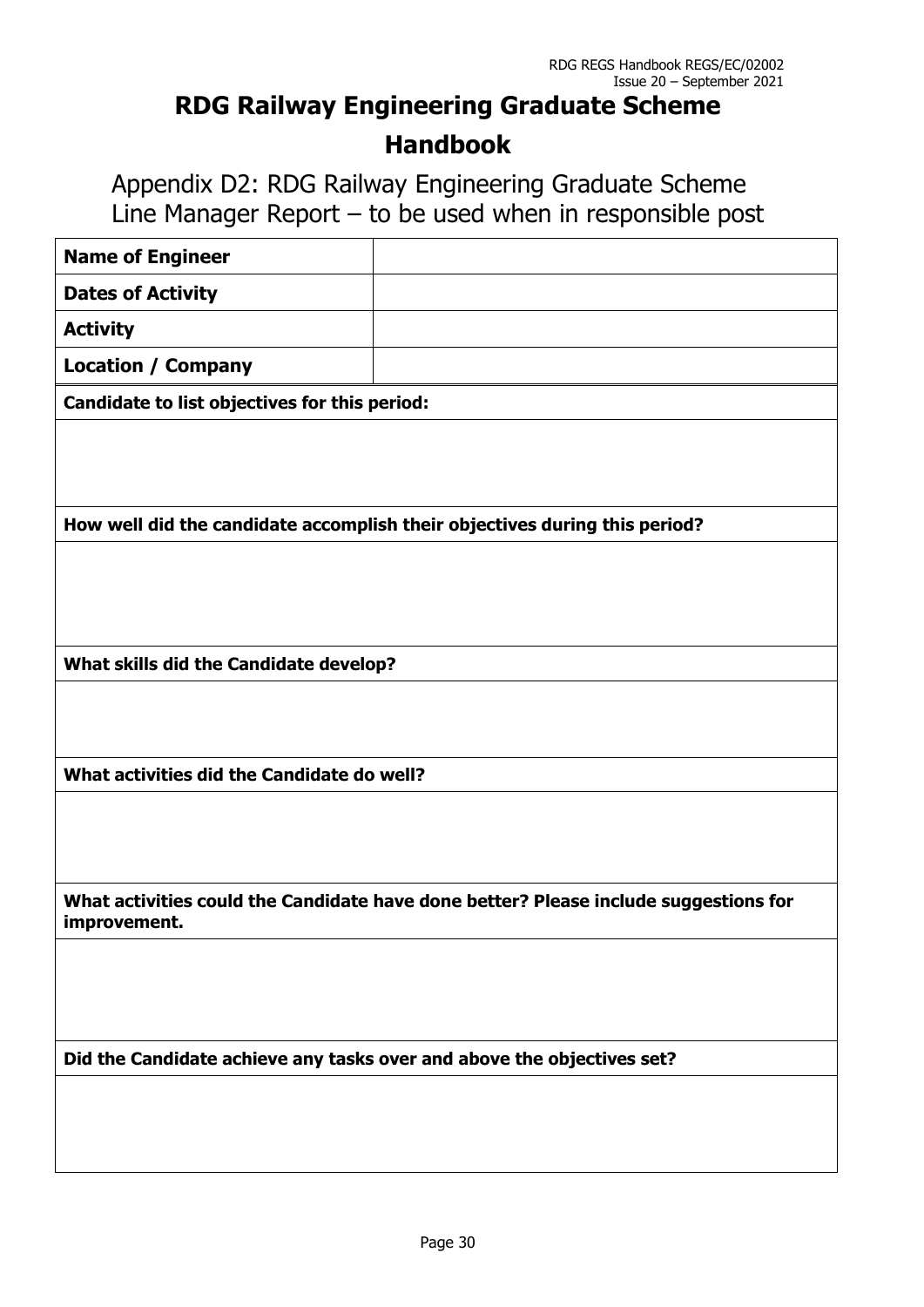| Please comment on the Candidate's interpersonal skills, written and oral. |                                                            |
|---------------------------------------------------------------------------|------------------------------------------------------------|
|                                                                           |                                                            |
|                                                                           |                                                            |
|                                                                           |                                                            |
| Please comment on the Candidate's engineering skills.                     |                                                            |
|                                                                           |                                                            |
|                                                                           |                                                            |
|                                                                           |                                                            |
| Please comment on the Candidate's commercial skills.                      |                                                            |
|                                                                           |                                                            |
|                                                                           |                                                            |
| Were any additional training needs identified during this placement?      |                                                            |
|                                                                           |                                                            |
|                                                                           |                                                            |
|                                                                           |                                                            |
| Please give a summary for the period under review.                        |                                                            |
|                                                                           |                                                            |
|                                                                           |                                                            |
|                                                                           |                                                            |
|                                                                           |                                                            |
| <b>Signed</b>                                                             | <b>Print Name</b>                                          |
| (Manager)                                                                 |                                                            |
| <b>Position</b>                                                           |                                                            |
| <b>Date</b>                                                               | <b>Phone Number</b>                                        |
| <b>Graduate</b>                                                           |                                                            |
| <b>Engineers</b>                                                          |                                                            |
| <b>Comments</b>                                                           |                                                            |
|                                                                           |                                                            |
|                                                                           |                                                            |
| <b>Signed</b><br><b>Graduate Engineer</b>                                 |                                                            |
|                                                                           |                                                            |
|                                                                           | Copies of form to be sent to: (1) Mentor, (2) TOC Training |

Dept and (3) RDG.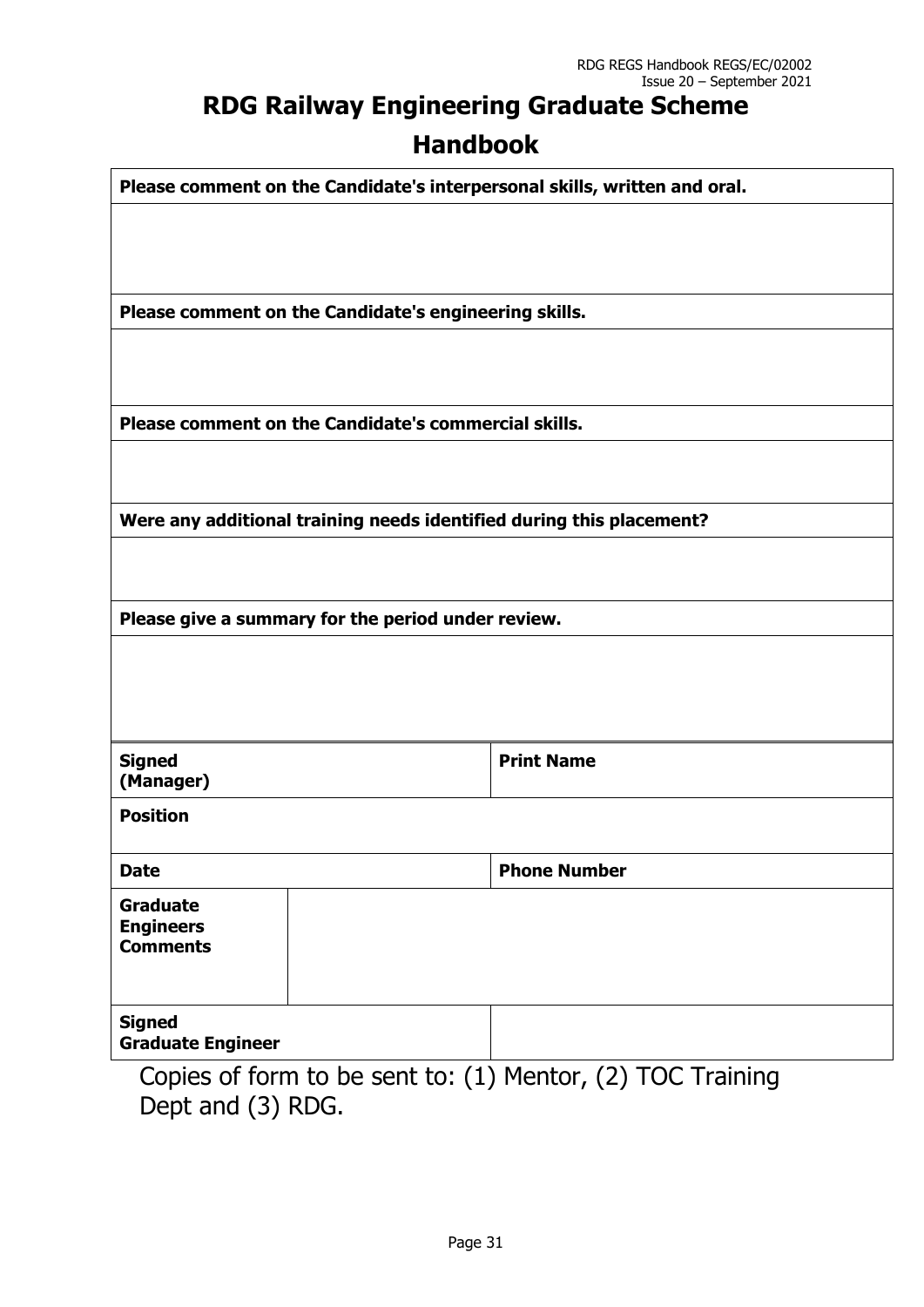Appendix E1: Training Programme Minimum Requirements – Mandatory

| <b>Main placements</b>                                                           | <b>Duration</b><br>(weeks) | <b>Typical</b><br><b>Location</b>                   |
|----------------------------------------------------------------------------------|----------------------------|-----------------------------------------------------|
| Hands-on maintenance practice *                                                  | 8 to 10                    | TOC depot                                           |
| Maintenance Management *                                                         | $6$ to $8$                 | TOC depot                                           |
| Technical investigations and engineering standards *                             | 9 to 12                    | <b>TOC</b>                                          |
| <b>Project Management</b>                                                        | $4$ to 6                   | TOC or<br>Consultancy                               |
| Main Works Experience                                                            | $6$ to $8$                 | <b>OEM Main Works</b>                               |
| <b>Engineering Design and Development</b>                                        | 10 to 15                   | Engineering<br>Design office or<br>Research Project |
| <b>Short placements</b>                                                          |                            |                                                     |
| Operations appreciation                                                          | 2 to $4$                   | <b>TOC</b>                                          |
| Financial and Commercial appreciation                                            | 2 to $4$                   | TOC or ROSCO                                        |
| Institution and Professional Activities, including Outreach<br><b>Activities</b> | $2$ to $3$                 | Events                                              |
| <b>Formal courses</b>                                                            | <b>Duration</b><br>(days)  |                                                     |
| Induction *                                                                      | 3                          | <b>TOC and RDG</b>                                  |
| Traction systems *                                                               | 10                         | Course provider                                     |
| Machine tool appreciation course                                                 | 5/10                       | Course provider                                     |
| Welding appreciation course                                                      | 3                          | Course provider                                     |
| General management skills                                                        | Variable                   | Course provider                                     |
| <b>System Engineering</b>                                                        | 1                          | Course provider                                     |
| Digital Railway Education day                                                    | $\mathbf{1}$               | <b>RDG</b>                                          |
| Common Safety Methods for Risk Assessment                                        | 3                          | <b>RDG</b>                                          |
| Software systems integration and configuration management                        | 5                          | Course provider                                     |
| Presentation skills                                                              | Variable                   | Course provider                                     |

Any individual programme must include all of the above items.

\* These items must be undertaken during the first year of training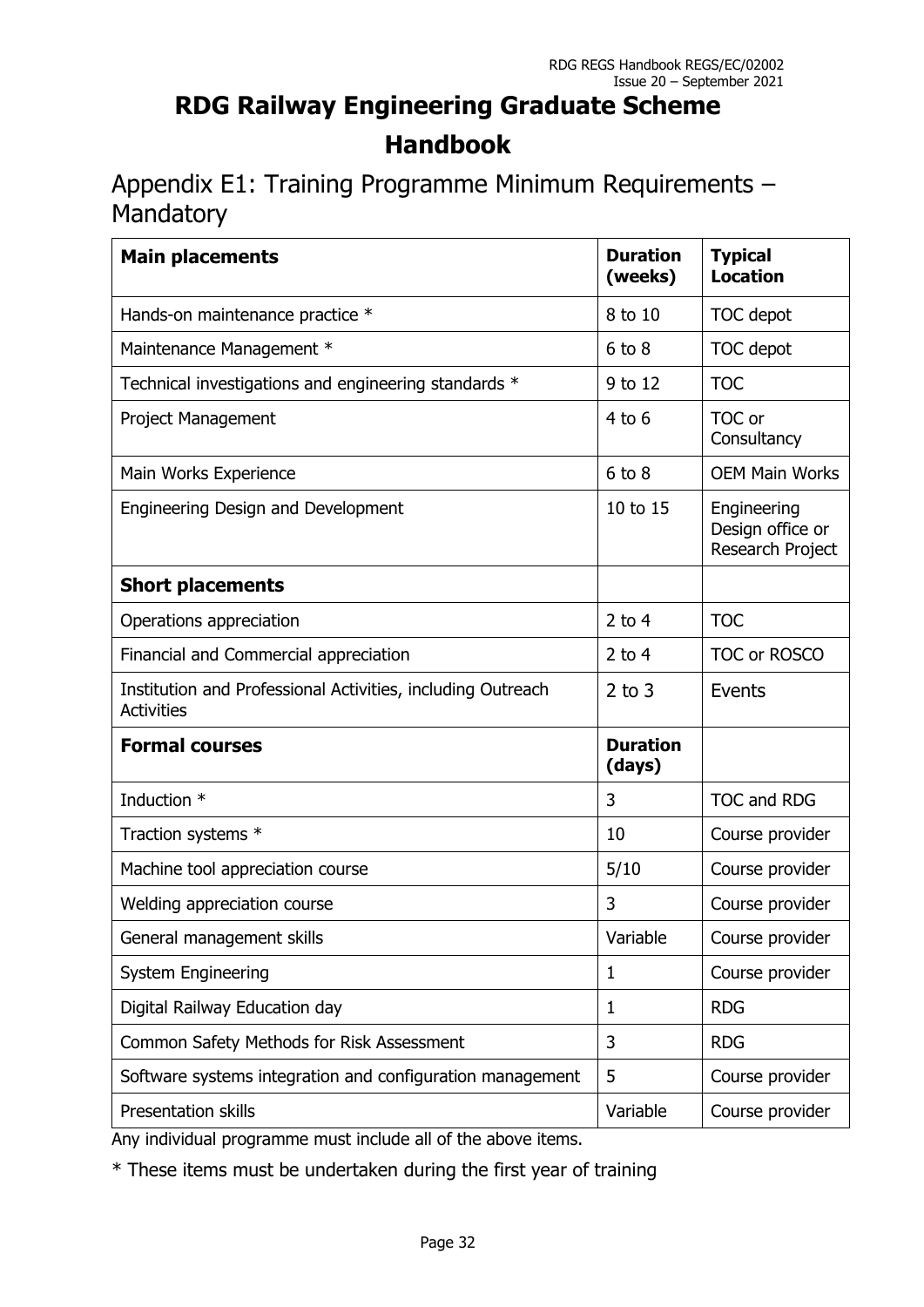Appendix E2: Training Programme Minimum Requirements – **Optional** 

| <b>Main placements</b>               | <b>Duration</b><br>(days) | <b>Typical</b><br><b>Location</b> |
|--------------------------------------|---------------------------|-----------------------------------|
| Infrastructure Appreciation          | 15                        | Network Rail                      |
| <b>Train Driving Experience</b>      | 8                         | Heritage Railway                  |
| Digital Railway placement            | 3                         | <b>RDG</b>                        |
| Technical Visits $-$ see Appendix E3 | Various                   | Various                           |

The above optional placements and any other additional placements may be added at the discretion of the TOC/FOC and these should not detract from the core items listed in Appendix E1.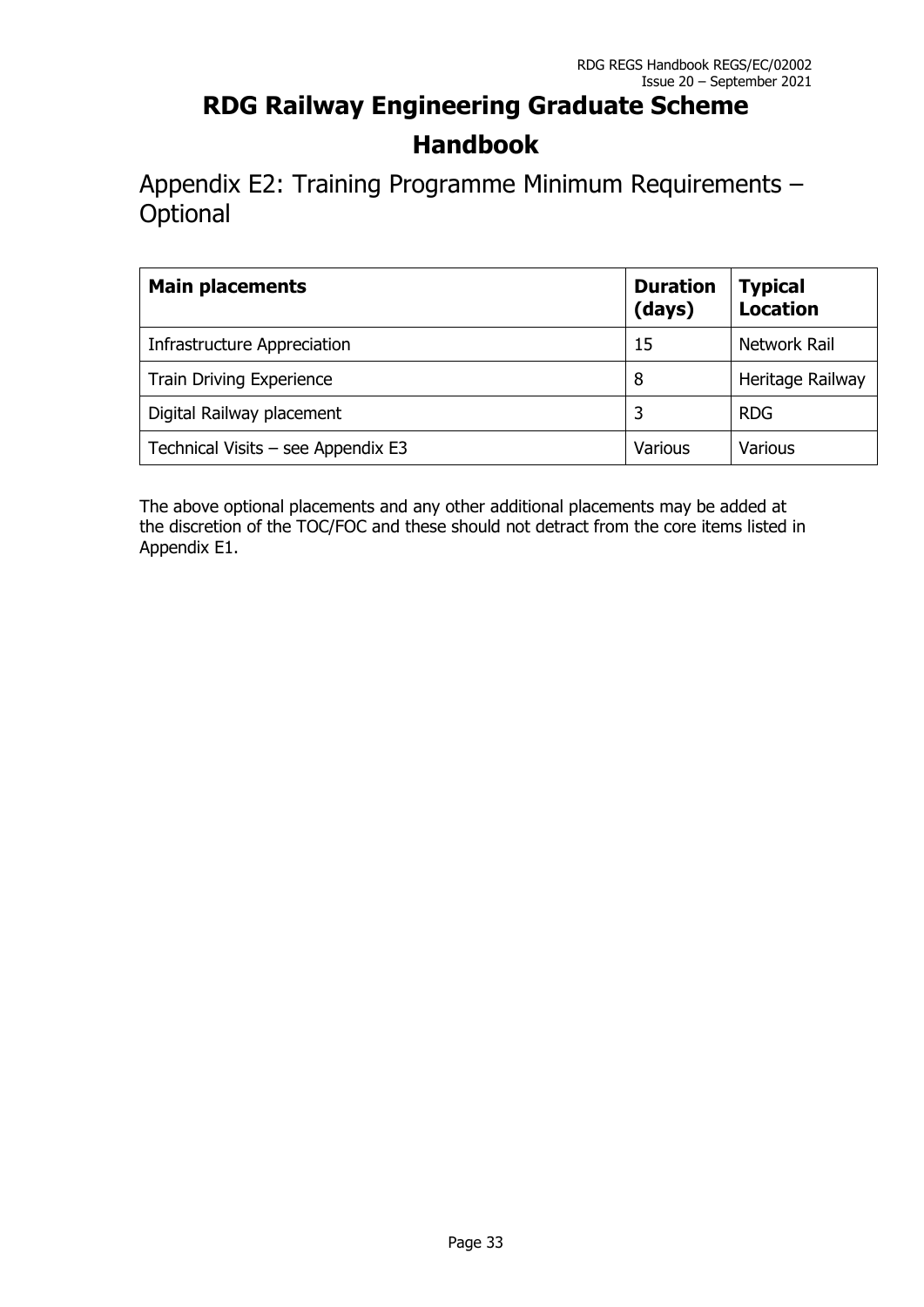### Appendix E3 Training Programme – Technical Visits

### **Technical Visits**

On behalf of the REGS Scheme RDG may, on occasions, facilitate a technical visit to a railway industry related manufacturer or equipment maintenance facility, infrastructure or rail vehicle major project undertaking, design office or consultancy. These visits are normally of 1-day duration and within the UK, although overseas visits are not excluded which may be of a longer duration.

The key objective of the visit would be to provide an opportunity to benefit the Graduate Engineer with exposure to activity outside of his/her normal duties with their employer. The visit would be arranged and escorted by an RDG representative and normally such visits would be limited to  $6 - 8$  developing engineers.

To ensure such visits provide value to participants a suitably aligned assignment would be required to be submitted by the developing engineer to the organiser within 10 days of the visit from which the success criteria of the visit can be assessed. A record of the visits and the success or otherwise of the programme offered will be reviewed at the REGS Steering Group.

Participating Graduates will require permission from their employing Company to attend, travel costs and subsistence/accommodation shall be met by the employing Company. Costs associated with the visit programme, (if any) shall be shared pro-rata between the participating companies.

Examples of Technical visits are :-

- i) Rail vehicle manufacturing/assembly plant
- ii) Rail vehicle major modernisation/upgrade or renovation project
- iii) Signalling/rail infrastructure upgrade/ modernisation project
- iv) Rail related civil engineering project
- v) Major electrical or mechanical repair facility
- vi) Engineering consultancy

This list is not exhaustive

Details of technical visits as and when they become available will be notified to participating Companies and the developing engineers.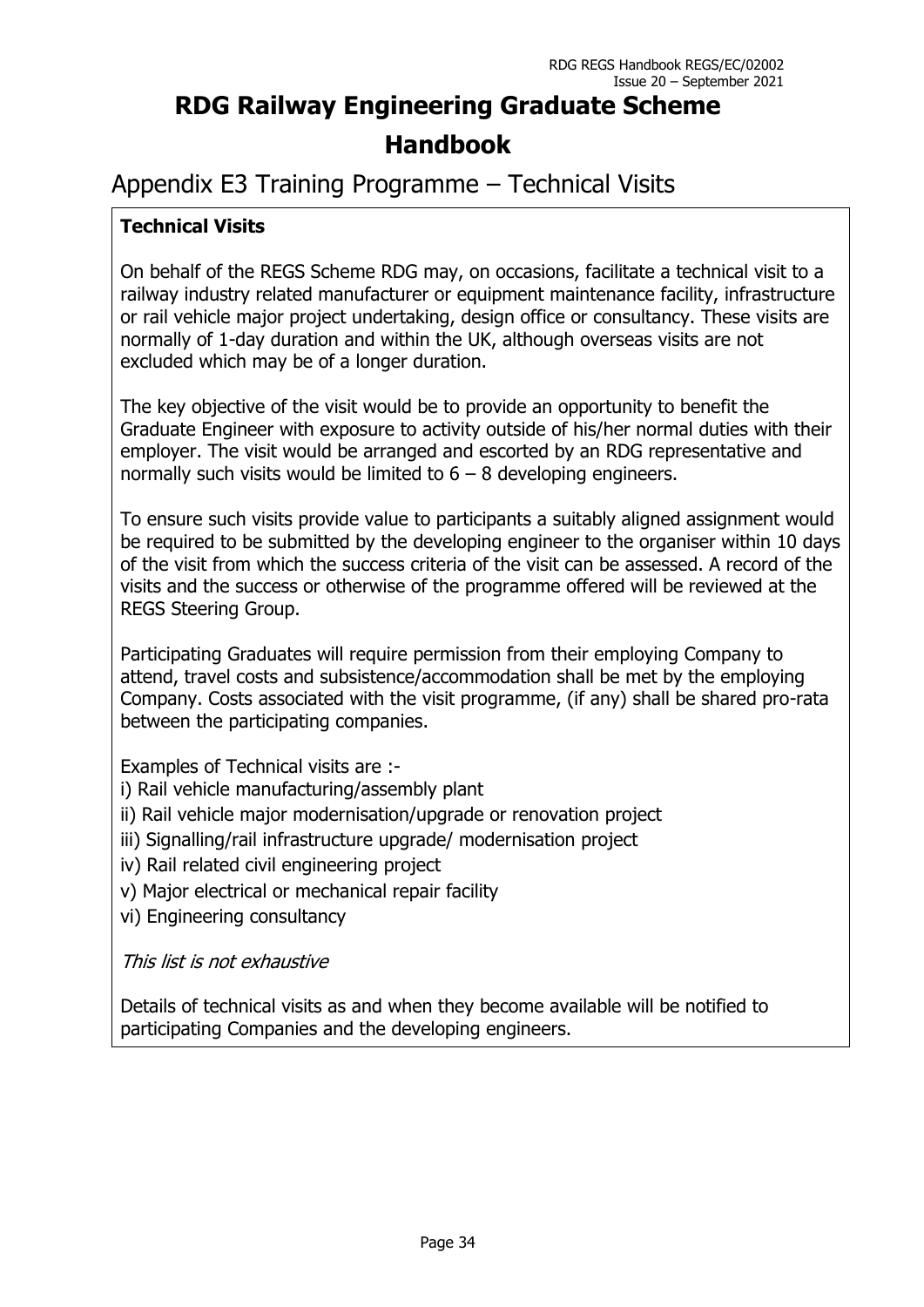### Appendix F (1): Competence Record Form  $-$  IEng (UK SPEC v 4)

| <b>Name of Candidate Engineer</b> |  |
|-----------------------------------|--|
| <b>Current Post</b>               |  |
| <b>Location of Work</b>           |  |
| <b>Date Record Completed</b>      |  |

| Competence                                                                                                      | Element                                                                                                                               | Level Achieved (tick) | <b>Notes</b>   |   |   |  |
|-----------------------------------------------------------------------------------------------------------------|---------------------------------------------------------------------------------------------------------------------------------------|-----------------------|----------------|---|---|--|
|                                                                                                                 |                                                                                                                                       | $\mathbf{1}$          | $\overline{2}$ | 3 | 4 |  |
| A. Use a combination of<br>general and specialist<br>engineering knowledge                                      | A1. Have maintained and extended a sound theoretical approach<br>to the application of technology in engineering practice             |                       |                |   |   |  |
| and understanding to<br>apply existing and<br>emerging technology                                               | A2. Use a sound evidence-based approach to problem-solving<br>and contribute to continuous improvement                                |                       |                |   |   |  |
| B. Apply appropriate<br>theoretical and practical                                                               | B1. Identify, review and select techniques, procedures and<br>methods to undertake engineering tasks                                  |                       |                |   |   |  |
| methods to design,<br>develop, manufacture,<br>construct, commission,                                           | B2. Contribute to the design and development of engineering<br>solutions                                                              |                       |                |   |   |  |
| operate, maintain,<br>decommission and re-<br>cycle engineering<br>processes, systems,<br>services and products | B3. Implement design solutions for equipment or processes and<br>contribute to their evaluation                                       |                       |                |   |   |  |
| C. Provide technical and<br>commercial                                                                          | C1. Plan the work and resources needed to enable effective<br>implementation of engineering tasks and projects                        |                       |                |   |   |  |
| management                                                                                                      | C2. Manage (organise, direct and control), programme or<br>schedule, budget and resource elements of engineering tasks or<br>projects |                       |                |   |   |  |
|                                                                                                                 | C3. Manage teams, or the input of others, into own work and<br>assist others to meet changing technical and managerial needs          |                       |                |   |   |  |
|                                                                                                                 | C4. Take an active role in continuous quality improvement                                                                             |                       |                |   |   |  |
| D. Demonstrate<br>effective interpersonal                                                                       | D1. Communicate in English with others at all levels                                                                                  |                       |                |   |   |  |
| skills                                                                                                          | D2. Clearly present and discuss proposals, justifications and<br>conclusions                                                          |                       |                |   |   |  |
|                                                                                                                 | D3. Demonstrate personal and social skills and awareness of<br>diversity and inclusion issues                                         |                       |                |   |   |  |
| E. Demonstrate a<br>personal commitment to                                                                      | E1. Understand and comply with relevant codes of conduct                                                                              |                       |                |   |   |  |
| professional standards,<br>recognising obligations<br>to society, the                                           | E2. Understand the safety implications of their role and manage,<br>apply and improve safe systems of work                            |                       |                |   |   |  |
| profession and the<br>environment                                                                               | E3. Understand the principles of sustainable development and<br>apply them in their work                                              |                       |                |   |   |  |
|                                                                                                                 | E4. Carry out and record CPD necessary to maintain and<br>enhance competence in own area of practice                                  |                       |                |   |   |  |
|                                                                                                                 | E5. Understand the ethical issues that may arise in their role and<br>carry out their responsibilities in an ethical manner           |                       |                |   |   |  |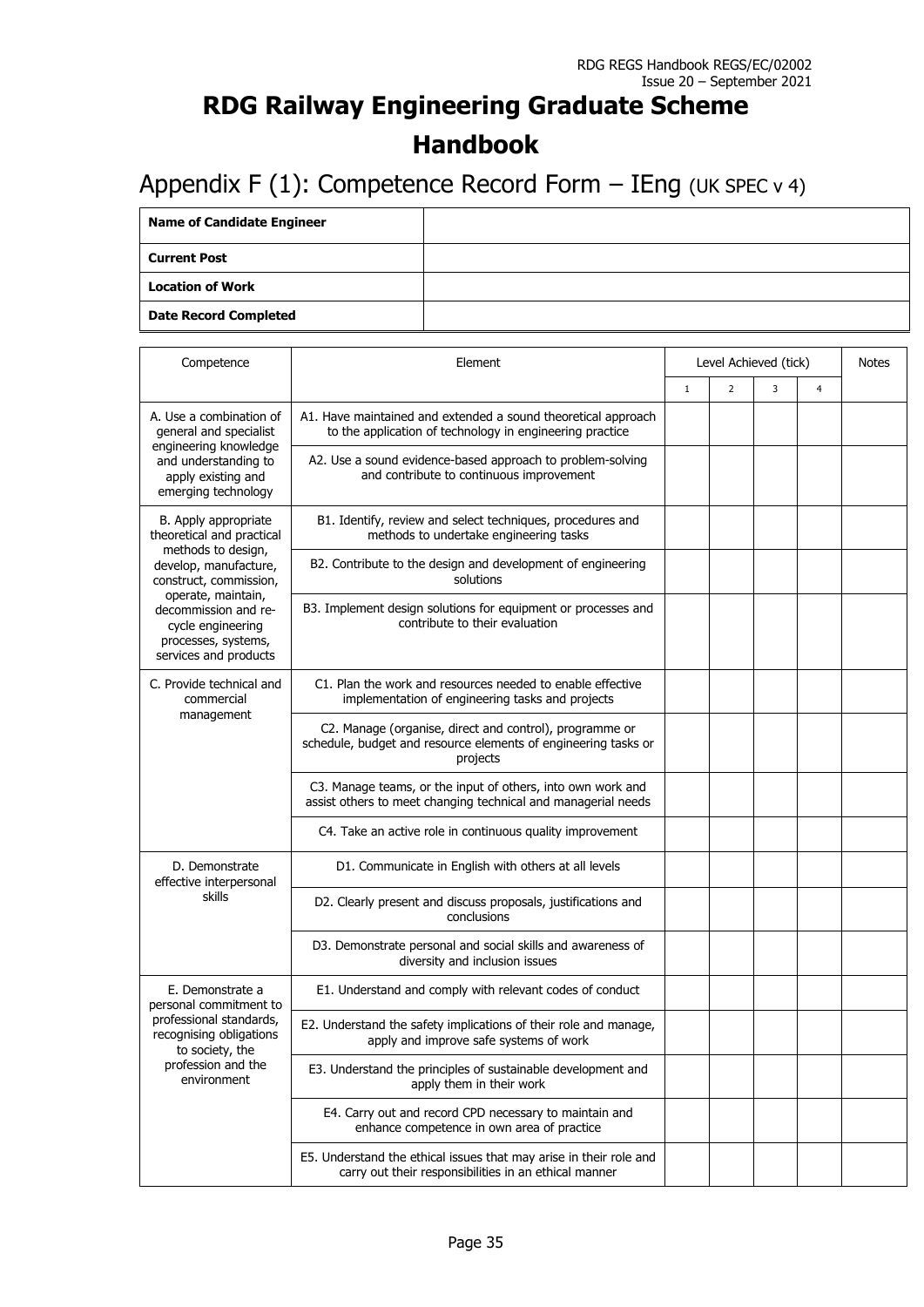### Appendix F (2): Competence Record Form  $-$  CEng (UK SPEC v 4)

| <b>Name of Candidate</b>     |  |
|------------------------------|--|
| <b>Current Post</b>          |  |
| Location of Work             |  |
| <b>Date Record Completed</b> |  |

| Competence                                                                                                                      | Element                                                                                                                                                                                                                    | Level Achieved (tick) | <b>Notes</b>   |   |                |  |
|---------------------------------------------------------------------------------------------------------------------------------|----------------------------------------------------------------------------------------------------------------------------------------------------------------------------------------------------------------------------|-----------------------|----------------|---|----------------|--|
|                                                                                                                                 |                                                                                                                                                                                                                            | $\mathbf{1}$          | $\overline{2}$ | 3 | $\overline{4}$ |  |
| A. Use a combination of<br>general and specialist                                                                               | A1. Have maintained and extended a sound theoretical<br>approach to enable them to develop their particular role                                                                                                           |                       |                |   |                |  |
| engineering knowledge and<br>understanding to optimise<br>the application of existing<br>and emerging engineering<br>technology | A2. Are developing technological solutions to unusual or<br>challenging problems, using their knowledge and<br>understanding and/or dealing with complex technocal issues<br>or situations with significant levels of risk |                       |                |   |                |  |
| B. Apply appropriate<br>theoretical and practical<br>methods to the analysis and<br>solution of engineering<br>problems         | B1. Take an active role in identification and definition of<br>project requirements, problems and opportunities                                                                                                            |                       |                |   |                |  |
|                                                                                                                                 | B2. Can identify the appropriate investigations and research<br>needed to undertake the design, development and analysis<br>required to complete an engineering task and conduct these<br>activities effectively           |                       |                |   |                |  |
|                                                                                                                                 | B3. Can implement engineering tasks and evaluate the<br>effectiveness of engineering solutions                                                                                                                             |                       |                |   |                |  |
| C. Provide technical and<br>commercial leadership                                                                               | C1. Plan the work and resources needed to enable effective<br>implementation of a significant engineering task or project                                                                                                  |                       |                |   |                |  |
|                                                                                                                                 | C2. Manage (organise, direct and control), programme or<br>schedule, budget and resource elements of a significant<br>engineering task or project                                                                          |                       |                |   |                |  |
|                                                                                                                                 | C3. Lead teams or technical specialisms and assist others to<br>meet changing technical and managerial needs                                                                                                               |                       |                |   |                |  |
|                                                                                                                                 | C4. Bring about continuous quality improvement and promote<br>best practice                                                                                                                                                |                       |                |   |                |  |
| D. Demonstrate effective                                                                                                        | D1. Communicate in English with others at all levels                                                                                                                                                                       |                       |                |   |                |  |
| interpersonal skills                                                                                                            | D2. Clearly present and discuss proposals, justifications and<br>conclusions                                                                                                                                               |                       |                |   |                |  |
|                                                                                                                                 | D3. Demonstrate personal and social skills and awareness of<br>diversity and inclusion issues                                                                                                                              |                       |                |   |                |  |
| E. Demonstrate a personal                                                                                                       | E1. Understand and comply with relevant codes of conduct                                                                                                                                                                   |                       |                |   |                |  |
| commitment to professional<br>standards, recognising<br>obligations to society, the                                             | E2. Understand the safety implications of their role and<br>manage, apply and improve safe systems of work                                                                                                                 |                       |                |   |                |  |
| profession and the<br>environment                                                                                               | E3. Understand the principles of sustainable development and<br>apply them in their work                                                                                                                                   |                       |                |   |                |  |
|                                                                                                                                 | E4. Carry out and record CPD necessary to maintain and<br>enhance competence in own area of practice                                                                                                                       |                       |                |   |                |  |
|                                                                                                                                 | E5. Understand the ethical issues that may arise in their role<br>and carry out their responsibilities in an ethical manner                                                                                                |                       |                |   |                |  |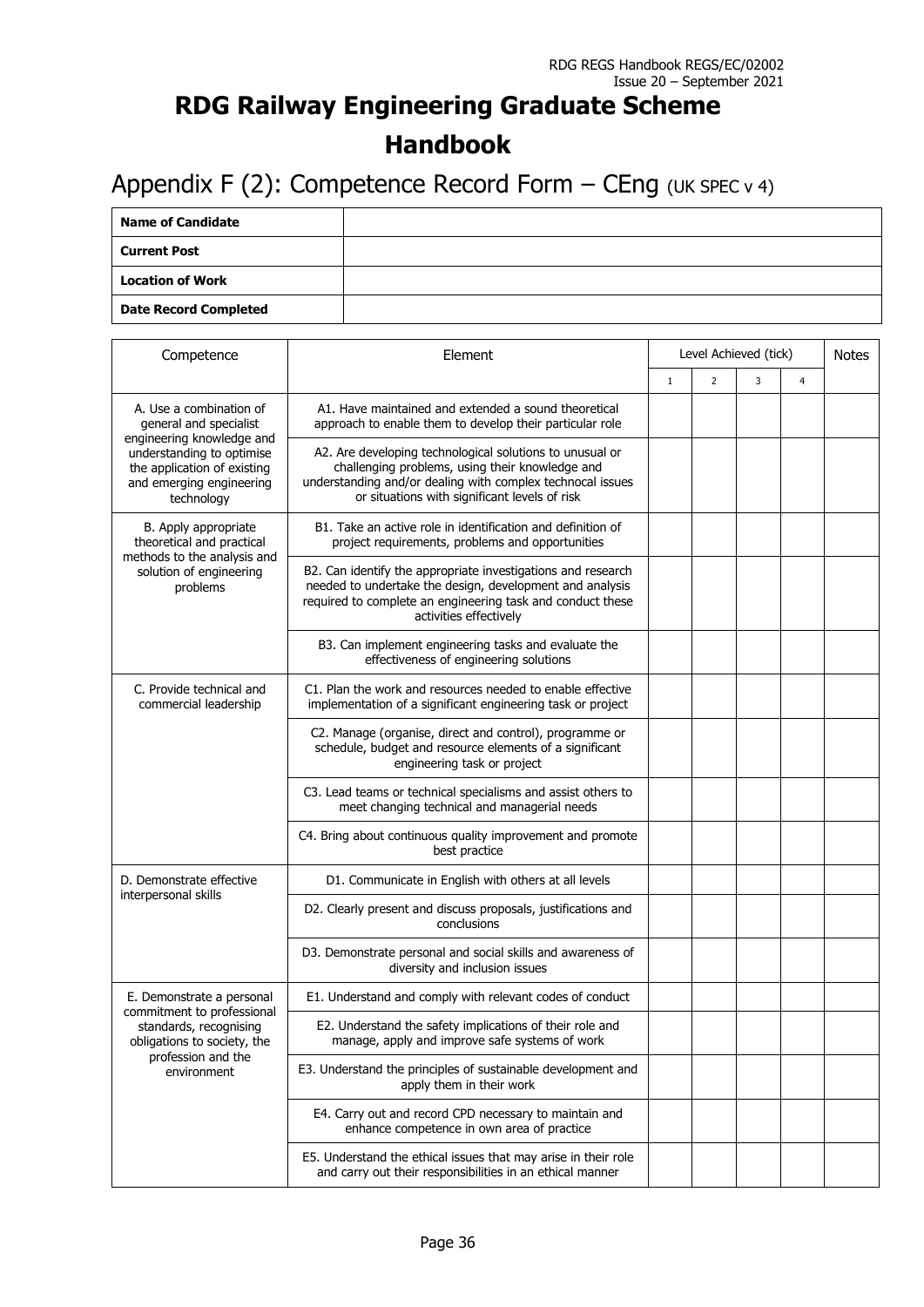Appendix F (3): Competence Level Definitions to be used in the RDG Railway Engineering Graduate Scheme

| <b>Level</b>   | <b>Summary</b> | <b>Definition</b>                                                                                                                                                                                                                                       |
|----------------|----------------|---------------------------------------------------------------------------------------------------------------------------------------------------------------------------------------------------------------------------------------------------------|
| 1              | Aware          | Performs the activity with significant supervision and guidance.                                                                                                                                                                                        |
|                |                | Performs basic routine and predictable tasks. Little or no<br>individual initiative.                                                                                                                                                                    |
|                |                | This level of competence would not be sufficient for the<br>candidate to progress an application for Professional<br>Registration.                                                                                                                      |
|                |                | Summary: - Basic ability                                                                                                                                                                                                                                |
| $\overline{2}$ | Familiar       | Performs the activity in a range of contexts. Competent but<br>requires guidance.                                                                                                                                                                       |
|                |                | Supervision and guidance required, particularly in more complex<br>circumstances. Some individual responsibility or autonomy.                                                                                                                           |
|                |                | This is the minimum level of competence for a candidate seeking<br>Professional Registration. It should be supplemented by higher<br>levels of competence in the areas most relevant to the field of<br>engineering in which the candidate is employed. |
|                |                | Summary: - Competent but needs guidance from a superior                                                                                                                                                                                                 |
| 3              | <b>Skilled</b> | Fully competent in the activity identified. No guidance required.                                                                                                                                                                                       |
|                |                | Performs the activity in some complex and non-routine contexts.                                                                                                                                                                                         |
|                |                | Significant responsibility and autonomy. Can oversee the work of<br>others.                                                                                                                                                                             |
|                |                | This is the normal level of competence required by candidates<br>seeking Professional Registration.                                                                                                                                                     |
|                |                | Summary:- Fully Competent in the specified area                                                                                                                                                                                                         |
| 4              | High           | Performs the activity in a wide range of complex and non-routine<br>contexts. Wide impact on the business.                                                                                                                                              |
|                |                | Substantial personal autonomy. Able to develop other staff in the<br>activity.                                                                                                                                                                          |
|                |                | This indicates a high level of competence and suitability for<br>election to Fellowship of the Institution.                                                                                                                                             |
|                |                | Summary: Exceptional performance in the specified area                                                                                                                                                                                                  |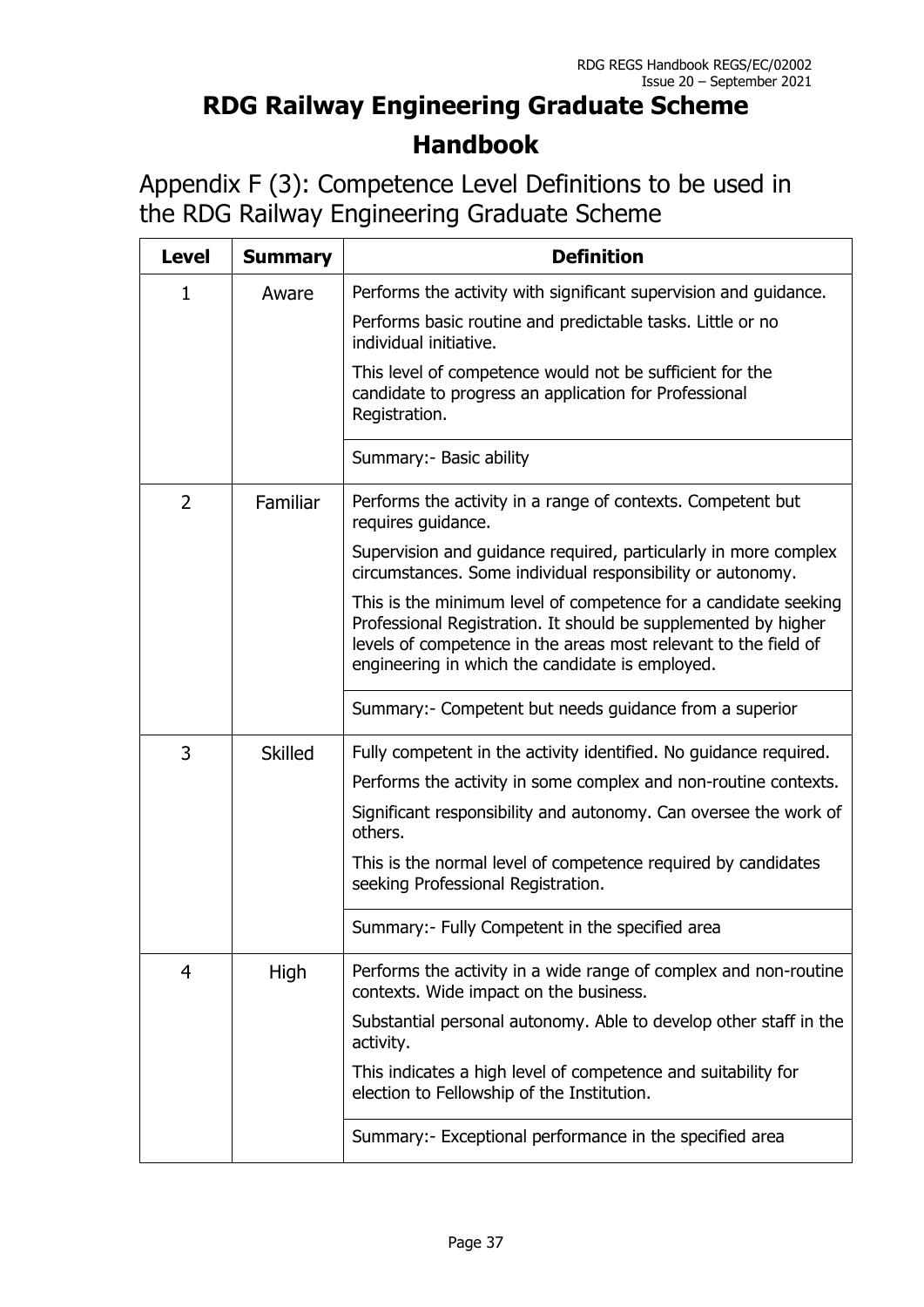## Appendix G: IMechE MPDS Guidance

1. Trainee Guide extract from IMechE Developing Engineers toolbox

| Contents and Introduction                                                                                                                                  | Using the MPDS tools is simple                                                                                                                                                                                                                                                                                                                       |                                                                                                                                                                                                                                                                             |  |  |  |  |
|------------------------------------------------------------------------------------------------------------------------------------------------------------|------------------------------------------------------------------------------------------------------------------------------------------------------------------------------------------------------------------------------------------------------------------------------------------------------------------------------------------------------|-----------------------------------------------------------------------------------------------------------------------------------------------------------------------------------------------------------------------------------------------------------------------------|--|--|--|--|
| Getting started<br>with the MPDS tools<br>> Using the MPDS tools<br><b>Compulsory Submissions</b><br><b>Optional Submissions</b><br><b>Completing MPDS</b> | Log in to your account at www.imeche.<br>org/careerdeveloper or enter your IMechE<br>username and password in the log in fields<br>in the top right hand corner of any page<br>of the IMechE website, navigate to Your<br>Account and then click My MPDS and SRS<br>Tools. If you have any trouble logging in to<br>the tools, email mpds@imeche.org | Once logged in, you will be able to view your<br>MPDS status. Make sure that your MPDS year<br>and quarter are correct and that any previous<br>experience you have claimed is showing.<br>If any of these details are incorrect, email<br>mpds@imeche.org for an update.   |  |  |  |  |
| 000                                                                                                                                                        | ≝<br>Summary.<br>Quarterly Report<br>Annual Assesment                                                                                                                                                                                                                                                                                                | <b>COLOR</b><br>Plans<br>Evidence.<br>List of competencies                                                                                                                                                                                                                  |  |  |  |  |
| Ή<br>$\equiv$<br>□                                                                                                                                         | These areas form the basis of your MPDS<br>and each allow you to record and submit<br>your progress. They are designed to guide<br>you through each quarter and year and<br>allow you to pull together your submissions<br>ahead of your Annual Assessment.                                                                                          | It is highly important to develop a good<br>reporting style through regular submissions.<br>By building a record of competence, you are<br>demonstrating your skills and knowledge<br>base, which will be used as part of the<br>application for professional registration. |  |  |  |  |

2. Mentor Guide Extract from IMechE Mentor Toolbox

| Contents and Introduction.                                                                                                             | Using the MPDS tools is simple                                                                                                                                                                                                                                                                                                                                                                                                                                                                                                                                                                                                                                                                                                                                              |  |
|----------------------------------------------------------------------------------------------------------------------------------------|-----------------------------------------------------------------------------------------------------------------------------------------------------------------------------------------------------------------------------------------------------------------------------------------------------------------------------------------------------------------------------------------------------------------------------------------------------------------------------------------------------------------------------------------------------------------------------------------------------------------------------------------------------------------------------------------------------------------------------------------------------------------------------|--|
| Getting started<br>with the MPDS tools.<br>> Using the MPDS tools<br>Compulsory Submissions<br>Optional Submissions<br>Completing MPDS | Log in to your account at www.imeche.<br>Once logged in, you will need to complete<br>org/careerdeveloper or enter your IMechE.<br>your training details to ensure your<br>username and password in the log in fields<br>profile supports the company scheme<br>in the top right hand comer of any page<br>accreditation requirements. You should<br>of the IMechE website, navigate to Your<br>include the date and type of any UK-SPEC.<br>Account and then click My MPDS and SRS<br>and MPDS mentoring training that you've<br>undertaken.<br>Tools. If you have any trouble logging in to<br>the tools, email mpds@imeche.org                                                                                                                                           |  |
| 000                                                                                                                                    | ₫<br>Summary<br>Planet<br>Quarterly Report<br><b>Editional Academicide</b><br><b><i><u>Euchtene</u></i></b><br>List of competence                                                                                                                                                                                                                                                                                                                                                                                                                                                                                                                                                                                                                                           |  |
| 三<br>□<br>Ħ<br>п                                                                                                                       | These areas allow you to review and<br>If your Developing Engineer is not showing.<br>respond to your Developing Engineer's<br>email mpds@imeche.org and let us<br>submissions. The summary page will show<br>know so we can connect you. It is highly<br>if you have any outstanding submissions.<br>Important that your Developing Engineer.<br>awaiting review within each area. Simply<br>develops a good reporting style through<br>click on the relevant link to be taken to the<br>regular submissions. By building a record<br>of competence, they are demonstrating<br>review tool.<br>their skills and knowledge base, which<br>You will also see a list of Developing<br>will be used as part of the application for<br>Engineers assigned to you and the levels |  |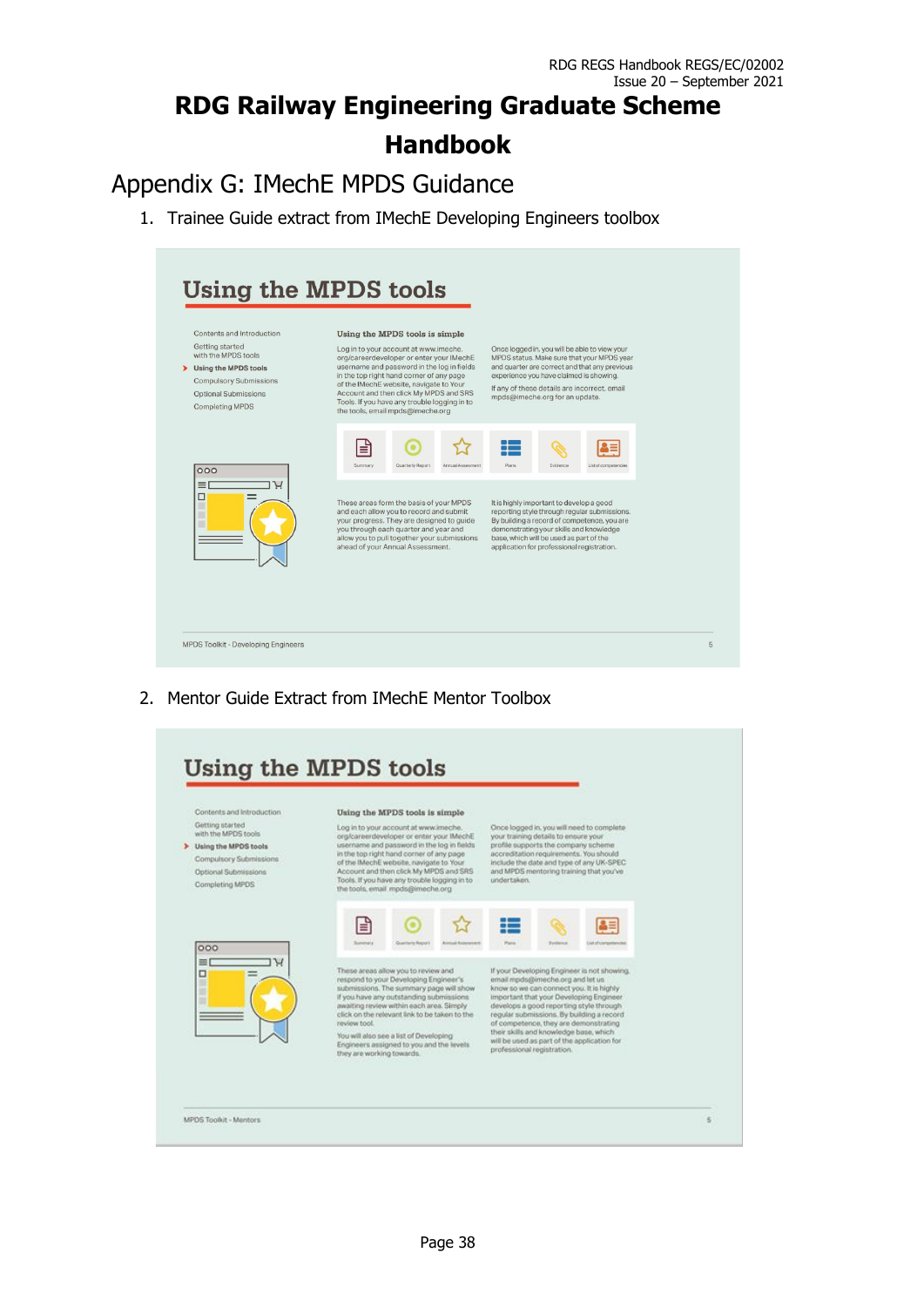Appendix H: List of Mentors

A list of mentors can be provided on request to the Scheme Manager Ione Ojanguren Contact [ione.ojanguren@raildeliverygroup.com](mailto:ione.ojanguren@raildeliverygroup.com)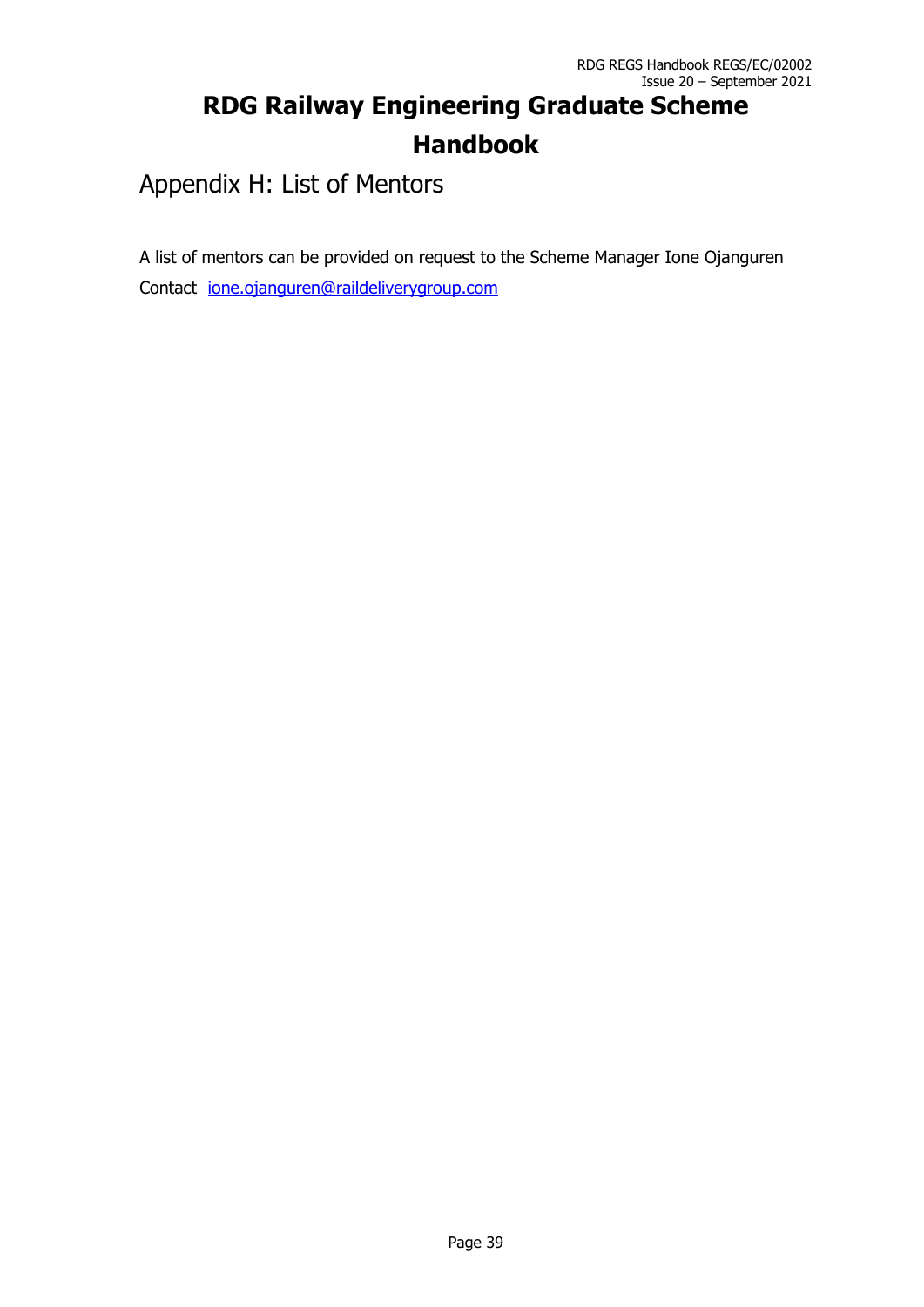Appendix I: RDG staff profile

### **Job Description**

**Job Title** RDG Scheme Advisor

### **Purpose of Job**

Advise Scheme members on Undergraduate/Graduate recruitment.

Advise the REGS Steering Group on Development of Training Policy.

Project manage the development of the RDG MPDS scheme.

Present the scheme to the appropriate Institution's for Accreditation/re-accreditation.

### **Principal Accountabilities**

- 1) Advise Scheme members in respect of Graduate Engineer recruitment.
- 2) Advise on the development of Scheme member's placement programmes in conjunction with the Mentors.
- 3) Advise on training arrangement's for Mentors.
- 4) Lead Scheme Review Meetings with each TOC to ensure that they meet the requirements of the REG Scheme recommending corrective actions where necessary.
- 5) Produce and present progress reports about the scheme to all interested parties; RDG

Scheme members

Engineering Institutions

6) Liaise on a regular basis with the REGS Manager.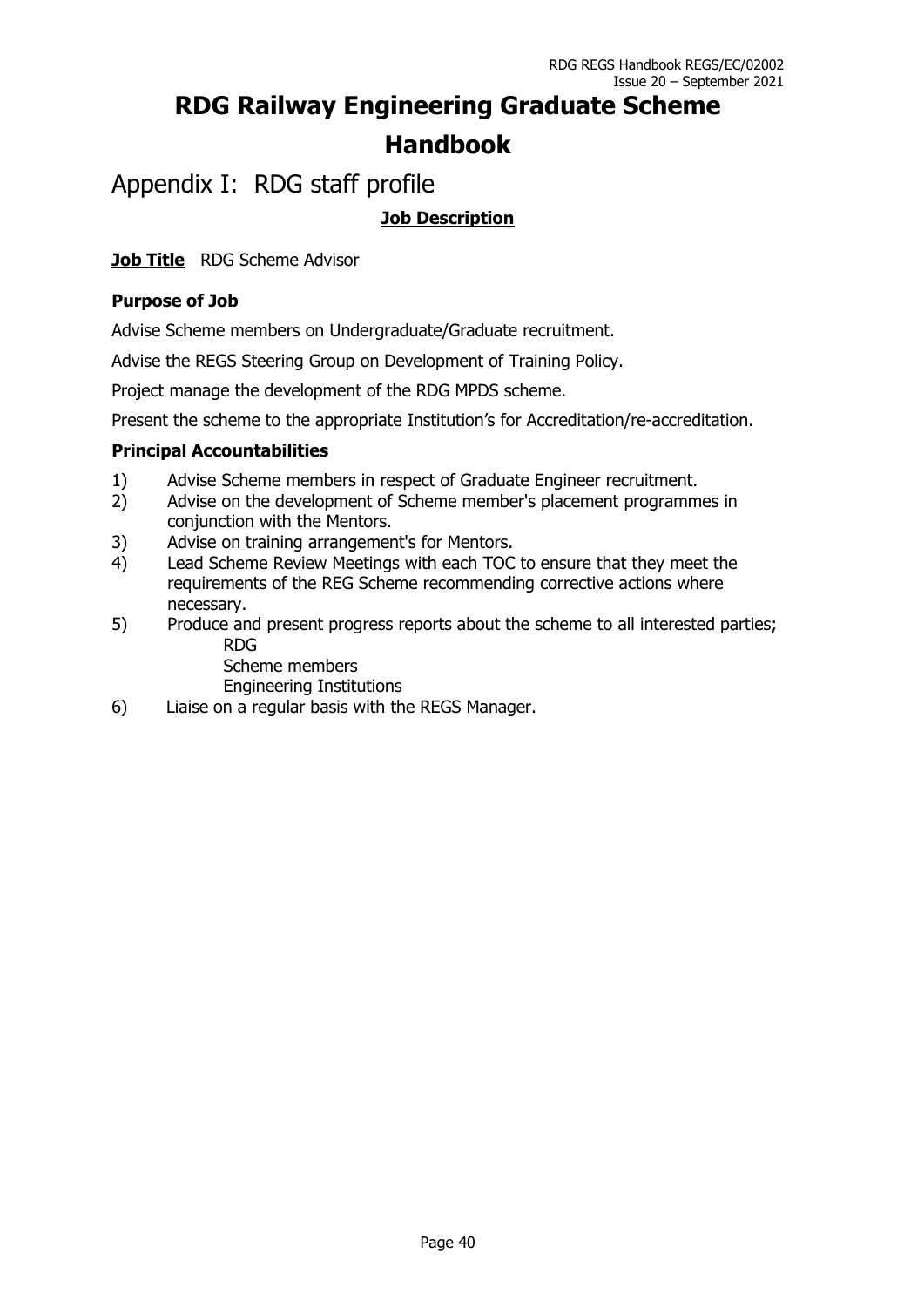### Appendix J: Buddy Guidance

| 1            | <b>Introduction</b>                                                                                                                                                                                                                                                                                                                                                                                                                                                                                                      |  |
|--------------|--------------------------------------------------------------------------------------------------------------------------------------------------------------------------------------------------------------------------------------------------------------------------------------------------------------------------------------------------------------------------------------------------------------------------------------------------------------------------------------------------------------------------|--|
|              | New candidates are encouraged to find a 'Buddy' who can give informal guidance<br>to those newly joining the REG Scheme.<br>Once approached, potential Buddies should offer help and support. Share contact<br>information. Discuss your experience on the REG Scheme. Advise on how best<br>to take advantage of courses, induction and REGS conference, etc.<br>Encourage attendance at IMechE and IET railway events, lectures etc.<br>Show how to get help from Mentors, Line managers and Scheme Advisor.<br>Q & A. |  |
| $\mathbf{2}$ | <b>Continuous Support</b>                                                                                                                                                                                                                                                                                                                                                                                                                                                                                                |  |
|              | Support new graduate with any questions they may have regarding the scheme or<br>the railway in general.<br>Encourage new REGS graduate to look at optional events and courses within the<br>REG scheme.<br>Help new graduate network with other graduates on the REG Scheme.                                                                                                                                                                                                                                            |  |
| 3            | <b>Feedback</b>                                                                                                                                                                                                                                                                                                                                                                                                                                                                                                          |  |
|              | Consider how to support your Graduate going forward and if appropriate contact<br>the Scheme Advisor and/or Scheme Coordinator with appropriate feedback.                                                                                                                                                                                                                                                                                                                                                                |  |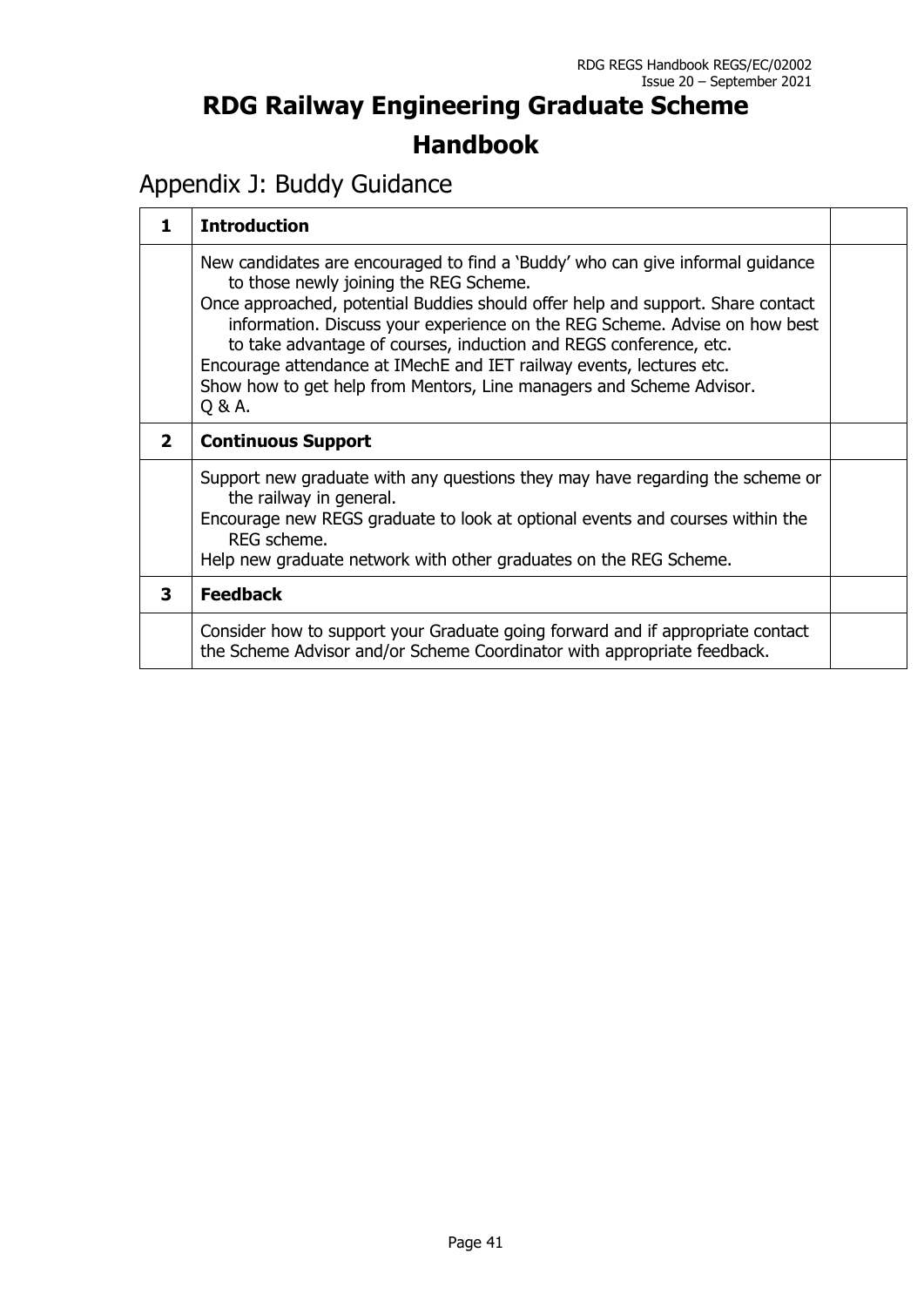Appendix K: Sample Check Sheet for recording evidence Scores

| <b>RDG Checksheet - MPDS Submitted Evidence</b> |         |       |      |    |    |    |                |                |    |                |    |                |                |                |                |    |                |                |                |                |
|-------------------------------------------------|---------|-------|------|----|----|----|----------------|----------------|----|----------------|----|----------------|----------------|----------------|----------------|----|----------------|----------------|----------------|----------------|
|                                                 |         |       |      |    |    |    |                |                |    |                |    |                |                |                |                |    |                |                |                |                |
|                                                 |         |       |      |    |    |    |                |                |    |                |    | Mentor Score   |                |                |                |    |                |                |                |                |
| Year                                            | Quarter | Title | Date | A1 | A2 | B1 | B <sub>2</sub> | B <sub>3</sub> | C1 | C <sub>2</sub> | C3 | C <sub>4</sub> | D <sub>1</sub> | D <sub>2</sub> | D <sub>3</sub> | E1 | E <sub>2</sub> | E <sub>3</sub> | E <sub>4</sub> | E <sub>5</sub> |
|                                                 |         |       |      |    |    |    |                |                |    |                |    |                |                |                |                |    |                |                |                |                |
|                                                 |         |       |      |    |    |    |                |                |    |                |    |                |                |                |                |    |                |                |                |                |
|                                                 |         |       |      |    |    |    |                |                |    |                |    |                |                |                |                |    |                |                |                |                |
|                                                 |         |       |      |    |    |    |                |                |    |                |    |                |                |                |                |    |                |                |                |                |
|                                                 |         |       |      |    |    |    |                |                |    |                |    |                |                |                |                |    |                |                |                |                |
|                                                 |         |       |      |    |    |    |                |                |    |                |    |                |                |                |                |    |                |                |                |                |
|                                                 |         |       |      |    |    |    |                |                |    |                |    |                |                |                |                |    |                |                |                |                |
|                                                 |         |       |      |    |    |    |                |                |    |                |    |                |                |                |                |    |                |                |                |                |
|                                                 |         |       |      |    |    |    |                |                |    |                |    |                |                |                |                |    |                |                |                |                |
|                                                 |         |       |      |    |    |    |                |                |    |                |    |                |                |                |                |    |                |                |                |                |
|                                                 |         |       |      |    |    |    |                |                |    |                |    |                |                |                |                |    |                |                |                |                |
|                                                 |         |       |      |    |    |    |                |                |    |                |    |                |                |                |                |    |                |                |                |                |
|                                                 |         |       |      |    |    |    |                |                |    |                |    |                |                |                |                |    |                |                |                |                |
|                                                 |         |       |      |    |    |    |                |                |    |                |    |                |                |                |                |    |                |                |                |                |
|                                                 |         |       |      |    |    |    |                |                |    |                |    |                |                |                |                |    |                |                |                |                |
|                                                 |         |       |      |    |    |    |                |                |    |                |    |                |                |                |                |    |                |                |                |                |
|                                                 |         |       |      |    |    |    |                |                |    |                |    |                |                |                |                |    |                |                |                |                |
|                                                 |         |       |      |    |    |    |                |                |    |                |    |                |                |                |                |    |                |                |                |                |
|                                                 |         |       |      |    |    |    |                |                |    |                |    |                |                |                |                |    |                |                |                |                |
|                                                 |         |       |      |    |    |    |                |                |    |                |    |                |                |                |                |    |                |                |                |                |
|                                                 |         |       |      |    |    |    |                |                |    |                |    |                |                |                |                |    |                |                |                |                |
|                                                 |         |       |      |    |    |    |                |                |    |                |    |                |                |                |                |    |                |                |                |                |
|                                                 |         |       |      |    |    |    |                |                |    |                |    |                |                |                |                |    |                |                |                |                |
|                                                 |         |       |      |    |    |    |                |                |    |                |    |                |                |                |                |    |                |                |                |                |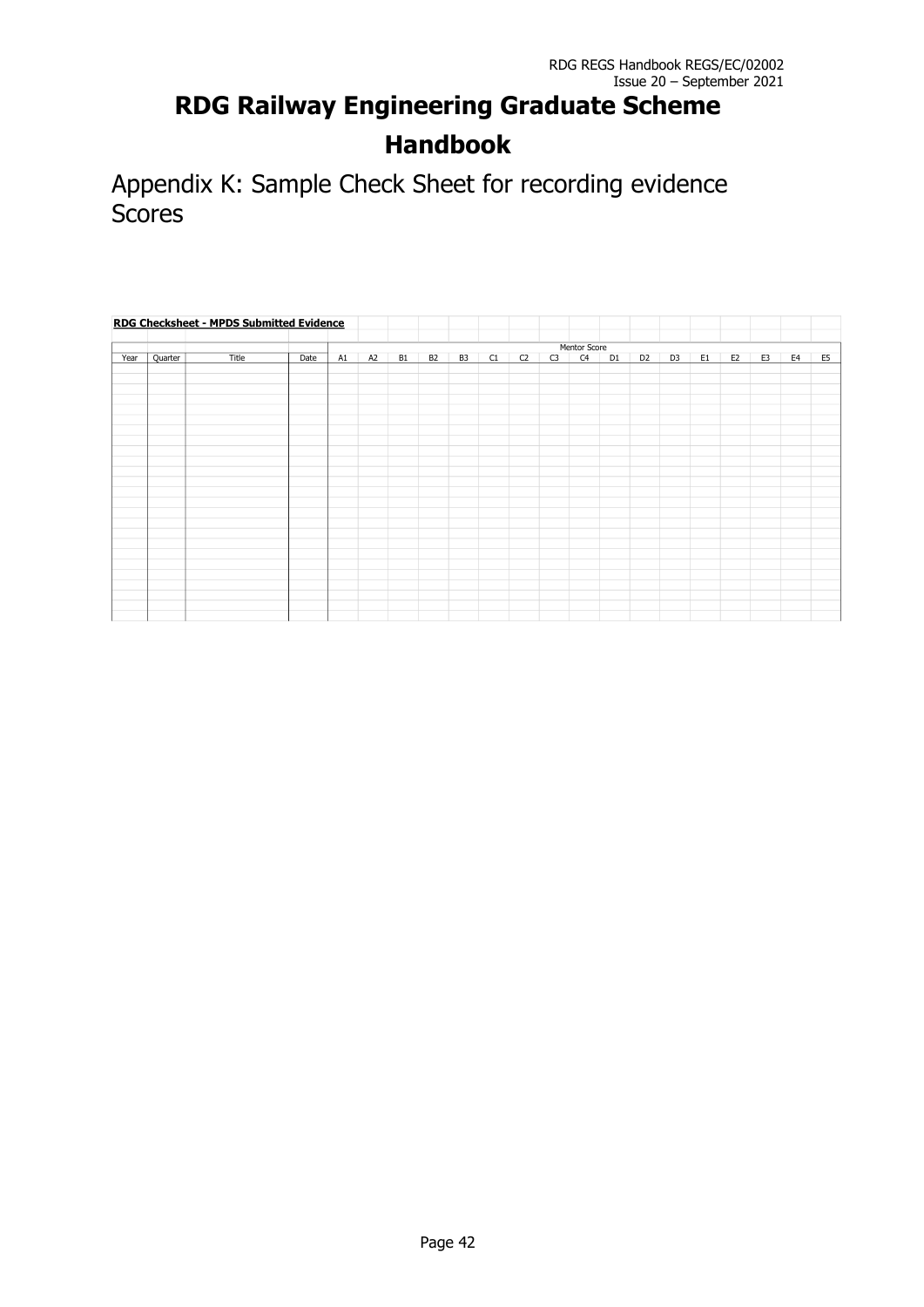### Appendix L1: Review Meeting Agenda

### **RDG RAILWAY ENGINEERING GRADUATE SCHEME REVIEW MEETING**

### **OBJECTIVE**

The objective of the 6 monthly review meetings is to review the Graduate's progress in the Scheme, determine if additional support or guidance would be helpful and to set out a plan of action for the next 6 months.

Quarterly and if applicable Annual reports should be up to date and posted on MPDS at least 36 hours prior to the meeting.

| <b>ITEM</b>    | <b>TOPIC</b>                                                                          | <b>COMMENTS</b>                                                                                                                     |
|----------------|---------------------------------------------------------------------------------------|-------------------------------------------------------------------------------------------------------------------------------------|
| 1.             | <b>Introductions</b>                                                                  | As Required                                                                                                                         |
| $\overline{2}$ | Graduate Engineer presentation to include: -                                          | A presentation to attendees covering<br>topics below as applicable                                                                  |
| 2.1            | Summary of last 6 months activities                                                   | Inform the meeting on interesting<br>aspects of your recent experience,<br>progress made or any roadblocks you<br>have encountered. |
| 2.1            | Progress on formal Training Placements,<br>recent and planned activity.               | Comments on Courses attended, are<br>there any changes needed, include<br>successes or disasters.                                   |
| 2.2            | Discussion on competence development                                                  | Suggest areas where more support is<br>required.                                                                                    |
| 2.3            | MPDS Records,                                                                         | Discussion on past two quarterly reports<br>and/or Annual report status.                                                            |
| 2.4            | Further learning                                                                      | Plans if any for further learning and<br>progress if applicable                                                                     |
| 2.5            | Engineering Community engagement,<br>contributions to Corporate Social Responsibility | What are the Graduates plans intentions<br>in respect of engagement in the wider<br>community and how                               |
| 2.6            | Forward Planning, arrangements for meetings<br>with mentor                            | An outline plan for the next 6 months,<br>objectives, timescales and expected<br>outcomes.                                          |
| 3              | Line Managers Comments                                                                |                                                                                                                                     |
| 4              | <b>Mentors Comments</b>                                                               |                                                                                                                                     |
| 5              | <b>REGS Advisor Comments</b>                                                          |                                                                                                                                     |
| 6              | Candidate feedback                                                                    |                                                                                                                                     |
| 6              | <b>Scheme Marking</b>                                                                 | <b>REGS Advisor KPI for TOC</b>                                                                                                     |
| 7              | AoB                                                                                   |                                                                                                                                     |
| 8              | <b>Next Meeting</b>                                                                   |                                                                                                                                     |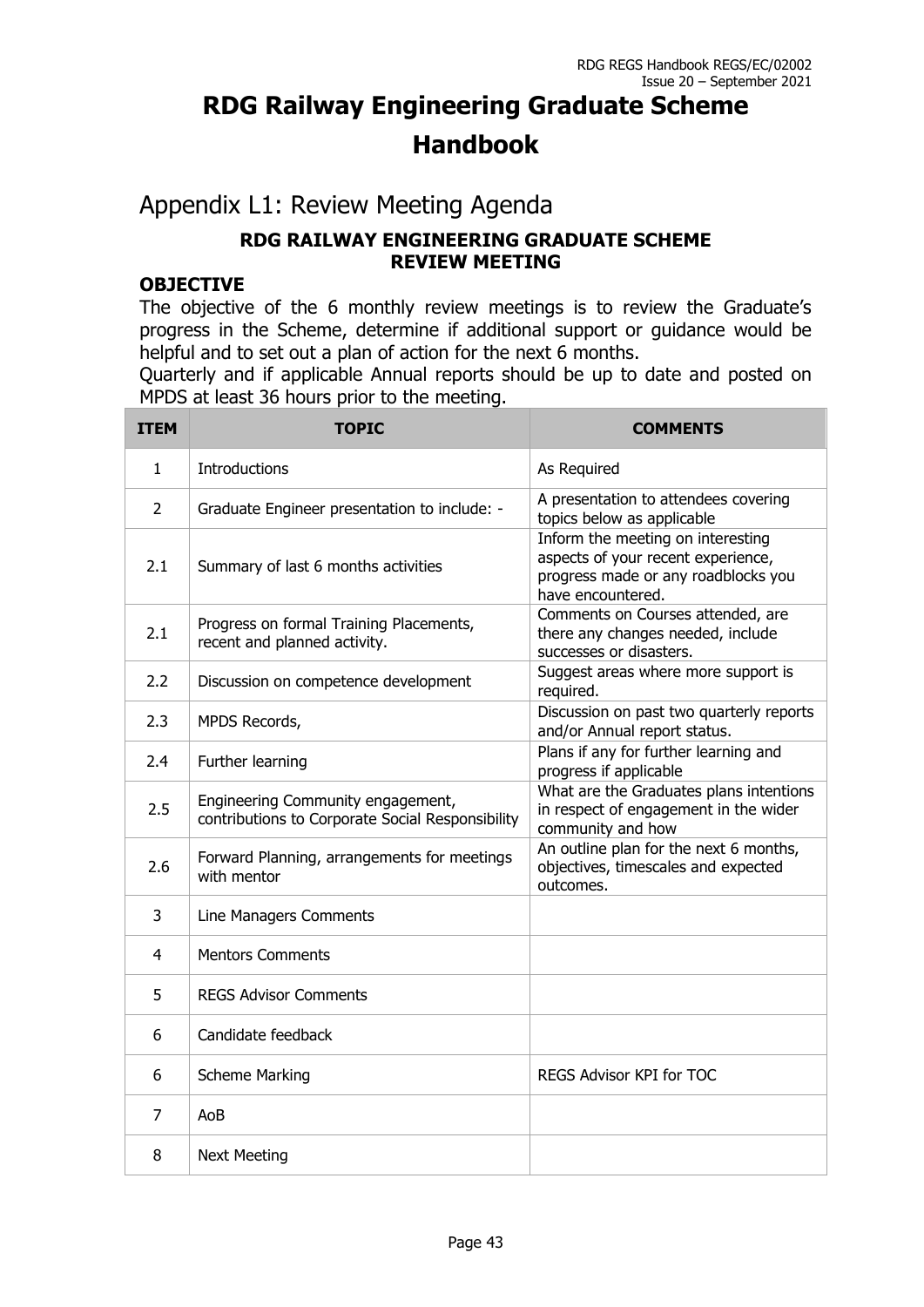Appendix L2: Review Meeting Record Form

| <b>TOC</b>      |             | <b>Date of Review</b> |               |       |
|-----------------|-------------|-----------------------|---------------|-------|
| <b>Trainee</b>  | <b>Post</b> | <b>Location</b>       | <b>Mentor</b> | eMPDS |
|                 |             |                       |               |       |
|                 |             |                       |               |       |
|                 |             |                       |               |       |
| Others present: |             |                       |               |       |

| <b>No</b>      | <b>Check</b>                                                                  | <b>No</b>    | <b>Yes</b>     | <b>Score</b> |
|----------------|-------------------------------------------------------------------------------|--------------|----------------|--------------|
| 1              | Is there an agreed training programme?                                        | 0            | 5              |              |
|                | Have hand and machine tool skills been covered satisfactorily?                | 0            | $\overline{5}$ |              |
|                | Is the programme being achieved?                                              | $\Omega$     | $\overline{5}$ |              |
|                | Adjust if actions are in place to resolve issue: award 0 to 3                 |              |                |              |
|                |                                                                               |              |                |              |
| $\overline{2}$ | Are line manager reports up to date?                                          | 0            | 5              |              |
|                | Are reports constructive / appropriate?                                       | $\mathbf{0}$ | $\overline{5}$ |              |
|                | Are trainee comments included?                                                | $\mathbf{0}$ | $\overline{5}$ |              |
|                | Adjust if actions are in place to resolve issue: award 0 to 3                 |              |                |              |
| 3              | Is candidate registered correctly on MPDS?                                    | $\mathbf{0}$ | 5              |              |
|                | Are draft quarterly reports being submitted promptly?                         | $\mathbf{0}$ | $\overline{5}$ |              |
|                | Are annual reports being completed promptly?                                  | $\mathbf{0}$ | $\overline{5}$ |              |
|                | Adjust if actions are in place to resolve issue: award 0 to 3                 |              |                |              |
|                |                                                                               |              |                |              |
| $\overline{4}$ | Has a trained mentor been allocated?                                          | $\mathbf{0}$ | $\overline{5}$ |              |
|                | Are mentor meetings diaried and taking place quarterly?                       | $\mathbf 0$  | 5              |              |
|                | Adjust if actions are in place to resolve issue: award 0 to 3                 |              |                |              |
|                |                                                                               |              |                |              |
| 5              | Has trainee achieved / is expecting to achieve Accredited Degree?             | $\mathbf 0$  | 5              |              |
|                | Is Degree at required level and/or is Further Learning planned?               | $\Omega$     | 5              |              |
|                | Adjust if actions are in place to resolve issue: award 0 to 3                 |              |                |              |
|                |                                                                               |              |                |              |
| 6              | Is a Competence Monitoring Record System in use?                              | 0            | $\overline{5}$ |              |
|                | Does process include trainee / mentor carrying out assessment six<br>monthly? | $\Omega$     | $\overline{5}$ |              |
|                | Is competence achievement profile satisfactory?                               | $\mathbf 0$  | 5              |              |
|                | Adjust if actions are in place to resolve issue: award 0 to 3                 |              |                |              |
|                |                                                                               |              |                |              |
| 7              | Are arrangements for Management Training in Place?                            | 0            | 5              |              |
|                | Are courses proposed/undertaken at suitable standard?                         | $\mathbf{0}$ | $\overline{5}$ |              |
|                | Adjust if actions are in place to resolve issue: award 0 to 3                 |              |                |              |
|                |                                                                               |              |                |              |
| 8              | Quality and relevance of training / work experience undertaken.               |              | score 1 to 10  |              |
|                | <b>TOTAL</b>                                                                  |              |                |              |

| <b>No</b>    | <b>Corrective Actions</b> | <b>Target timescale</b> | <b>Complete</b> |
|--------------|---------------------------|-------------------------|-----------------|
|              |                           |                         |                 |
|              |                           |                         |                 |
|              |                           |                         |                 |
| <b>Notes</b> |                           |                         |                 |
|              |                           |                         |                 |

**Next review date**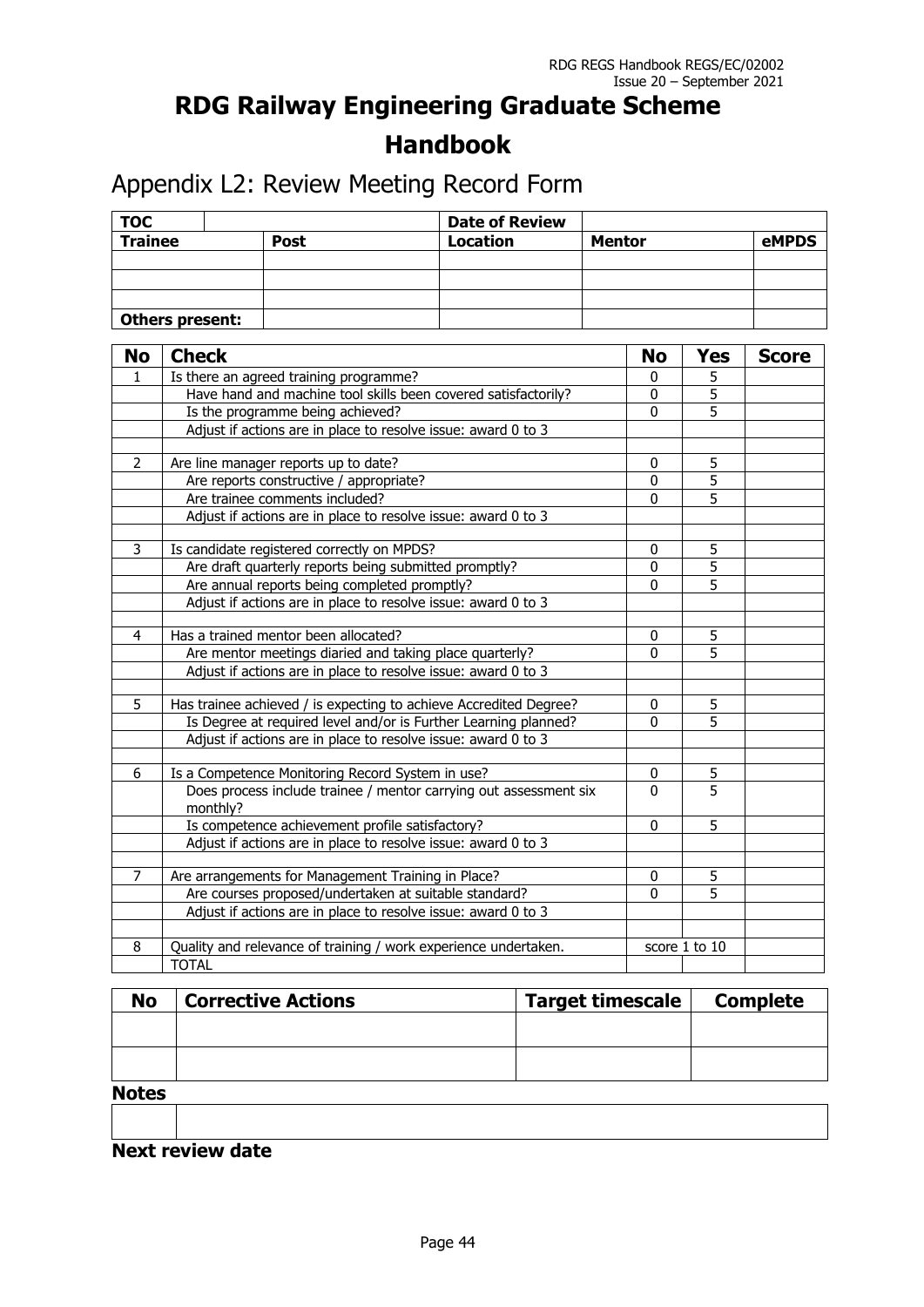### Appendix M: Sample Training Objectives

The training objectives listed below have been prepared to assist line managers and mentors arranging training to focus on the main requirements. They should not be taken as a definitive list of objectives, but used as a basis for formulating targets for candidates prior to undertaking particular training placements. It is recommended objectives be discussed with the Mentor and changed or modified to meet the trainee's individual development needs, drawn as needed from the lists provided and with further relevant objectives added.

#### **Hands-on maintenance practice (8 – 10 weeks)**

This is one of the most important opportunities to experience the working environment at maintenance locations and to understand how rolling stock is maintained and components and systems interact. The placement needs to be early in the training phase, ideally immediately following Induction.

|           | To form relationships with the workforce and become accepted as part of the team.   |
|-----------|-------------------------------------------------------------------------------------|
| $\bullet$ | Work on shop floor with fitters and/or technicians to gain an understanding of a    |
|           | range of maintenance practices.                                                     |
| $\bullet$ | To physically assist in the maintenance of units and gain knowledge of how          |
|           | components and systems work and interact.                                           |
|           | To experience the full shift pattern operated by a TOC and the impact this can have |
|           | on productivity.                                                                    |
| $\bullet$ | To gain first hand knowledge of the communication between management and the        |
|           | shop floor.                                                                         |
| $\bullet$ | To understand the resources and processes involved and how they have an effect      |
|           | on production.                                                                      |
| $\bullet$ | To give a critical assessment of what has been observed during the placement.       |
| $\bullet$ | To understanding the systems and procedures in place and why they are there.        |

#### **Maintenance Management (6 - 8 weeks)**

It is clearly important to communicate the objectives stated below to secure the best possible training placement. Arrange a meeting prior to commencing the placement to agree the objectives.

| Gain an appreciation of the financial impact of planning decisions.            |  |
|--------------------------------------------------------------------------------|--|
|                                                                                |  |
| Understand how maintenance management affects quality.                         |  |
| Gain an appreciation of how the content of maintenance documents and standards |  |
| are communicated to staff.                                                     |  |
| Undertake risk assessments relevant to maintenance planning.<br>$\bullet$      |  |
| Experience the skills needed in successful management of people.<br>$\bullet$  |  |
| Understand manpower allocation.                                                |  |
| Carry out production planning for both normal and abnormal circumstances       |  |
| considering all of the following aspects:                                      |  |
| - Balanced exams, Shunting - drivers, etc, Scheduling of work,                 |  |
| Availability requirements, Stores - stock levels, lead times, Software -       |  |
| XV, Ravers, Baan, Equinox, SAP, etc, Records, Audit Trail.                     |  |
| Understand the relevance and application of Quality Processes to Maintenance   |  |
| Management including the relevance of ISO 9001.                                |  |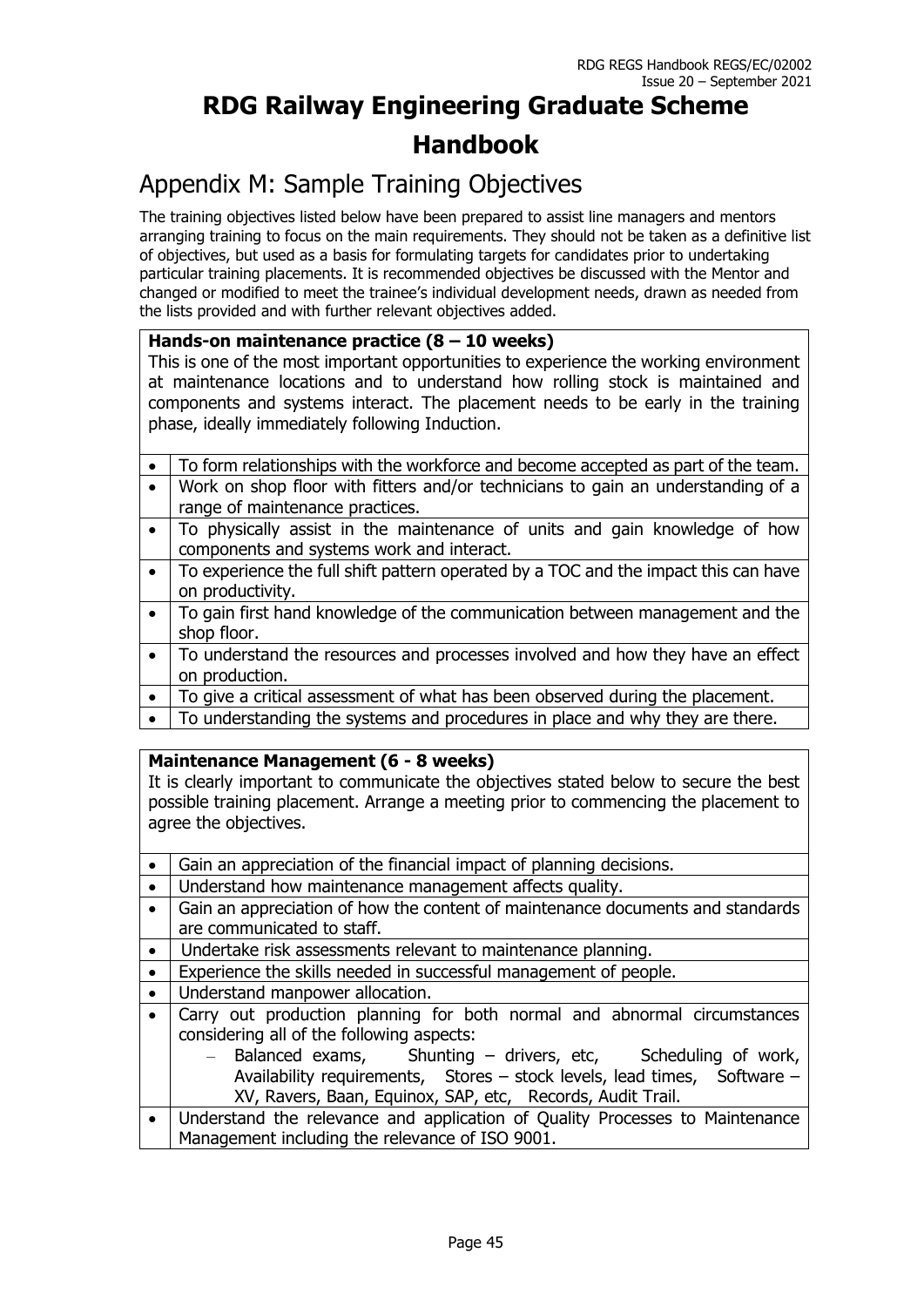#### **Technical investigations and engineering standards (9-12 weeks)**

This is an opportunity to engage in engineering development. Small project implementation, engineering change management, risk assessment and reliability improvements as a minimum. This placement presents the opportunity to contribute to 'B' competences with evidence of understanding the engineering aspects of rolling stock and its application.

- Gain an understanding of the engineering characteristics of the fleet operated by the Train Operating Company.
- Research and understand the main failure modes of the fleet which affect the performance of the trains in service.
- Prepare and present a report to include: – failure modes – trends
- I Identify possible solutions for reliability improvement and evaluate examples where revised design is required, obsolescence of equipment, maintenance quality or a revised maintenance schedule / specification is required. Evaluate to establish best solution.
- Prepare and present an engineering change document to show understanding of the process.
- Conduct a study into the regulations that govern the railway industry.

#### **Project Management (4 - 6 weeks)**

The objective of this placement is to understand the broader aspects of Project Management. Ideallly, seek a placement with a Major Project Team in either a TOC or a Supplier.

- Understand the issues to be considered when planning a project.
- Understand the aims and benefits of the project (problem to be solved).
- Understand the scope of the project, including stakeholders.
- Understand the issues involved in planning the project (resource, risk management etc).
- Understand the effect of budgetary and time constraints on the project plan.
- Understand the relationships needed to deliver a project.
- Understand the tools used to manage and execute the project ( milestone slippage chart, Red Amber Green (RAG) reporting).
- Understand the purpose of project review for continuous improvement.
- Apply a Systems Engineering approach to Project Management
- Develop techniques for meeting output deadlines.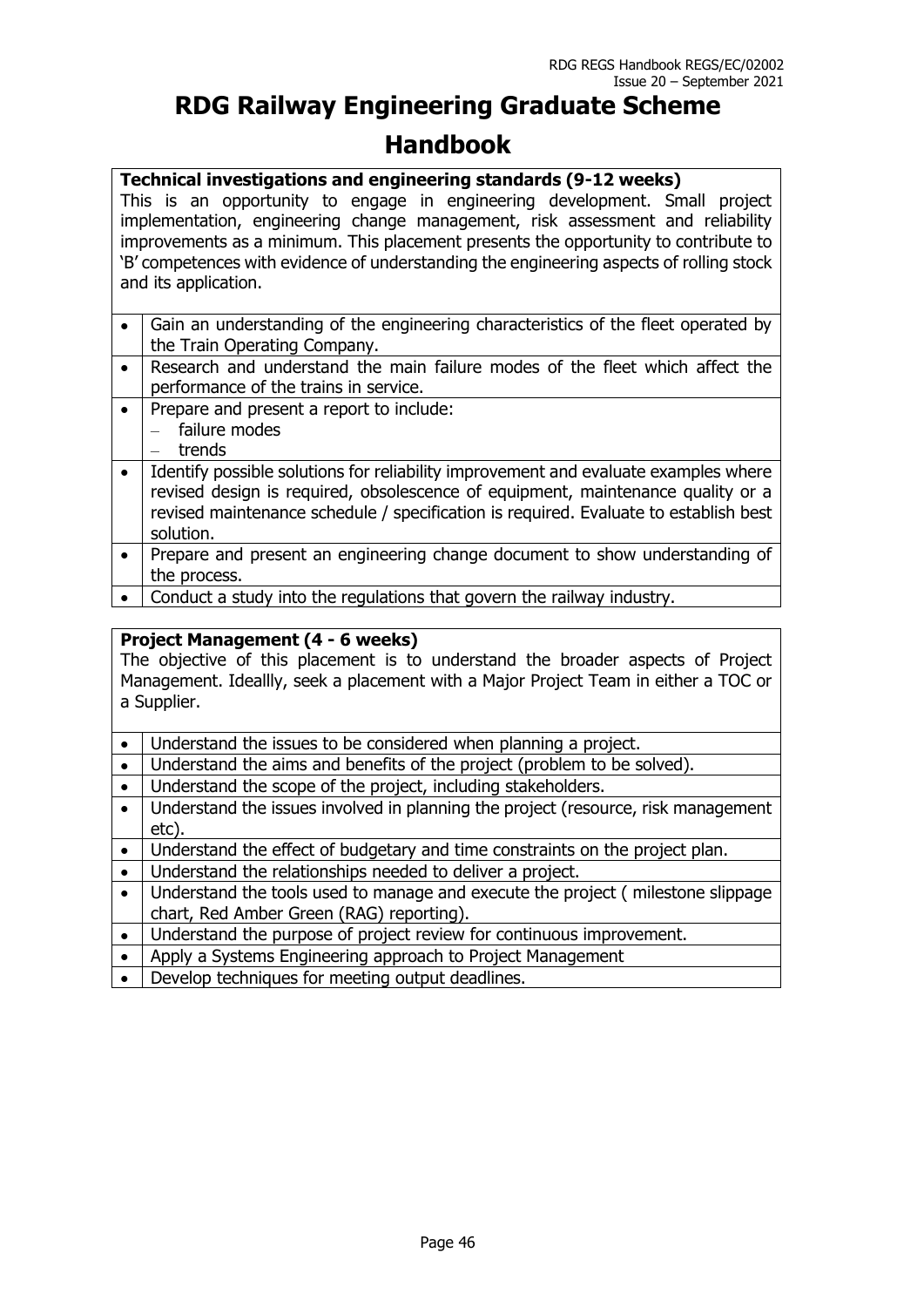#### **Main Works Experience (6 - 8 weeks)**

This placement may also be undertaken by a series of short placements at major equipment supply companies.

- Gain appreciation and a practical understanding of the composition and make up of a rail vehicle.
- Use the opportunity to study one or more vehicle systems in circumstances when components are readily accessible.
- Gain understanding of the processes involved in overhaul and maintenance planning.
- Evaluate the life cycle of Rolling Stock major components.
- Compare scheduled or planned maintenance vs condition based maintenance practice.
- Understand the interactions involved for successful supply chain management.
- Participate and document different engineering and fabrication techniques.
- Document the different cultures, attitudes and philosophies between maintenance depots and new build/main works.

#### **Engineering Design and Development (10 – 15 weeks)**

#### **Please Note.**

Special attention is needed regarding the Engineering Design placement. For candidates who have not previously worked in a design office, the full 15 weeks (or more) should be allocated. The importance of this experience relates primarily to the development of competences 'A' covering the use of engineering fundamentals. Once the preferred location for the placement has been determined, a meeting with the design company should be set up. The candidate and their mentor should attend and, if requested, RDG will be represented. Line managers should be invited if appropriate. The placement should be timed so as to gain the maximum experience for the individual. Opportunities should be exploited and, wherever possible, an actual piece of engineering design work should be undertaken, with suitable supervision or guidance. The outcome of these placements will be reviewed at the regular REGS 6-monthly meetings and if insufficient benefit has been gained, it may be necessary to programme some additional time.

Graduates may alternatively seek out opportunities in Research and Development projects within an Original Equipment Manufacturer (OEM) or Engineering Consultancy. Candidates should engage with opportunities through working groups to gain experience in the introduction of existing and emerging technologies. A technical paper shall be written describing the work, issues considered and outcomes.

|           | Gain a good understanding of the capabilities of Computer Aided Design (CAD) |
|-----------|------------------------------------------------------------------------------|
|           | equipment and software.                                                      |
| $\bullet$ | Understand material selection as part of the design process.                 |
| $\bullet$ | Design for compliance (understand the approval process).                     |
| $\bullet$ | Understanding customer requirements.                                         |
| $\bullet$ | Design for sustainability, maintenance and obsolescence.                     |
| $\bullet$ | Practice the application of engineering theory.                              |
|           | Understand design concepts and processes.                                    |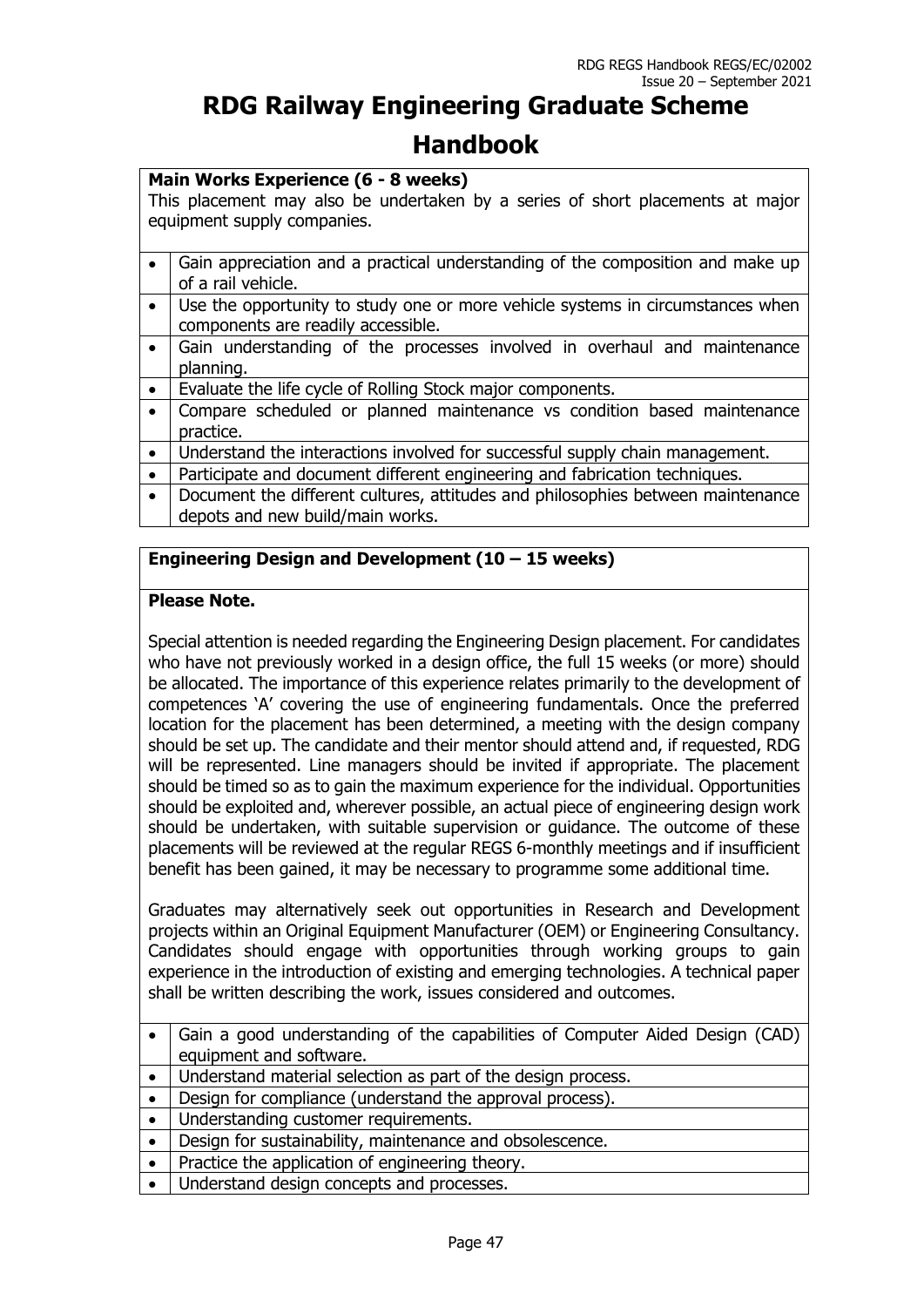• Evaluate design and implications.

**Financial and Commercial appreciation (2 - 4 weeks)**

• Understand the data flows between engineers and the finance department.

- Basic financial understanding (if required).
- | Organisation of finance department (who does what).
- Principal systems, processes and controls.
- Budgets:
	- What goes into the engineering budget
	- How the engineering budget fits into company budget.
- Business/investment planning what goes into it and understanding of it.
- Appreciation of train financing.
- Understand the elements which need to be included in a maintenance contract.
- Understand the impact of maintenance on service provision and costs.
- Understand the role of Rolling Stock Leasing Companies (RoSCos), lease types and implications for service quality and maintenance.
- Understand the role of suppliers and contracts.
- Understand the role of Network Rail and track access on service provision.
- Examine methods of revenue collection and protection.
- | Understand the end-users view of the service provided.
- Gain an appreciation of the 'Big Picture' including Budgets, Utilities bills/rent, Procurement, HR, and how it all comes together.

| <b>Operations appreciation (2 - 4 weeks)</b>                                          |  |  |
|---------------------------------------------------------------------------------------|--|--|
| Study the conditions of service of operations staff.                                  |  |  |
| Observe drivers at work and understand how driving standards are maintained.          |  |  |
| Develop an understanding of train driving to gain an appreciation of the relationship |  |  |
| between the engineering and operational imperatives.                                  |  |  |
| Visit both modern and mechanical signal boxes to understand the fundamentals          |  |  |
| of signalling and control systems which ensure safe operation of trains.              |  |  |
| Study the development of European Railway Traffic Management System (ERTMS),          |  |  |
| attending any appropriate courses or seminars and arranging a visit to observe the    |  |  |
| system in operation, wheresoever that may be.                                         |  |  |
| Understand the role of safety with respect to communications.                         |  |  |
| Understand the relationship of performance success/failure on customers.              |  |  |
| Appreciate geographical/infrastructure restrictions on running trains.                |  |  |
| Observe key issues/challenges to the organisation and possible areas for              |  |  |
| improvement.                                                                          |  |  |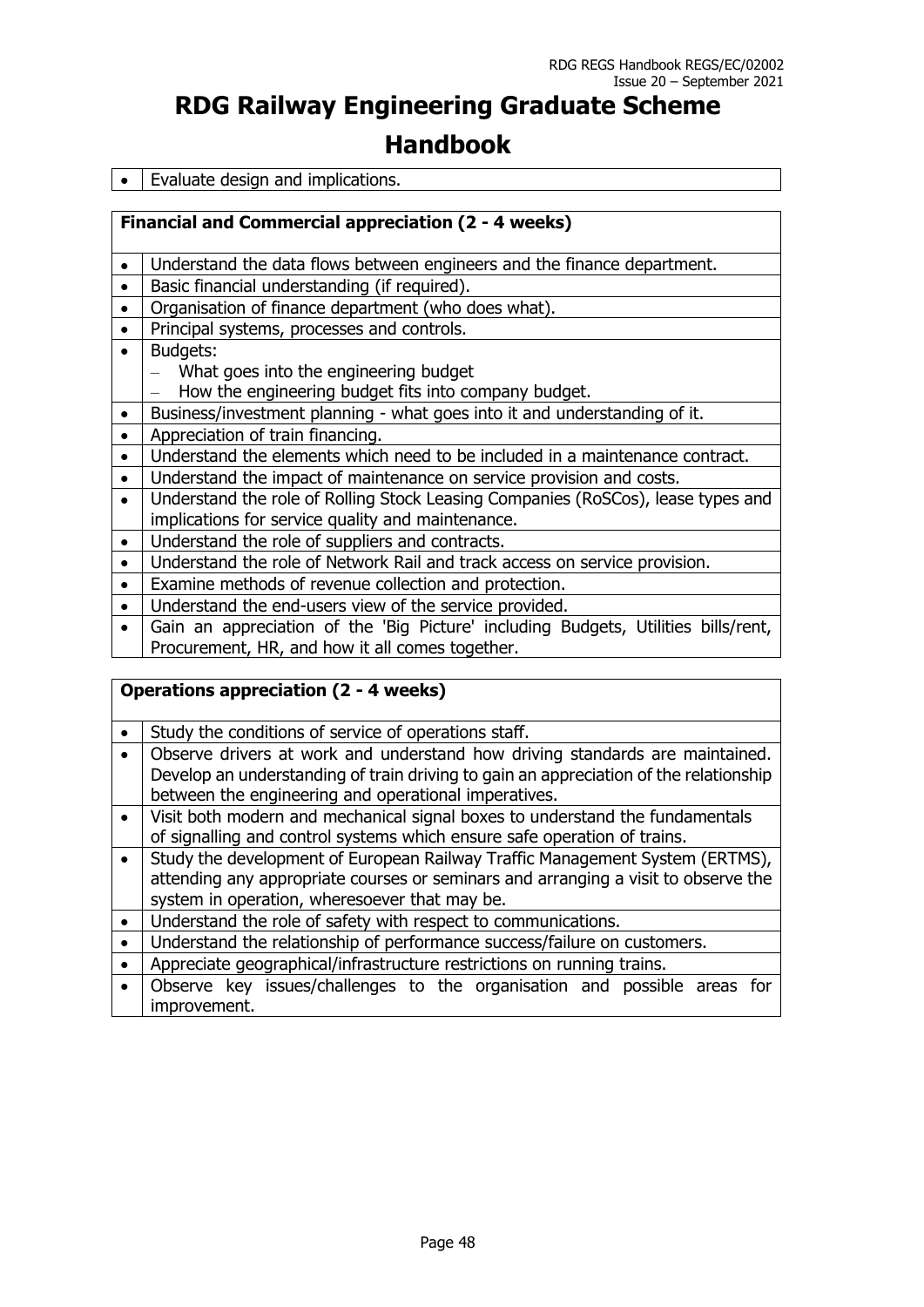#### **Institution, Professional and Outreach Activities**

Note that these activities should be undertaken during each of the first two years of training, and then ongoing as part of CPD throughout your engineering career.

- Participate in Outreach Activities. It is expected that the current graduate trainees will take part in Outreach Activities. This will include each candidate indentifying one school, one college and one Universtity (usually the University where they themselves studied) and maintaining contact with them to make the location aware of railway engineering opportunities in the railway industry.
- Attend Institution evening meetings in the relevant locality (these are usually free) to enhance industry knowledge and to develop a network of professional contacts.
- Write and present a paper at an Institution event.
- Attend Institution and Industry seminars, meetings, conferences, and learned papers, obtaining sponsorship from Employer or Institution sources where possible.
- Join an Institution committee so as to participate in these organisations, and take part in the organisation of events.

#### **Infrastructure appreciation (3 weeks)**

|           | Understanding the infrastructure maintenance tasks performed by maintenance<br>engineers and production gangs in daily operation - Participating hands-on all<br>tasks where possible. (Nights/weekends) |
|-----------|----------------------------------------------------------------------------------------------------------------------------------------------------------------------------------------------------------|
|           | Understanding the functions and operations of various rail track maintenance<br>machines (Tamper machine, rail grinder machine, stoneblower etc.)                                                        |
|           | Work with Signal Maintenance Engineers to gain an appreciation of the interface<br>risks and maintenance challenges                                                                                      |
|           | Work with OLE or Power Supply Maintenance Engineers to appreciate the<br>interface issues, isolation procedures and maintenance challenges                                                               |
| $\bullet$ | Understanding the process of maintenance planning/management and the<br>governing factors taken into consideration in all processes.                                                                     |
| $\bullet$ | Understand the organisation structure of a Network Rail Delivery Unit.                                                                                                                                   |
|           | Conduct a study into the effects of Rolling Contact Fatigue on maintenance<br>delivery.                                                                                                                  |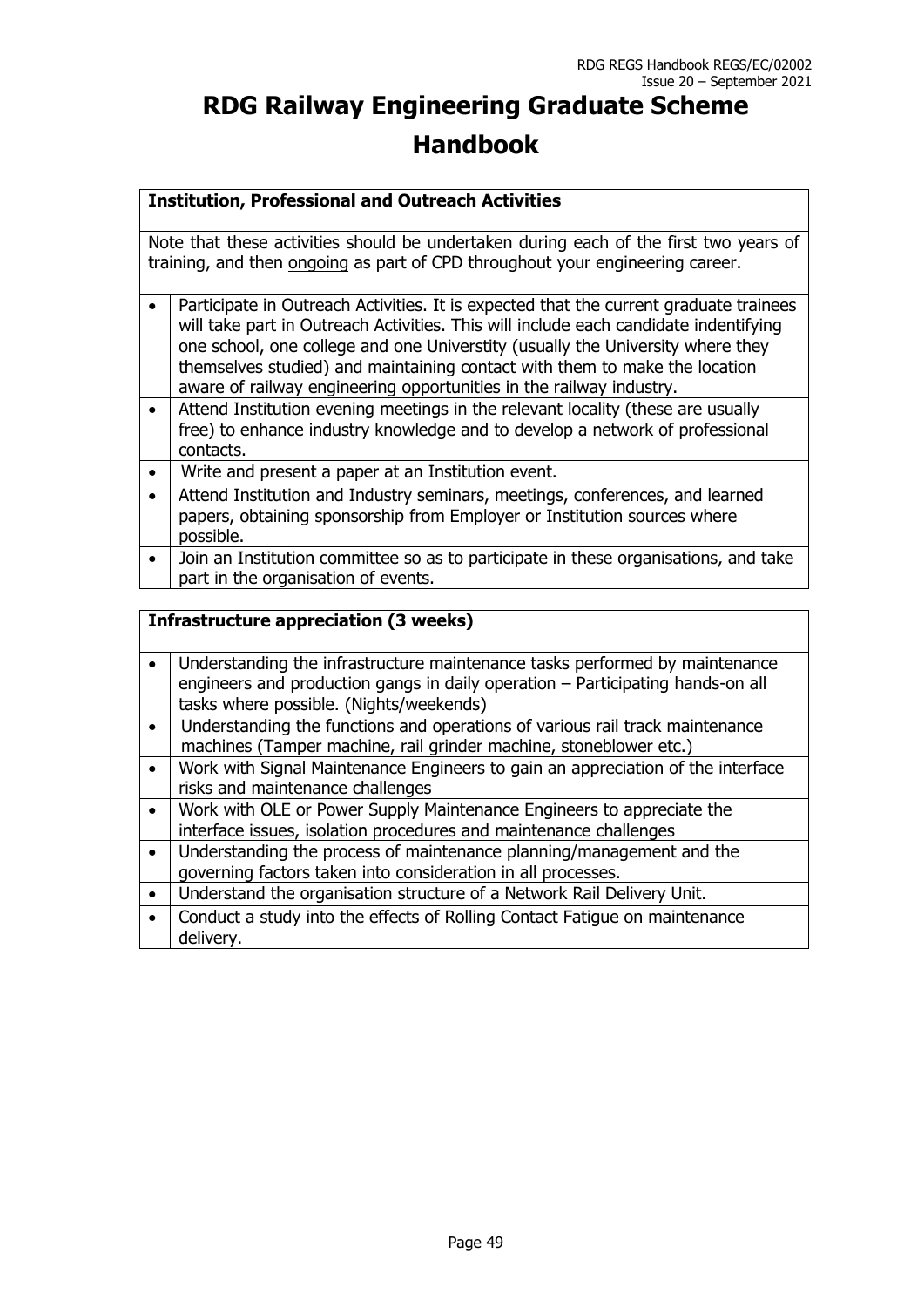### **Train Driving Experience (2 weeks)**

#### **Pre-conditions.**

Candidates for this course must have had a minimum of 6 months experience of railway engineering, and have completed the shop floor hands-on maintenance placement. They must have also visited a signal box and understand the basics of railway signalling, and be in possession of a PTS qualification.

|           | Study the preparation and disposal requirements of diesel electric locomotives.                                                |
|-----------|--------------------------------------------------------------------------------------------------------------------------------|
| $\bullet$ | Study brake systems in use on main line locomotives including air and vacuum<br>train brake controls.                          |
| $\bullet$ | Undertake practical experience of coupling and uncoupling.                                                                     |
|           | Gain driving experience of a main line diesel electric locomotive under<br>supervision, both light engine and hauling a train. |
| $\bullet$ | Understand the operation of block signalling and undertake signal box operation<br>under supervision.                          |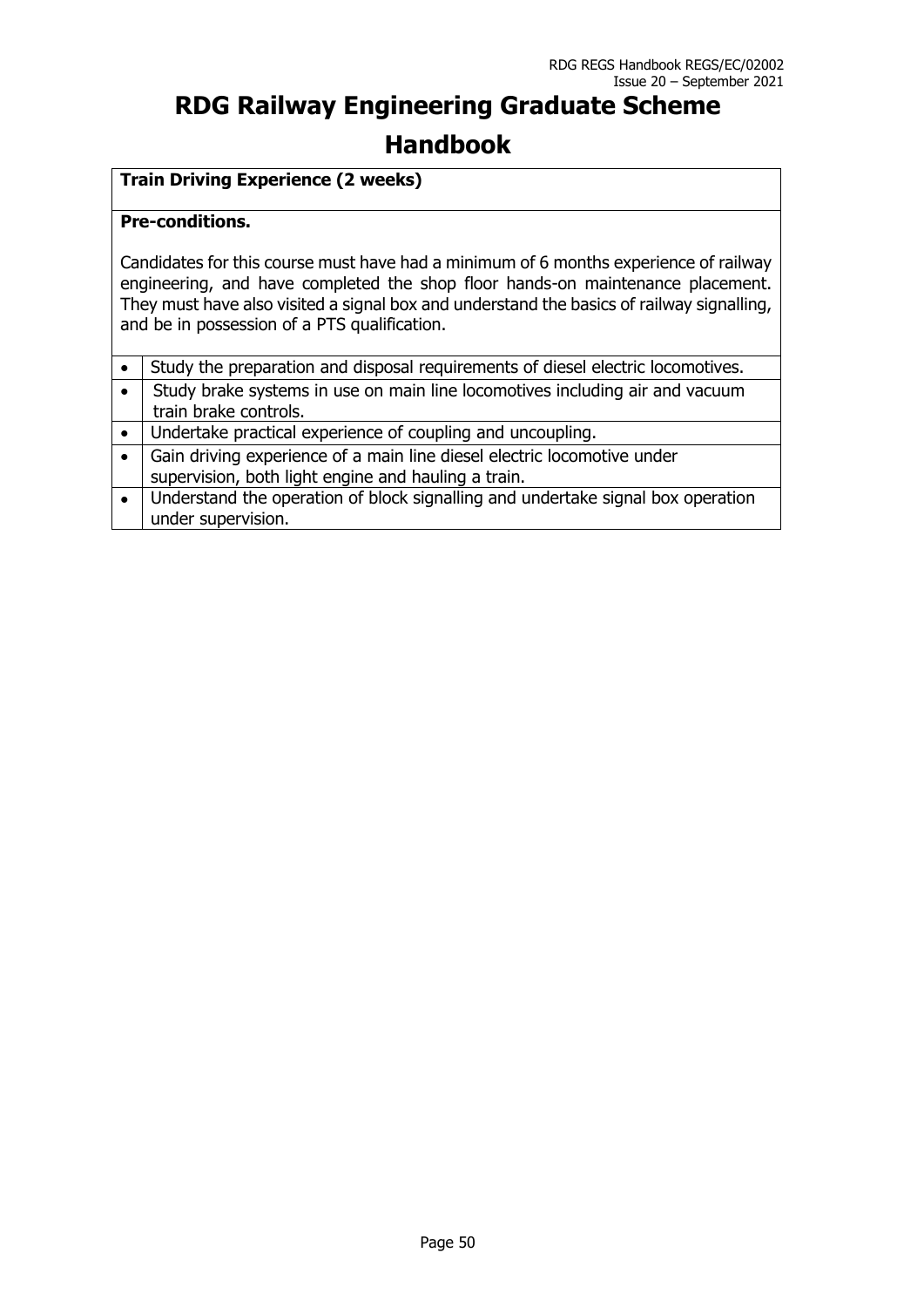## Appendix N: Book List

| <b>Title</b>                                              | <b>Author</b>                    | <b>Publisher</b>                                      | In IMechE<br><b>Library</b> |
|-----------------------------------------------------------|----------------------------------|-------------------------------------------------------|-----------------------------|
| All Change - British Railway<br>Privatisation             | R Freeman & J<br>Shaw            | McGraw Hill 2000                                      | Yes                         |
| <b>BR Diesel Traction Manual for</b><br>Enginemen         |                                  | BR 1962                                               | Yes                         |
| BR Equipment and<br><b>BR Equipment 2</b>                 | David Gibbons                    | Ian Allan 1986 and<br>1990                            | Yes                         |
| <b>Carbon Brushes &amp; Electrical</b><br><b>Machines</b> |                                  | Morganite<br><b>Electrical Carbon</b><br>Limited 1978 |                             |
| <b>Electric Motors and Drives</b>                         | <b>Austin Hughes</b>             | Newnes 2 <sup>nd</sup> edition<br>1993                | Yes                         |
| <b>Electric Traction</b>                                  | A T Dover                        | Pitman 4 <sup>th</sup> edition<br>1963                | Yes                         |
| George and Robert Stephenson                              | L T C Rolt                       | Penguin Books<br>1960                                 | Yes                         |
| Locomotives & Coaching Stock                              | Published annually               | Platform 5                                            |                             |
| Modern Railways                                           | Monthly periodical               | Key Publishing                                        |                             |
| <b>Power Electronics</b>                                  | Mohan, Undeland<br>and Robbins   | John Wiley<br>2 <sup>nd</sup> edition 1995            | Yes                         |
| Practical Railway Engineering                             | C F Bonnett                      | <b>Imperial College</b><br><b>Press 1998</b>          | Yes                         |
| Railway Engineering                                       | V A Profillidis                  | Ashgate Publishing<br>Ltd $2^{nd}$ edition<br>2000    | yes                         |
| Red for Danger                                            | L T C Rolt                       | Pan Books 1966<br>republished<br>recently             | yes                         |
| Steam in the Blood                                        | R H N Hardy                      | Ian Allan 1971                                        | yes                         |
| The Essence of Electric Power<br><b>Systems</b>           | J A Harrison                     | Prentice Hall 1999                                    | yes                         |
| The Mechanicals                                           | L T C Rolt                       | Heinemann 1967                                        | yes                         |
| The Thyristor and its Applications                        | A W J Griffin and<br>R S Ramshaw | Chapman and Hall<br>1965                              |                             |
| Two Miles a minute                                        | O S Nock                         | Patrick Stephens<br>Ltd 1980                          |                             |
| The Deming Philosophy                                     | <b>Michael Tveite</b>            |                                                       |                             |
| Quality in Sales                                          |                                  | <b>British Deming</b>                                 |                             |
| Learning and Leadership                                   |                                  | Association 1992-5                                    |                             |
| Out of the Crisis                                         |                                  |                                                       |                             |
| From Theory to Strategy                                   |                                  |                                                       |                             |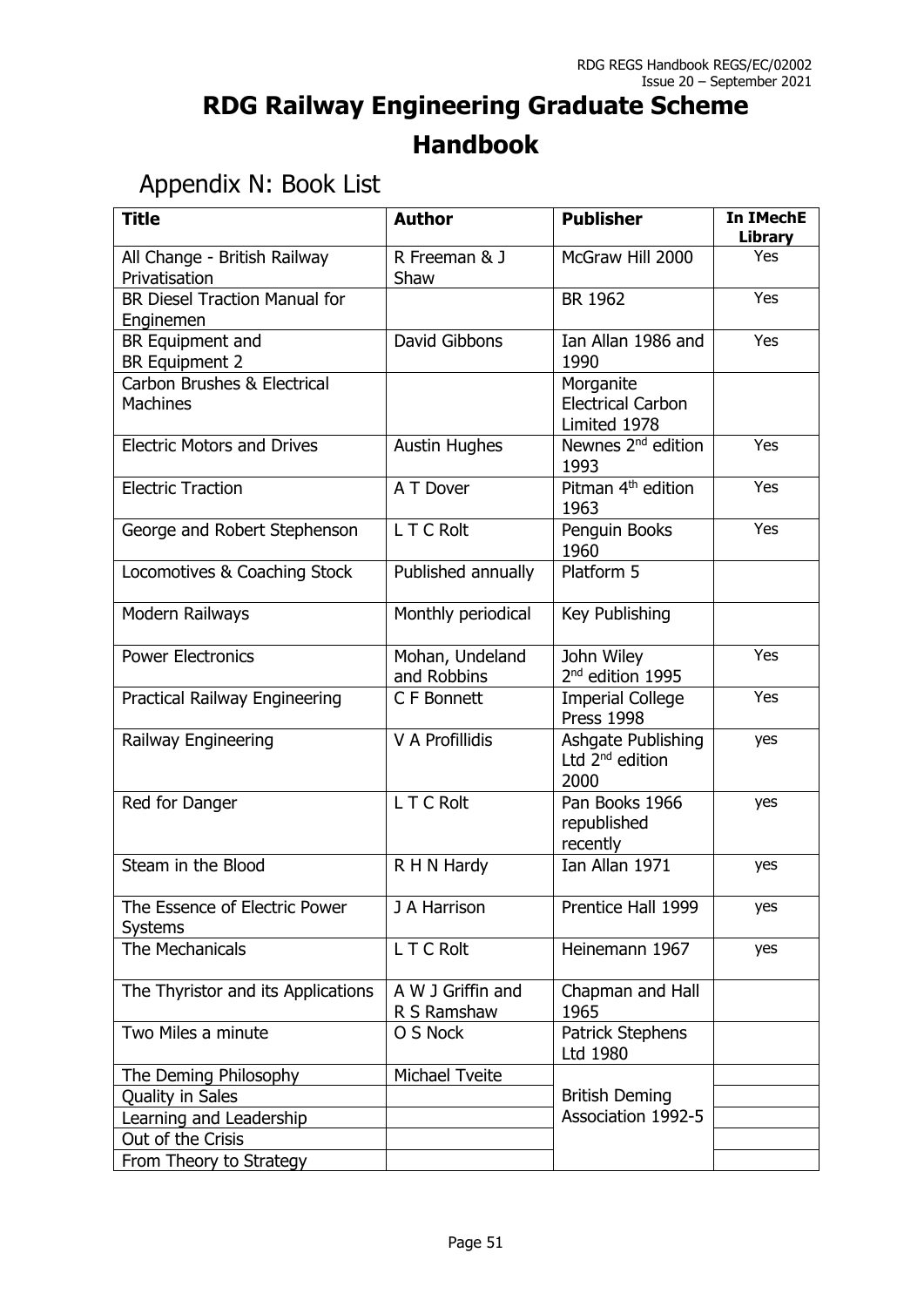| <b>Title</b>                                                           | <b>Author</b>                   | <b>Publisher</b>                              | <b>In IMechE</b><br>Library |
|------------------------------------------------------------------------|---------------------------------|-----------------------------------------------|-----------------------------|
| <b>Engineering Money</b>                                               | Richard Hill and<br>George Solt | Wiley (2010) ISBN<br>978-0-470-54601-         |                             |
| Planes, Trains and Automobiles:<br>Why Men Love Things That Go<br>By   | Dan Kieran                      | John Murray<br>(2009) ISBN: 978-<br>848540149 |                             |
| <b>Obstruction Danger</b>                                              | Adrian Vaughan                  | <b>Guild Publishing</b>                       |                             |
| Train Doctor: Trouble Shooting<br>with Diesel and Electric Traction    | Roger Senior                    | Pen Sword Books<br>Ltd                        |                             |
| Electric Trains. Their Equipment<br>and Operation<br>Volumes I and II  | W A Agnew                       | Virtue and Co Ltd<br>1937                     |                             |
| The Railway Clearing House in<br>the British Economy<br>$1842 - 1922.$ | P S Bagwell                     | Allen and Unwin<br>1968                       |                             |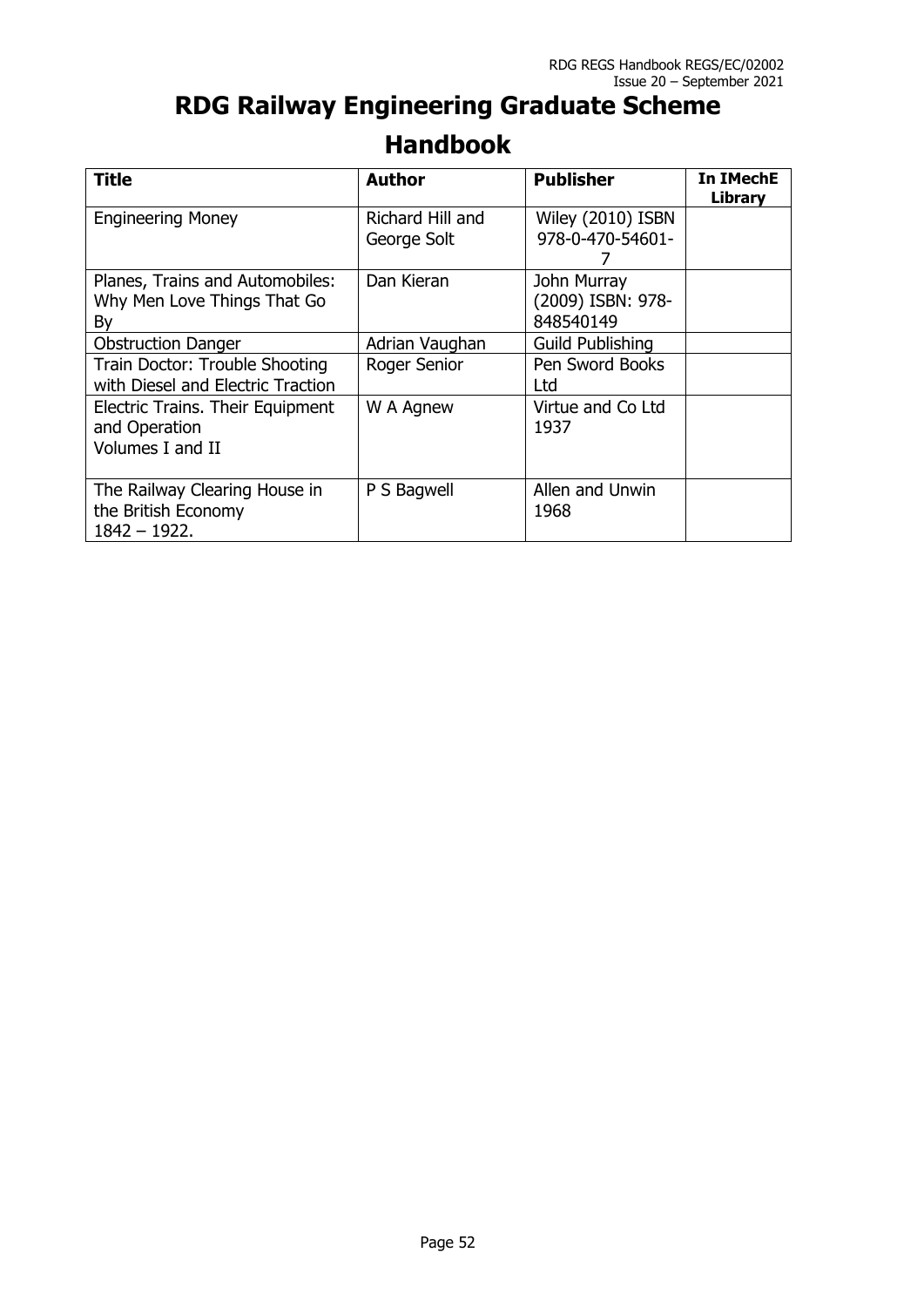Appendix O: Trainee Feedback Form

| <b>TOC</b>     | <b>Date of Review</b> |  |
|----------------|-----------------------|--|
| <b>Trainee</b> | <b>Mentor</b>         |  |

| Question                                                                           | <b>Trainee response</b> | <b>Comments</b> |
|------------------------------------------------------------------------------------|-------------------------|-----------------|
| 1. What has been your<br>best work experience<br>or training placement<br>and why? |                         |                 |
| 2. Have you had any<br>unsatisfactory training<br>placements? Why?                 |                         |                 |
| 3. Were any changes<br>made resulting from<br>either 1 or 2 above?                 |                         |                 |
| 4. Any general<br>comments you wish to<br>make about your<br>training              |                         |                 |
| <b>Official use only</b>                                                           |                         |                 |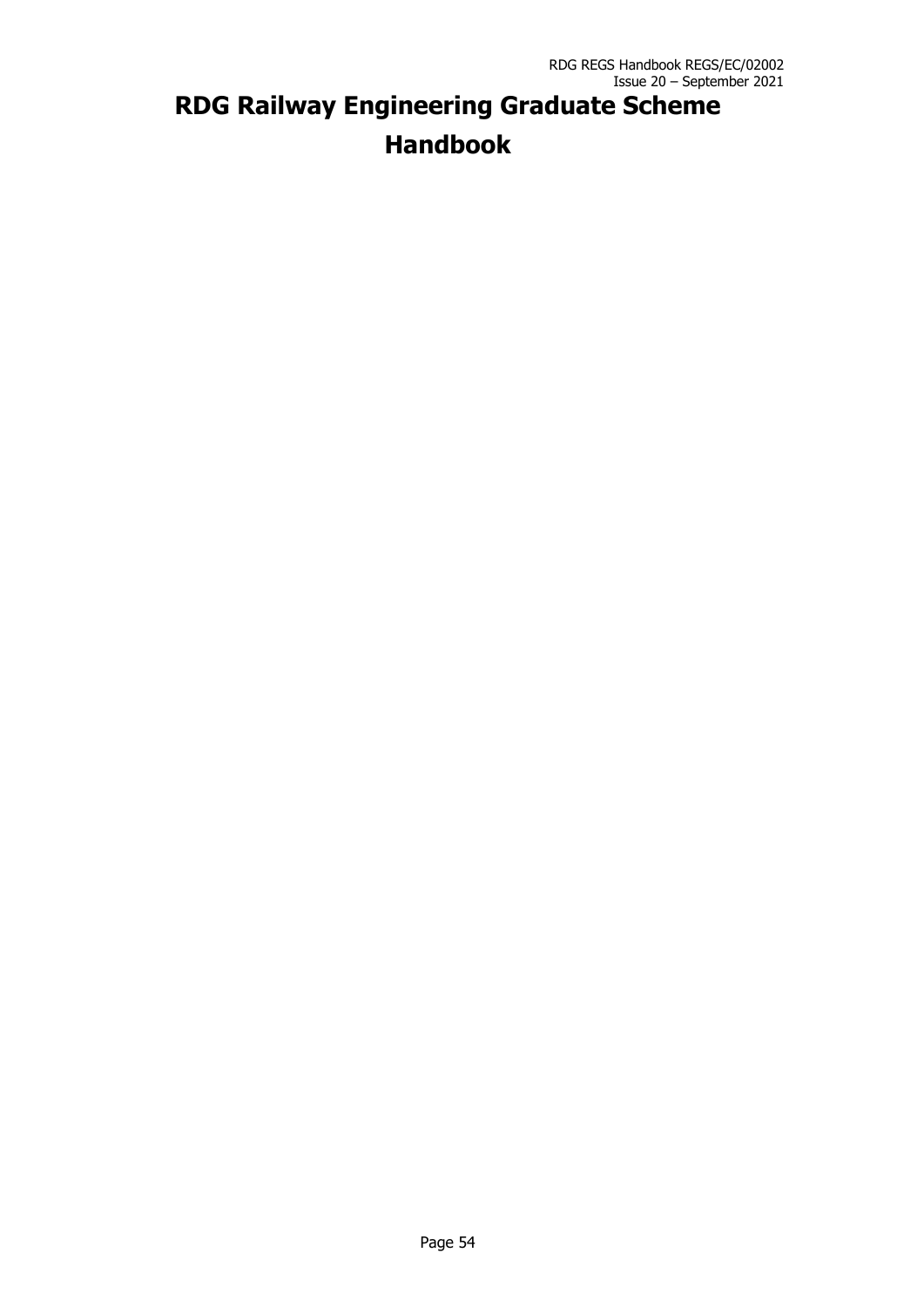### Appendix P: Professional Review Advice

Those approaching the end of the scheme and who are preparing for their 'Professional Review' are advised to note the following points. Application for Professional Registration will normally be via either the IMechE or IET.

In the case of IMechE candidates, you can use the MPDS records to extract relevant Competence development information and transfer this to the IMechE application form. It is not possible to present the actual MPDS records to the PRI panel.

For IET candidates the same principal applies however it is recommended a record of MPDS entries is recorded in the IET Career Manager CPD log as this can be referenced in the on-line application.

. The advice below has been obtained from the IMechE and similar advice is relevant to IET candidates.

#### **Preparing for Professional Review - Interview**

- 1 Submit your application form, completing all the sections and obtaining signatures of your two sponsors, one of whom is usually your Mentor
- 2 Prepare a check list of the examples you plan to raise at interview, under each of the 5 competences.
- 3 Prepare for your interview:

You should be aware the Interview may be conducted on line via TEAMS video meeting or similar technology.

The interview is about your role, your responsibilities, your experience and your expertise. You will have 45 minutes in the interview, and you are expected to do 70 to 75% of the talking.

The first question will almost certainly be, "tell me about yourself..." To answer this, prepare a 2-minute (max) speech describing yourself, your background and your role, providing information to allow the interviewers to gain an overview of your competences A B C D and E. Think about the job you do. This will almost always be covered in the first question. A strong first answer will help your confidence.

Answer any supplementary questions asked.

Have available supporting evidence such as technical drawings, sketches, calculations, photographs or artefacts which will help to illustrate your competence examples.

Don't work from a script!

Be smart: wear a suit and prepare as you would for a job interview. Arrive early.

Posture: Look interviewer in the eye, don't fiddle with your hands, or put your chin in your hand, speak clearly; don't mumble or put your hand in front of your mouth.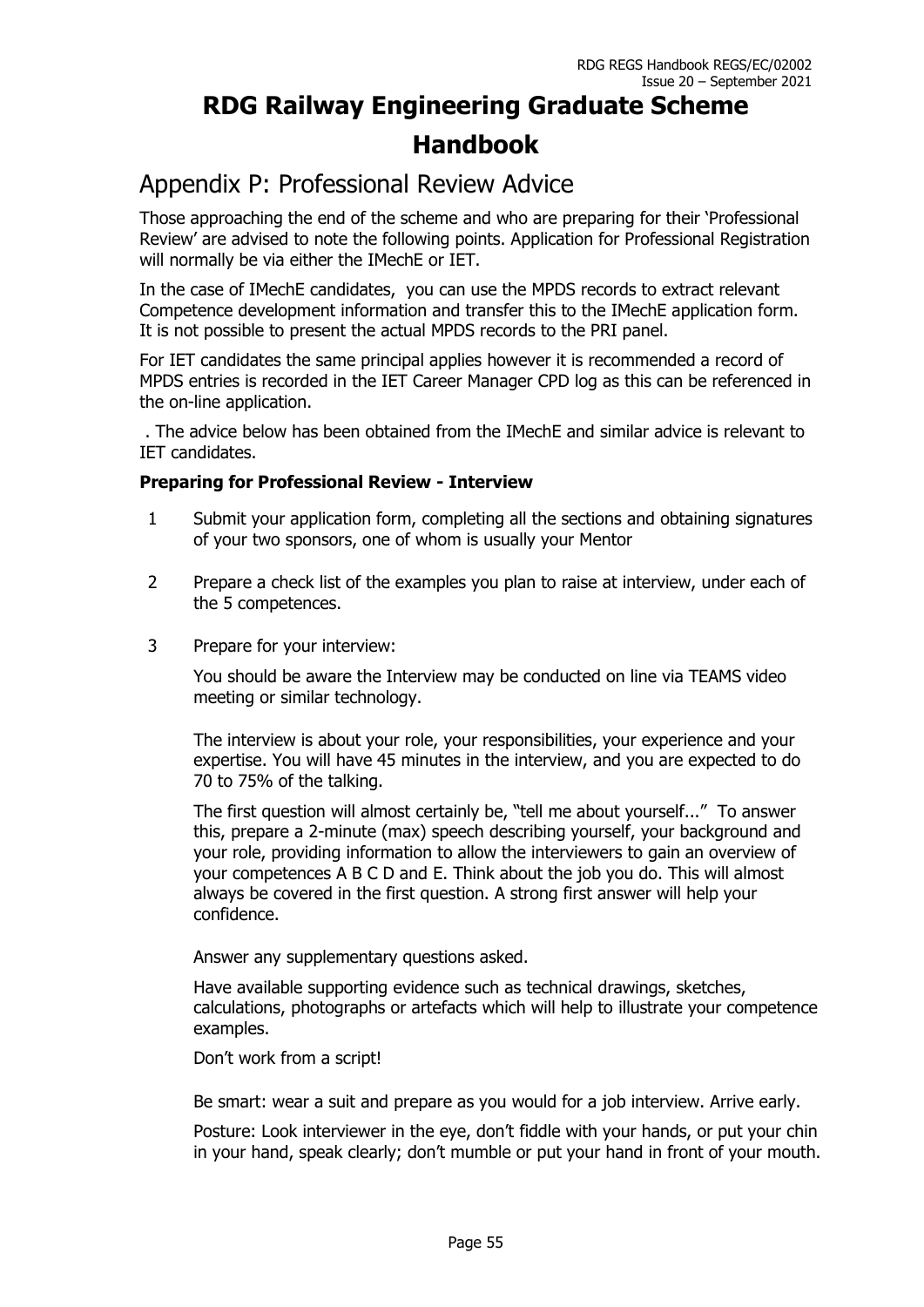Use your checklist of points that you plan to cover at the end of the interview. If you didn't discuss something relevant, raise it before the end of the interview.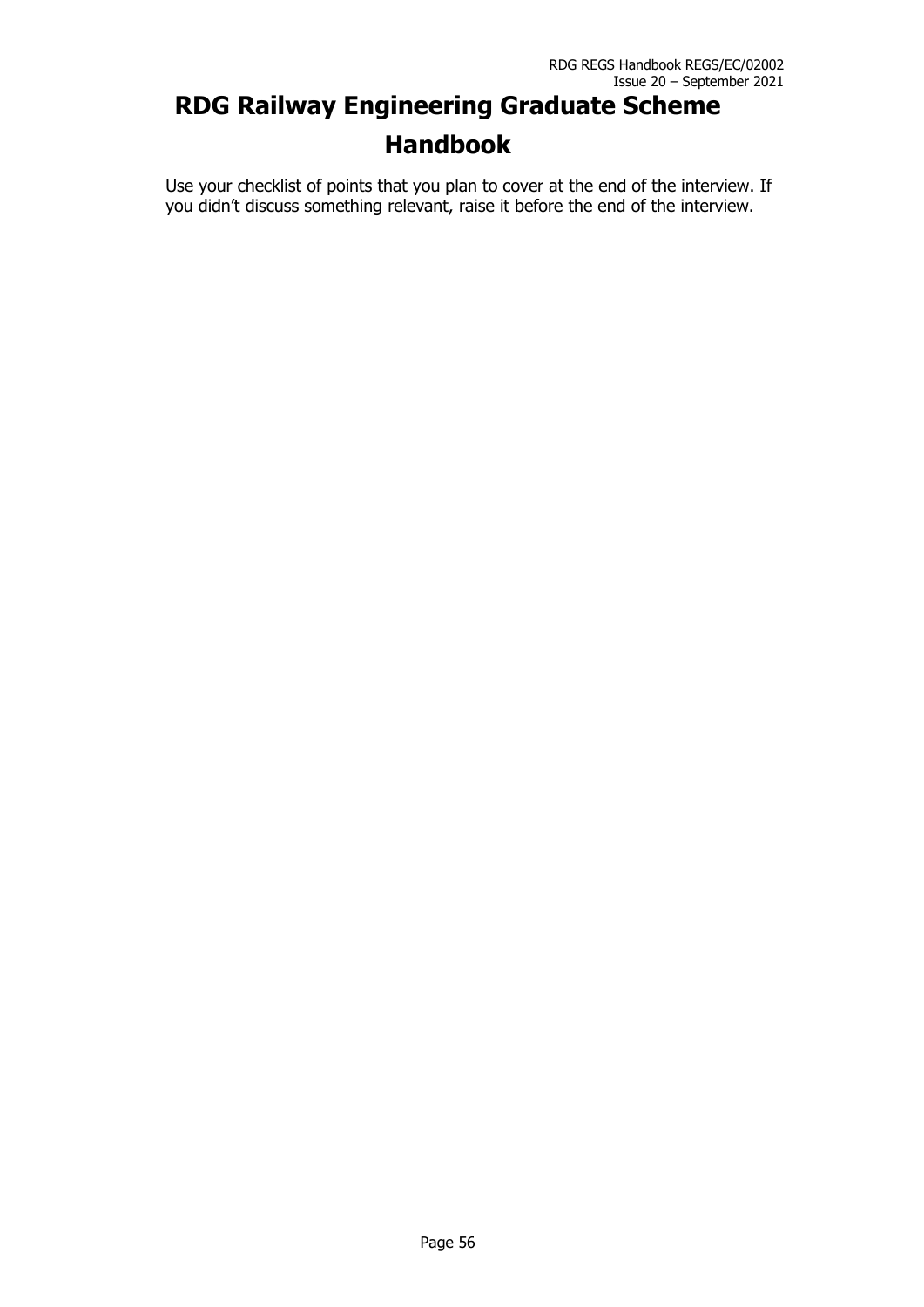### **Preparing for Professional Review – Competence assessment**

| Competence A<br>- Knowledge and Understanding<br>of Engineering Principles | Describe a situation where your technical expertise<br>made a significant difference.                                                                               |
|----------------------------------------------------------------------------|---------------------------------------------------------------------------------------------------------------------------------------------------------------------|
| Competence B<br>- Application of Engineering                               | Give an example when you initiated a change in a<br>process or operations.                                                                                          |
| Principles                                                                 | Describe a time when you applied a new piece of<br>technology to an existing task; what were the<br>benefits and how did you determine there would be<br>a benefit? |
| Competence C<br>- Technical and Commercial<br>Leadership/Management        | Give an example of a decision that was made in your<br>area that had an adverse impact on another area or<br>department.                                            |
|                                                                            | Describe a time when you utilised your leadership<br>ability to gain support for something that was<br>initially strongly opposed by others.                        |
| Competence D<br>- Effective interpersonal skills                           | Describe the most difficult or complex idea, situation<br>or process you have ever had to explain to someone.<br>How did you explain it, were you successful?       |
|                                                                            | Describe a situation where you made a compromise<br>for the good of the team, what was your role, what<br>steps did you take?                                       |
| Competence E<br>- Commitment to Professional                               | Give an example of how you have taken control of<br>your career.                                                                                                    |
| Standards, society and the<br>environment                                  | Give an example of how your understanding of a<br>community issue helped you address a business<br>problem, issue or concern.                                       |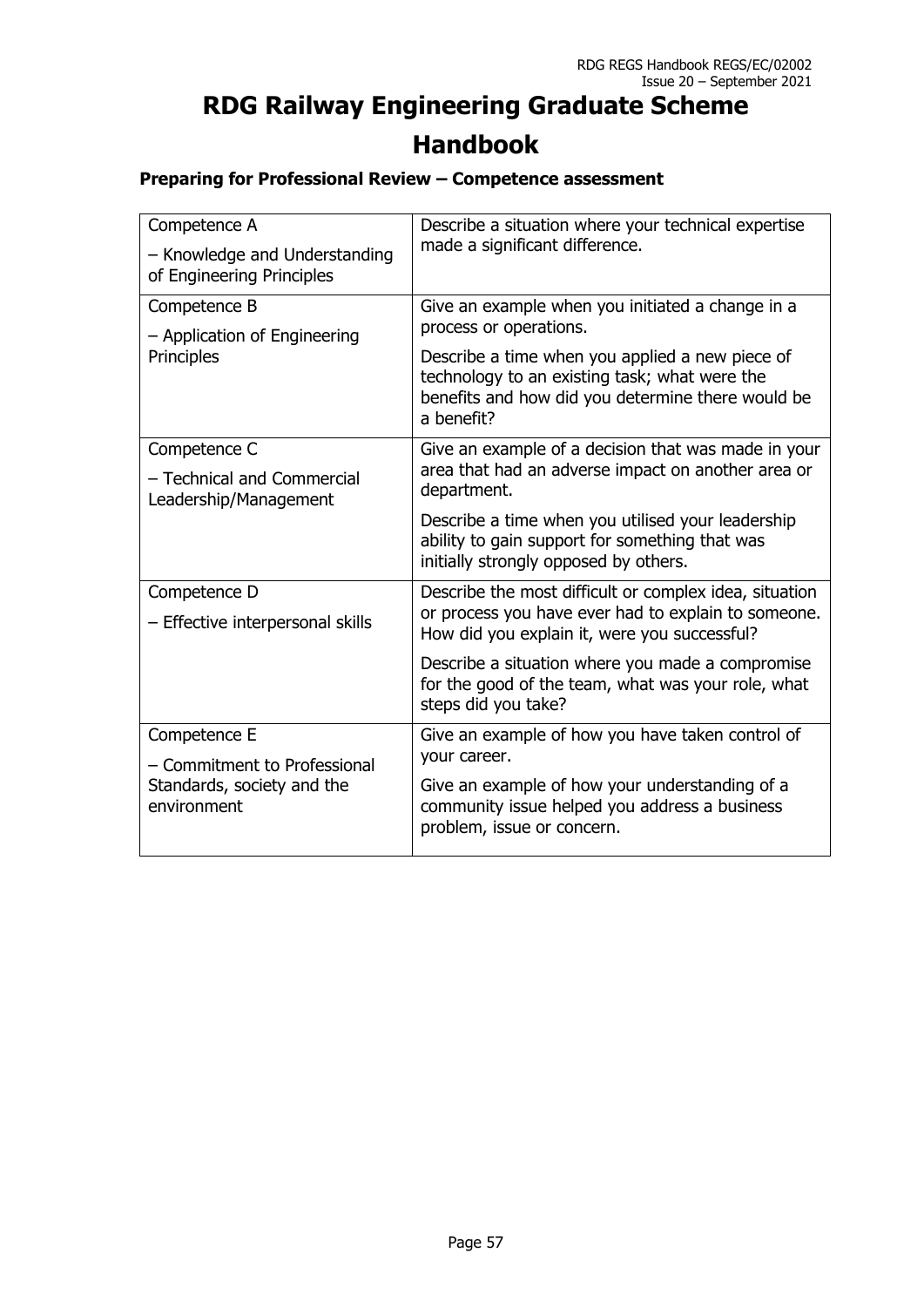### **Preparing for Professional Review – Interviewers Check Sheet**

| Introductions                                                 | You are encouraged to give a very brief introduction<br>yourself.                                                                                                                                                                    |
|---------------------------------------------------------------|--------------------------------------------------------------------------------------------------------------------------------------------------------------------------------------------------------------------------------------|
| Demonstrate their Competence in<br>areas A to D               | Invite applicant to talk about current job, role and<br>responsibility and illustrate with a specific<br>engineering project. You may wish to use questions<br>such as:                                                              |
|                                                               | Describe a project the applicant has been involved in<br>which has given the greatest challenge or most job<br>satisfaction.                                                                                                         |
|                                                               | Demonstrate how the applicant has deepened<br>and/or broadened their knowledge and<br>understanding during your career since graduation.                                                                                             |
|                                                               | Describe how the applicant has extended their<br>knowledge of other related disciplines and/or<br>involvement in multi-disciplinary projects.                                                                                        |
| Professional Conduct and<br>Commitment                        | The applicant should have an understanding of<br>codes of conduct and an awareness of relevant<br>legislation – health, safety, environmental in the<br>country they work in. This may become clear from<br>the previous discussion. |
|                                                               | Ask for examples of their contribution to the<br>development of young engineers or the promotion of<br>engineering $-$ this is not a requirement but may<br>support their application if achieved.                                   |
| Development Action Plan for<br>future Continuing Professional | Seek evidence of applicant's commitment to CPD<br>using questions such as:                                                                                                                                                           |
| Development - mandatory under<br><b>UK-SPEC</b>               | Can the applicant influence it?                                                                                                                                                                                                      |
|                                                               | How do they see themselves developing in the<br>medium to long term?                                                                                                                                                                 |
| Closure                                                       | Invite applicant to add anything which has not been<br>covered and is viewed as important                                                                                                                                            |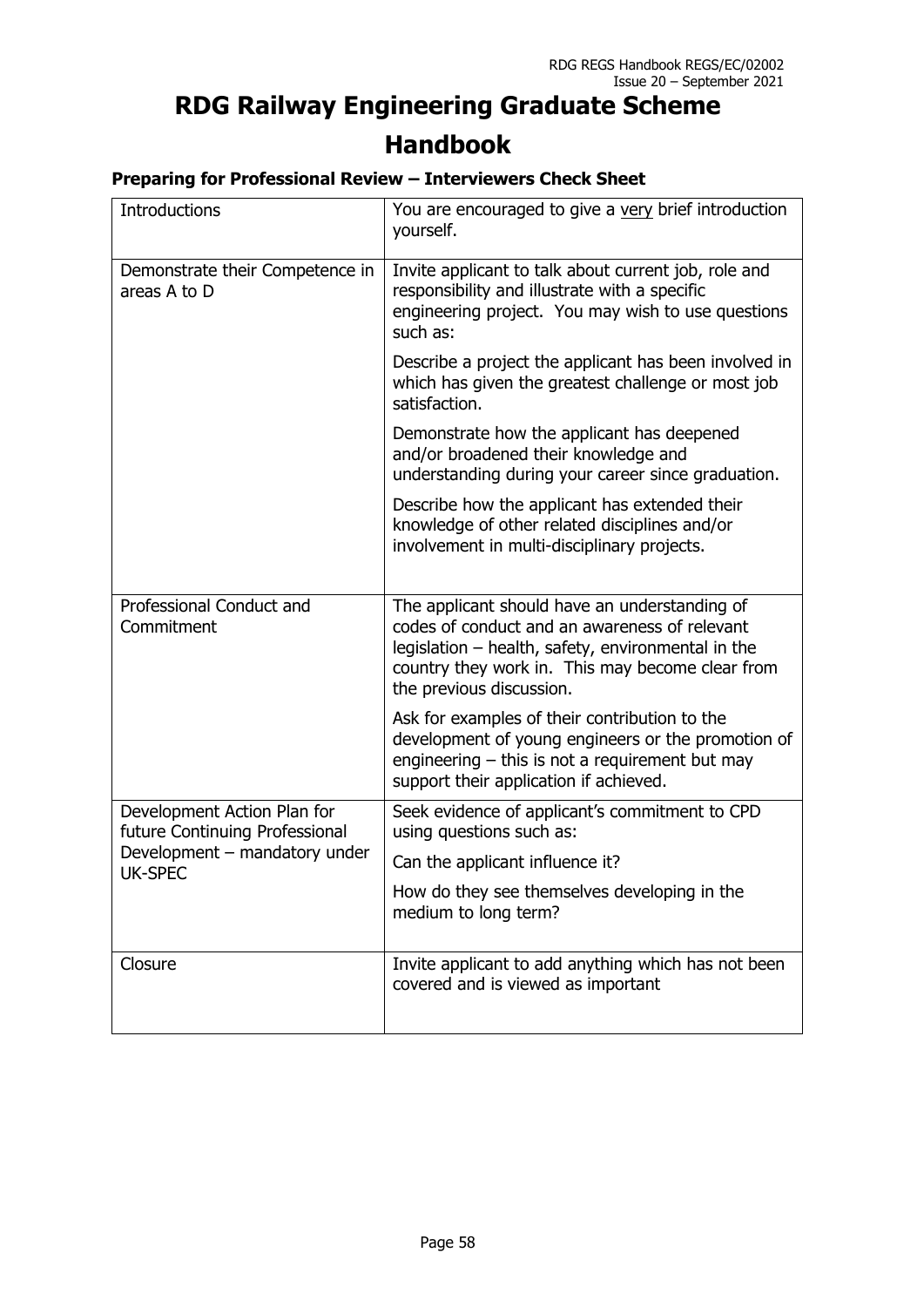### Appendix Q: Mentor Check list

| <b>Candidate</b>         | <b>TOC</b>    |  |
|--------------------------|---------------|--|
| <b>Date</b><br>commenced | <b>Mentor</b> |  |

As an aid to mentoring, this check list is offered for Mentors and Candidate to enable easy monitoring of review meetings and progress.

### **Initial Review**

| <b>Ref</b>              | <b>Activity</b>                                                                                                                                                    | <b>Planned</b><br><b>Date</b> | <b>Actual</b><br><b>Date</b> |
|-------------------------|--------------------------------------------------------------------------------------------------------------------------------------------------------------------|-------------------------------|------------------------------|
| $\mathbf{1}$            | Are you, the Mentor, registered as a Mentor with the<br>appropriate Institution, and (re-)trained within last 3<br>years?                                          |                               |                              |
| $\mathbf{2}$            | Does the Candidate have Institution Membership?                                                                                                                    |                               |                              |
| 3                       | Has the Candidate applied to the IMechE for registration<br>under MPDS? (Note IET Members must also become<br>Affiliates of the IMechE to enable the use of MPDS). |                               |                              |
| 4                       | Establish whether the Candidates Academic<br>achievements are relevant for IEng or CEng Registration.                                                              |                               |                              |
| 5                       | If Further Learning is needed, establish how this will be<br>treated by the Candidates employing organisation.                                                     |                               |                              |
| 6                       | Establish whether the Candidate has previously<br>completed years of MPDS (with another company) so as<br>to establish the start year under the scheme.            |                               |                              |
| $\overline{\mathbf{z}}$ | Establish whether the Candidate has any other previous<br>industrial experience and discuss whether to apply for an<br>exemption under MPDS.                       |                               |                              |
| 8                       | Discuss hand and machine tool experience with the<br>Candidate and establish whether this has already been<br>covered or whether further training is needed.       |                               |                              |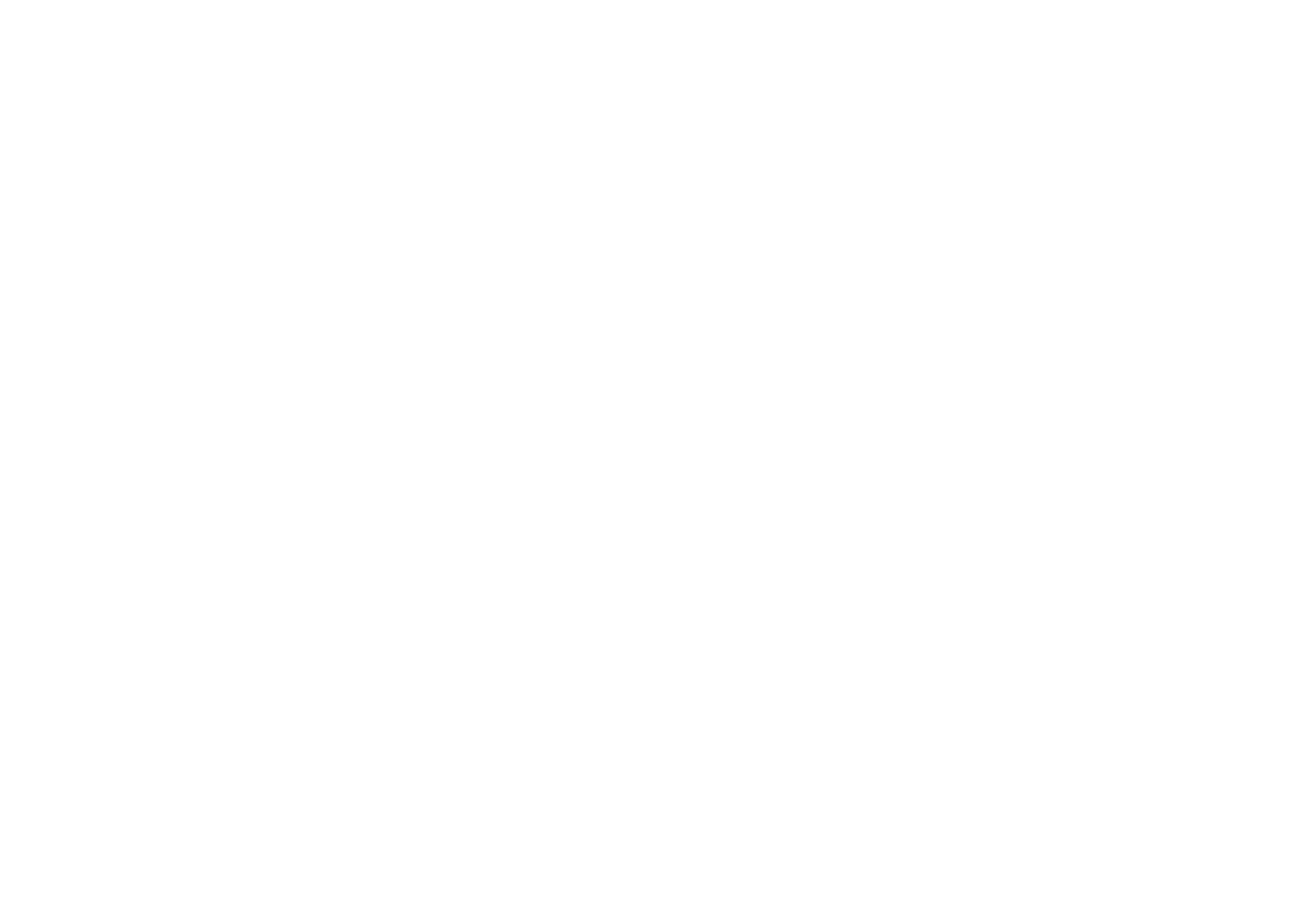|                | <b>Quarterly Reviews - Activity</b>                       | Year 1         |               | Year <sub>2</sub> |               | Year <sub>3</sub> |               |
|----------------|-----------------------------------------------------------|----------------|---------------|-------------------|---------------|-------------------|---------------|
|                |                                                           | <b>Planned</b> | <b>Actual</b> | <b>Planned</b>    | <b>Actual</b> | <b>Planned</b>    | <b>Actual</b> |
|                |                                                           | <b>Date</b>    | <b>Date</b>   | <b>Date</b>       | <b>Date</b>   | <b>Date</b>       | <b>Date</b>   |
| Q1             | Review draft Quarterly Report and line manager's report - |                |               |                   |               |                   |               |
|                | usually submitted electronically - and return comments.   |                |               |                   |               |                   |               |
|                | Meet candidate to discuss experience and sign off         |                |               |                   |               |                   |               |
|                | Quarterly Report on MPDS.                                 |                |               |                   |               |                   |               |
|                | At meeting, discuss and agree objectives and competence   |                |               |                   |               |                   |               |
|                | targets for the next Quarter (optional on MPDS)           |                |               |                   |               |                   |               |
|                | Advise the candidate and assist in establishing the best  |                |               |                   |               |                   |               |
|                | development opportunities for the individual.             |                |               |                   |               |                   |               |
| Q <sub>2</sub> | Review draft Quarterly Report and line manager's report - |                |               |                   |               |                   |               |
|                | usually submitted electronically - and return comments.   |                |               |                   |               |                   |               |
|                | Meet candidate to discuss experience and sign off         |                |               |                   |               |                   |               |
|                | Quarterly Report on MPDS.                                 |                |               |                   |               |                   |               |
|                | At meeting, discuss Candidate's assessment of             |                |               |                   |               |                   |               |
|                | competence and decide agreed levels.                      |                |               |                   |               |                   |               |
|                | At meeting, discuss and agree objectives and competence   |                |               |                   |               |                   |               |
|                | targets for the next Quarter (optional on MPDS)           |                |               |                   |               |                   |               |
|                | Advise the candidate and assist in establishing the best  |                |               |                   |               |                   |               |
|                | development opportunities for the individual.             |                |               |                   |               |                   |               |
| Q <sub>3</sub> | Review draft Quarterly Report and line manager's report - |                |               |                   |               |                   |               |
|                | usually submitted electronically - and return comments.   |                |               |                   |               |                   |               |
|                | Meet candidate to discuss experience and sign off         |                |               |                   |               |                   |               |
|                | Quarterly Report on MPDS.                                 |                |               |                   |               |                   |               |
|                | At meeting, discuss and agree objectives and competence   |                |               |                   |               |                   |               |
|                | targets for the next Quarter (optional on MPDS)           |                |               |                   |               |                   |               |
|                | Advise the candidate and assist in establishing the best  |                |               |                   |               |                   |               |
|                | development opportunities for the individual.             |                |               |                   |               |                   |               |
| Q4             | Review draft Quarterly Report and line manager's report - |                |               |                   |               |                   |               |
|                | usually submitted electronically - and return comments.   |                |               |                   |               |                   |               |
|                | Meet candidate to discuss experience and sign off         |                |               |                   |               |                   |               |
|                | Quarterly Report on MPDS.                                 |                |               |                   |               |                   |               |
|                | At meeting, discuss Candidate's assessment of             |                |               |                   |               |                   |               |
|                | competence and decide agreed levels.                      |                |               |                   |               |                   |               |
|                | Complete and submit annual report to the Institution via  |                |               |                   |               |                   |               |
|                | MPDS.                                                     |                |               |                   |               |                   |               |
|                | At meeting, discuss and agree objectives and competence   |                |               |                   |               |                   |               |
|                | targets for the next Quarter (optional on MPDS)           |                |               |                   |               |                   |               |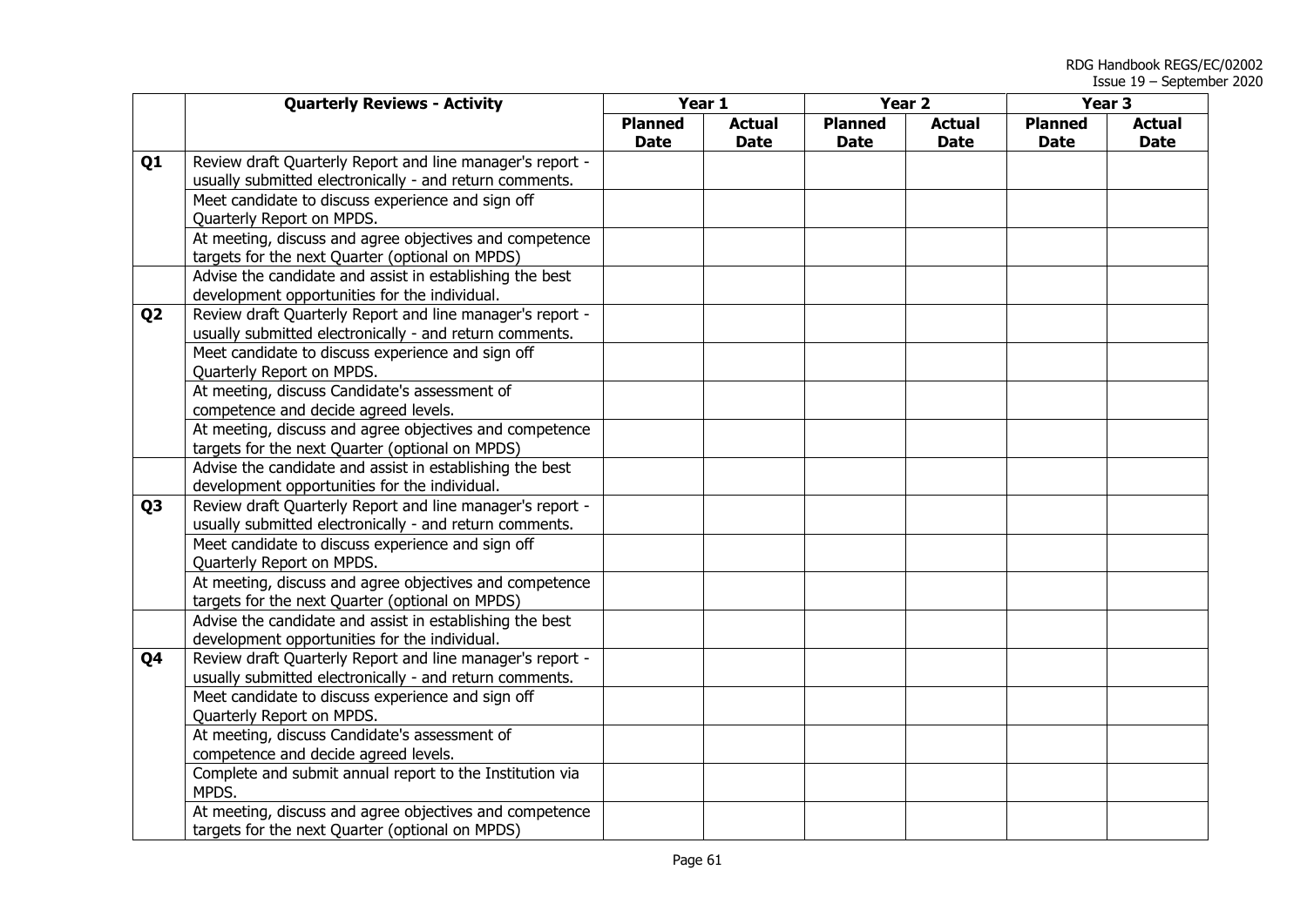|                | <b>Quarterly Reviews (continued) - Activity</b>           | Year 4         |               | Year 5         |               | <b>Etc</b> |
|----------------|-----------------------------------------------------------|----------------|---------------|----------------|---------------|------------|
|                |                                                           | <b>Planned</b> | <b>Actual</b> | <b>Planned</b> | <b>Actual</b> |            |
|                |                                                           | <b>Date</b>    | <b>Date</b>   | <b>Date</b>    | <b>Date</b>   |            |
| Q <sub>1</sub> | Review draft Quarterly Report and line manager's report - |                |               |                |               |            |
|                | usually submitted electronically - and return comments.   |                |               |                |               |            |
|                | Meet candidate to discuss experience and sign off         |                |               |                |               |            |
|                | Quarterly Report on MPDS.                                 |                |               |                |               |            |
|                | At meeting, discuss and agree objectives and competence   |                |               |                |               |            |
|                | targets for the next Quarter (optional on MPDS)           |                |               |                |               |            |
|                | Advise the candidate and assist in establishing the best  |                |               |                |               |            |
|                | development opportunities for the individual.             |                |               |                |               |            |
| Q <sub>2</sub> | Review draft Quarterly Report and line manager's report - |                |               |                |               |            |
|                | usually submitted electronically - and return comments.   |                |               |                |               |            |
|                | Meet candidate to discuss experience and sign off         |                |               |                |               |            |
|                | Quarterly Report on MPDS.                                 |                |               |                |               |            |
|                | At meeting, discuss Candidate's assessment of             |                |               |                |               |            |
|                | competence and decide agreed levels.                      |                |               |                |               |            |
|                | At meeting, discuss and agree objectives and competence   |                |               |                |               |            |
|                | targets for the next Quarter (optional on MPDS)           |                |               |                |               |            |
|                | Advise the candidate and assist in establishing the best  |                |               |                |               |            |
|                | development opportunities for the individual.             |                |               |                |               |            |
| Q <sub>3</sub> | Review draft Quarterly Report and line manager's report - |                |               |                |               |            |
|                | usually submitted electronically - and return comments.   |                |               |                |               |            |
|                | Meet candidate to discuss experience and sign off         |                |               |                |               |            |
|                | Quarterly Report on MPDS.                                 |                |               |                |               |            |
|                | At meeting, discuss and agree objectives and competence   |                |               |                |               |            |
|                | targets for the next Quarter (optional on MPDS)           |                |               |                |               |            |
|                | Advise the candidate and assist in establishing the best  |                |               |                |               |            |
|                | development opportunities for the individual.             |                |               |                |               |            |
| Q4             | Review draft Quarterly Report and line manager's report - |                |               |                |               |            |
|                | usually submitted electronically - and return comments.   |                |               |                |               |            |
|                | Meet candidate to discuss experience and sign off         |                |               |                |               |            |
|                | Quarterly Report on MPDS.                                 |                |               |                |               |            |
|                | At meeting, discuss Candidate's assessment of             |                |               |                |               |            |
|                | competence and decide agreed levels.                      |                |               |                |               |            |
|                | Complete and submit annual report to the Institution via  |                |               |                |               |            |
|                | MPDS.                                                     |                |               |                |               |            |
|                | At meeting, discuss and agree objectives and competence   |                |               |                |               |            |
|                | targets for the next Quarter (optional on MPDS)           |                |               |                |               |            |